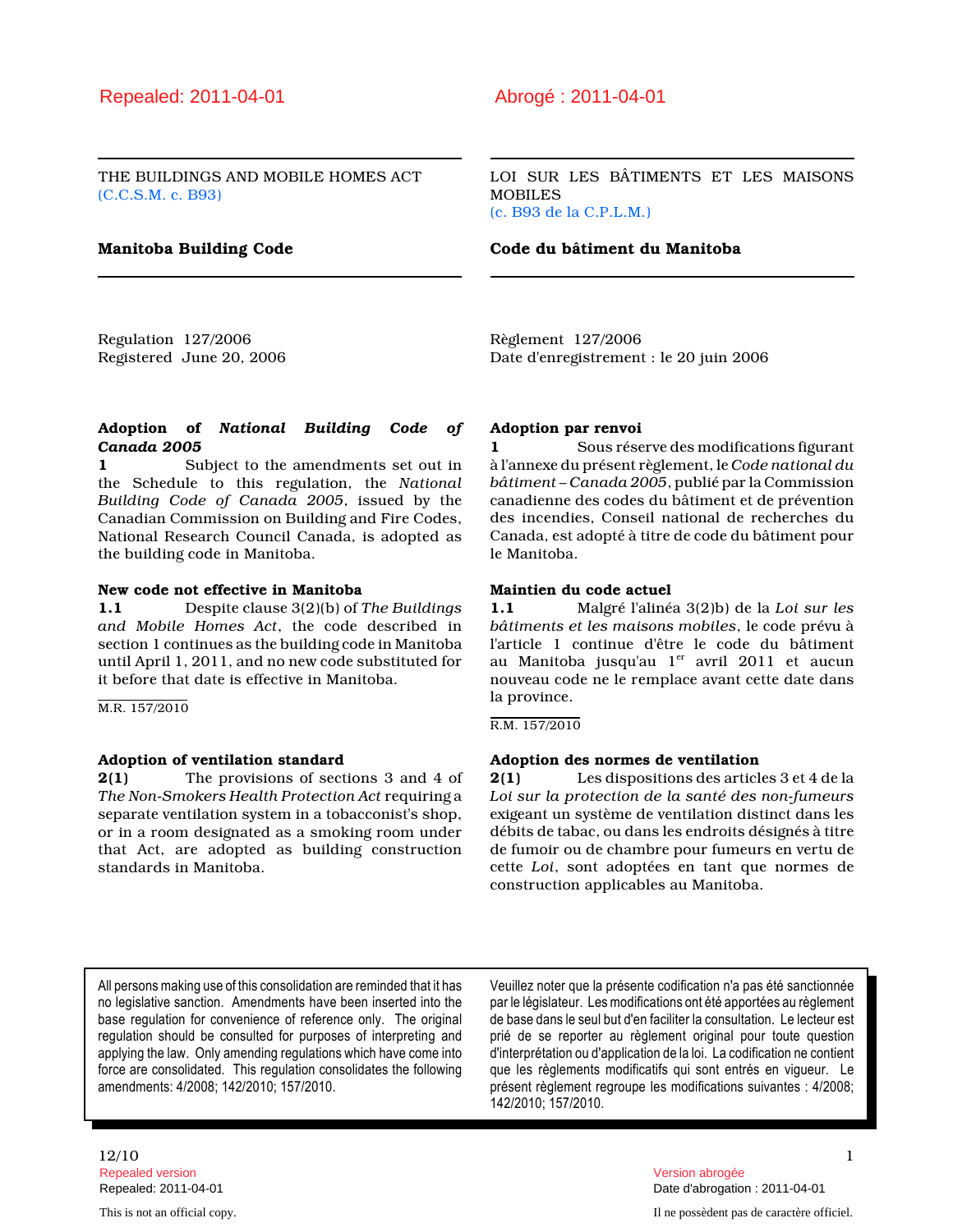2(2) Subsection (1) does not apply in relation to a place, premises or land described in section 9.4 of The Non-Smokers Health Protection Act .

# Repeal<br>3

The Manitoba Building Code, Manitoba Regulation 164/98, is repealed.

2(2) Le paragraphe (1) ne s'applique pas aux endroits, aux locaux ni aux terres visés à l'article 9.4 de la Loi sur la protection de la santé des non-fumeurs .

# Abrogation

Le Code du bâtiment du Manitoba, R.M. 164/98, est abrogé.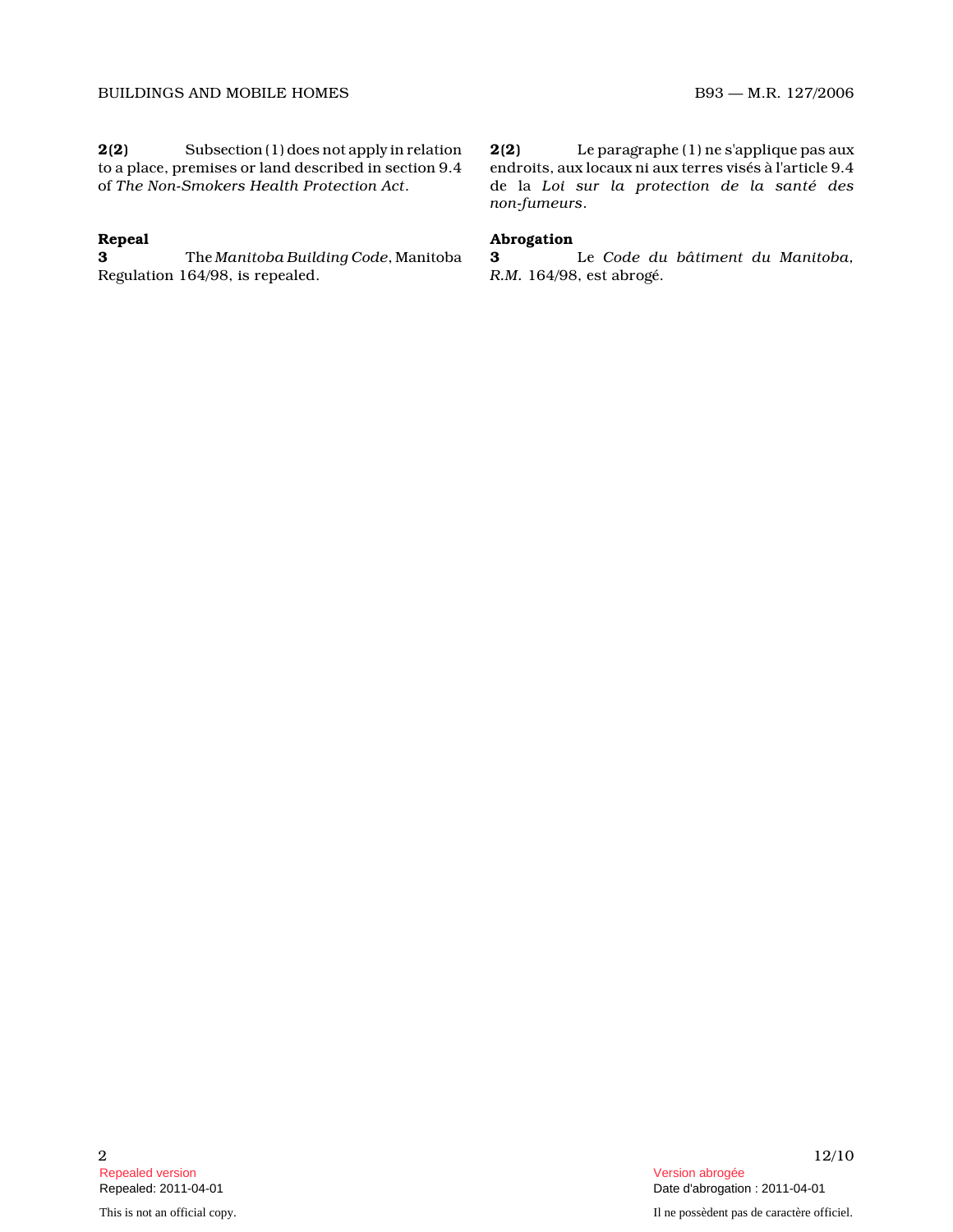## **SCHEDULE** (Section 1)

#### AMENDMENTS TO THE NATIONAL BUILDING CODE OF CANADA 2005

#### 1(1) Division A is amended by this section.

1(2) Sentence 1.1.1.1.(3) is struck out.

#### 1(2.1) The following is added after Sentence 1.2.1.1.(1):

1.1) If, in respect of the requirements of Article 9.7.1.4., Subsection 9.25.5. and Article 9.32.3.12. of Division B, an alternative solution is used, the alternative's compliance with Clause (1)(b) must be demonstrated using

- a) the HOT2000 (Natural Resources Canada) energy analysis software, or
- b) a method equivalent to the HOT2000 energy analysis software, using good engineering practice that is acceptable to the authority having jurisdiction.

#### M.R. 142/2010

#### 1(3) Article 1.3.3.1. is replaced with the following :

#### 1.3.3.1. Application of Parts 1, 7, 8 and 10

1) Except as provided in Subsections 1.3.5. and 1.3.6. of Division A, Parts 1, 7, 8 and 10 of Division B apply to all buildings covered in this Code. (See Article 1.1.1.1.)

#### 1(4) Article 1.3.3.2. is replaced with the following :

#### 1.3.3.2. Application of Parts 3, 4, 5, 6 and 10

1) Subject to Subsections 1.3.5. and 1.3.6. of Division A, Parts 3, 4, 5, 6 and 10 of Division B apply to all buildings described in Article 1.1.1.1. that are

- a) classified as post-disaster buildings ,
- b) used for major occupancies classified as
	- i) Group A, assembly occupancies,
	- ii) Group B, care or detention occupancies, or
	- iii) Group F, Division 1, high-hazard industrial occupancies, or
- c)  $\;$  used for major occupancies classified as follows, if the building exceeds 600  $\mathrm{m}^{2}$ or 3 storeys in building height :
	- i) Group C, residential occupancies,

12/10 Repealed version Version abrogée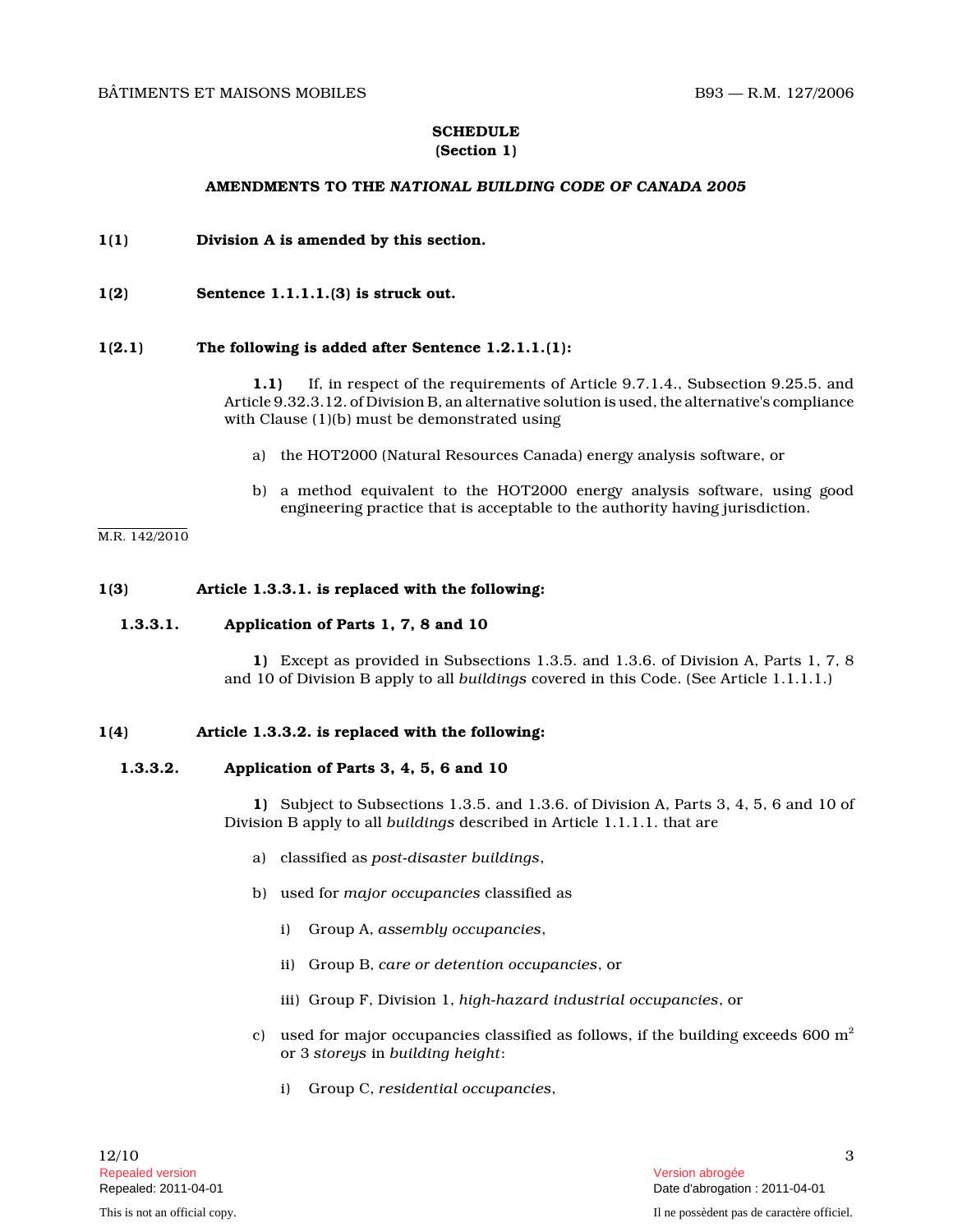- ii) Group D, business and personal services occupancies ,
- iii) Group E, mercantile occupancies, or
- iv) Group F, Divisions 2 and 3, medium- and low-hazard industrial occupancies .

### 1(5) Article 1.3.3.3. is replaced with the following :

#### 1.3.3.3. Application of Parts 9 and 10

1) Subject to Subsections 1.3.5. and 1.3.6. of Division A, Parts 9 and 10 of Division B apply to buildings described in Article 1.1.1.1. that

- a) are 3 storeys or less in building height ,
- b) have a *building area* not exceeding 600  $\mathrm{m}^2$ , and
- c) are used for major occupancies classified as
	- i) Group C, residential occupancies (see Appendix Note A-9.1.1.1.(1) of Division B),
	- ii) Group D, business and personal services occupancies ,
	- iii) Group E, mercantile occupancies, or
	- iv) Group F, Divisions 2 and 3, medium- and low-hazard industrial occupancies .

#### 1(6) The following is added after Subsection 1.3.4.:

## 1.3.5. Limited Application to Existing Buildings

## 1.3.5.1. Alterations and Repairs

1) This Code applies to the part of an existing building that is altered and repaired. If, in the opinion of the authority having jurisdiction, the alteration will affect the degree of safety of a part of the existing building not altered or repaired, those parts of the existing building shall be improved as required by the authority having jurisdiction .

2) If a building is altered or repaired, the level of life safety and building performance shall not be decreased.

#### 1.3.5.2. Horizontal Additions

- 1) Horizontal additions may be made to an existing building or structure if
- a) the building and the addition conform to this Code, or
- b) a firewall of the required fire-resistance rating separates the building from the addition, and acceptable access for a fire department is provided to the addition .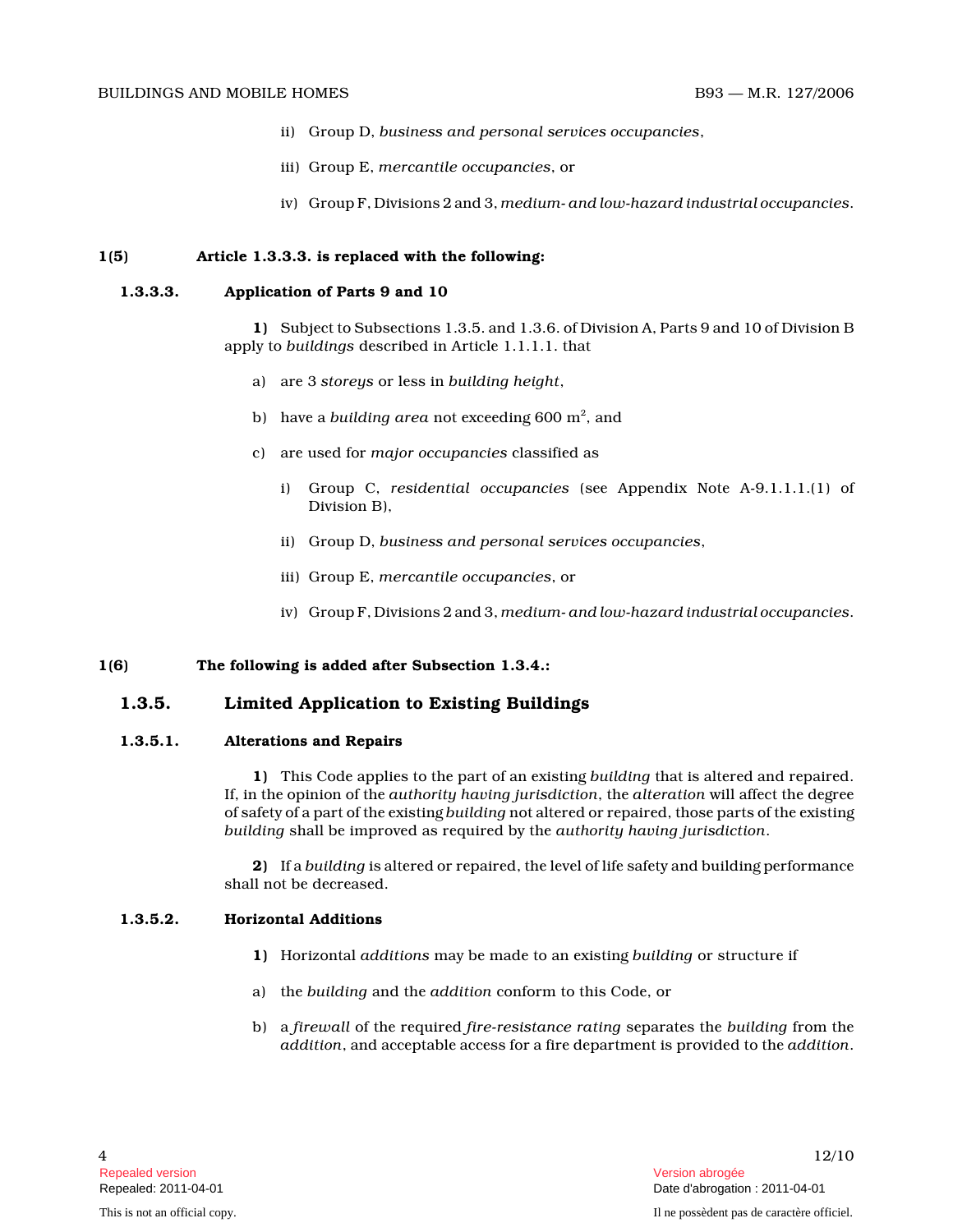#### 1.3.5.3. Increase in Number of Storeys

1) The number of storeys of an existing building shall not be increased unless the entire building conforms to this Code.

#### 1.3.5.4. Moving a Building

1) This Code applies to the whole or any part of an existing building that is moved to a new location.

#### 1.3.5.5. Demolition

1) This Code applies to the work involved in demolishing the whole or any part of a building and to the work required to correct a deficiency in any part of the building remaining after demolition.

### 1.3.5.6. Damaged Building

1) This Code and the Manitoba Fire Code apply to the work necessary to reconstruct an existing building that is damaged by fire or other cause.

#### 1.3.5.7. Unsafe Condition

1) This Code and the Manitoba Fire Code apply to the work necessary to correct an unsafe condition in or near a building .

#### 1.3.5.8. Change in Occupancy

1) This Code applies to a building or the parts of a building affected by a change to the major occupancy of the building or part of the building .

#### 1.3.6. Exclusions

### 1.3.6.1. Exclusions from this Code

- 1) This Code does not apply to
- a) a farm building,
- b) public works located on a *public way*,
- c) a public utility tower or pole, or a television, radio or other communication tower or aerial, except for loads resulting from a tower, pole or aerial being located on or attached to a building ,
- d) a flood control and hydro-electric dam and structures or mechanical or other equipment and appliances related to the dam not specifically referred to in this Code, or
- e)  $\,$  a *building that is not greater than 10*  $\mathrm{m}^2$  in *building area that, in the opinion of* the authority having jurisdiction, does not create a hazard.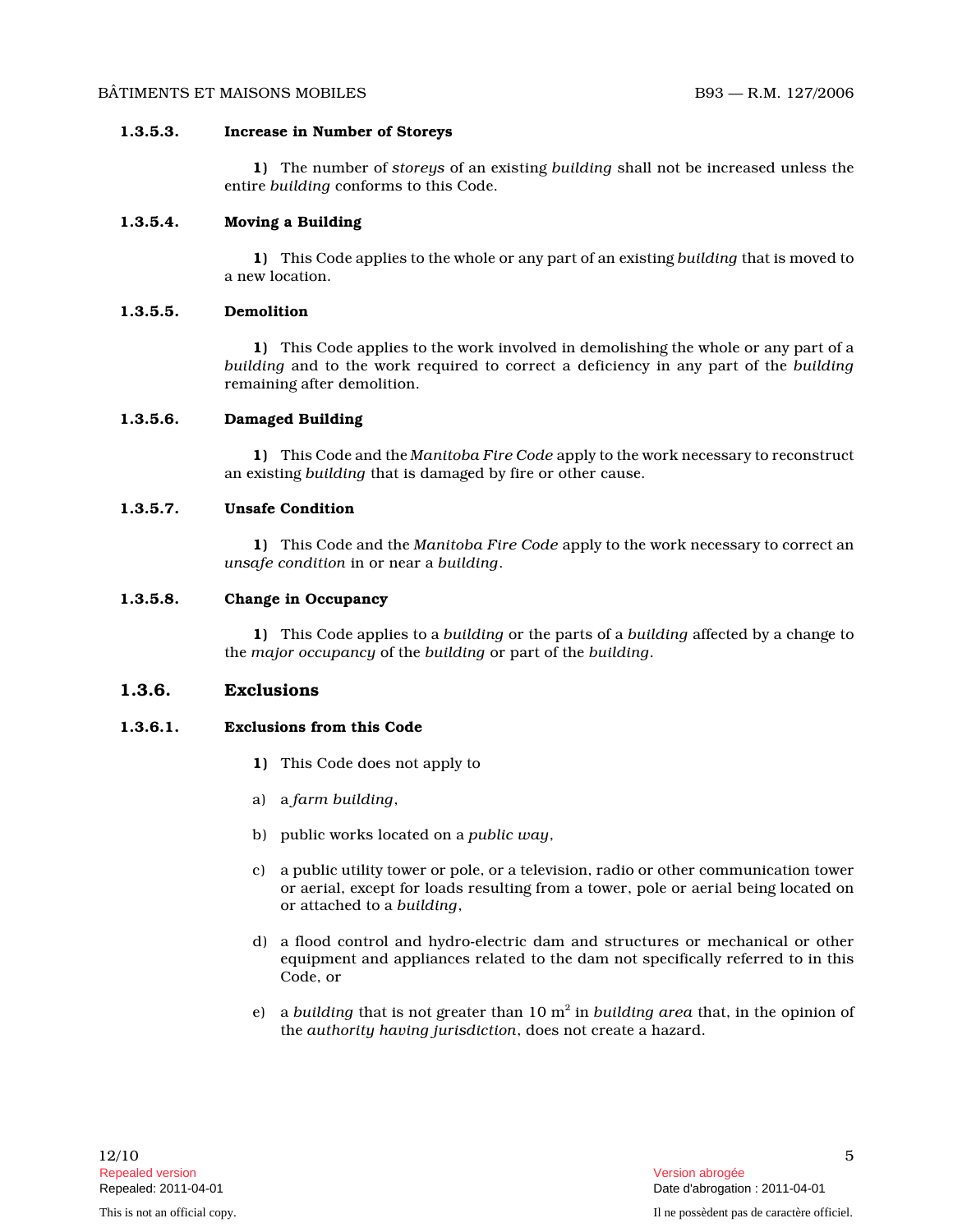#### 1(7) Sentence 1.4.1.2.(1) is amended by adding the following definitions:

Addition means a space that is added to an existing building that increases the building area by more than  $10 \text{ m}^2$ .

Architect means a person who is entitled to engage in the practice of architecture under The Architects Act .

Building envelope means the components of a building that separate heated space from unheated space, or that are in contact with the exterior air or the ground.

Manitoba Electrical Code means

- a) for municipalities other than the City of Winnipeg, the Manitoba Electrical Code, or
- b) for the City of Winnipeg, The Winnipeg Electrical By-law .

Private pool means an artificially constructed basin, lined with concrete, fibreglass, vinyl or like material, that is capable of containing a water depth greater than 60 cm and that is located on the property of a single-family dwelling.

Professional Engineer has the same meaning as in section 1 of The Engineering and Geoscientific Professions Act .

Residential care facility means a building or part of a building licensed under The Social Services Administration Act that is used by a person to provide services to 10 or fewer unrelated individuals who are ambulatory but

- a) due to a disability or condition are precluded from living independently, or
- b) who need temporary supervision, assistance, or counselling.

M.R. 4/2008

#### 1(8) The following is added after Subsection 1.5.2.:

#### 1.5.3. Provincial Codes

#### 1.5.3.1. Fire Code

1) A reference in this Code to the National Fire Code of Canada is deemed to be a reference to the Manitoba Fire Code .

#### 1.5.3.2. Electrical Code

1) A reference in this Code to the CSA C22.1, "Canadian Electrical Code, Part I" is deemed to be a reference to the Manitoba Electrical Code .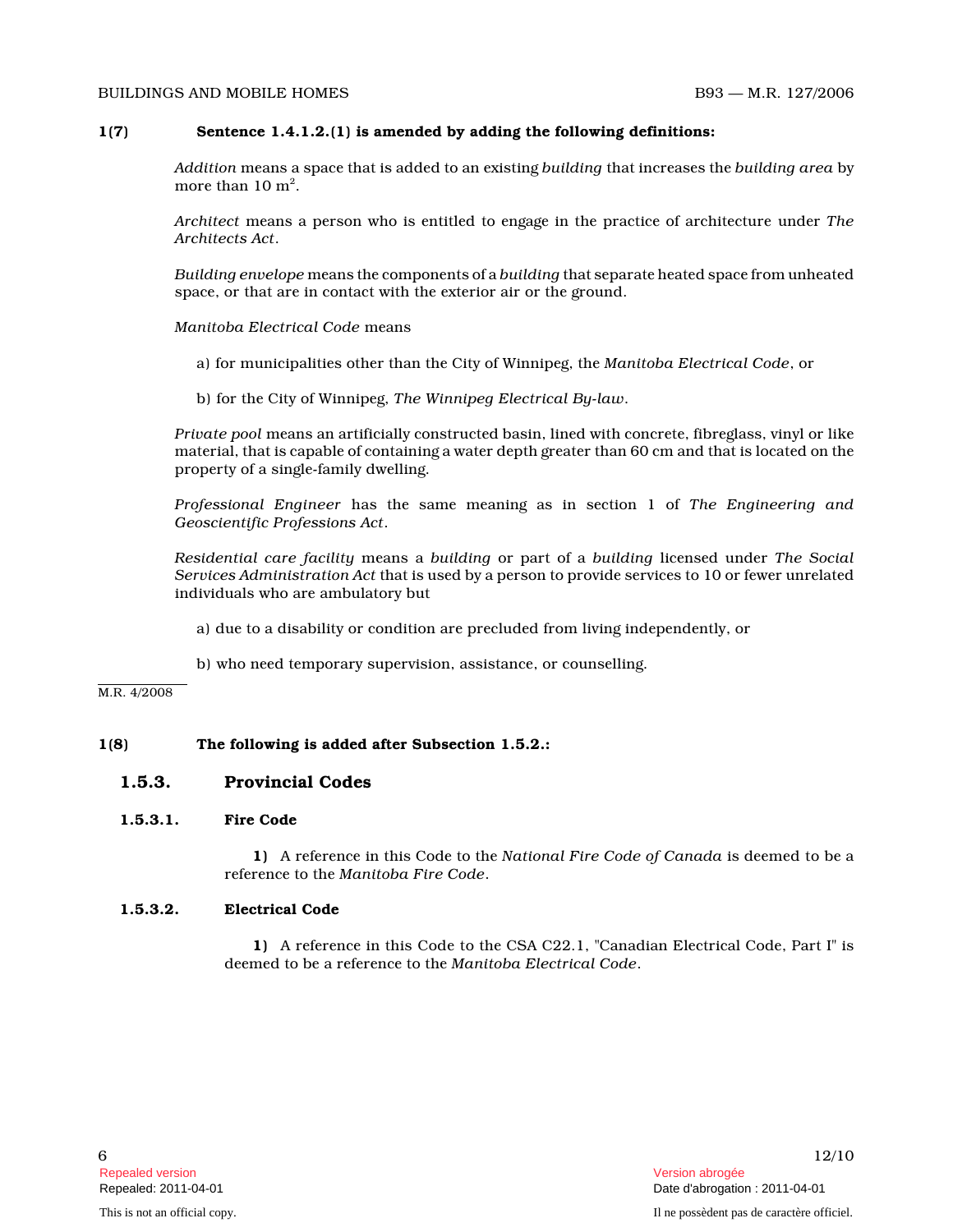## 1.5.3.3. Building Code

1) A reference in this Code to the National Building Code of Canada is deemed to be a reference to the Manitoba Building Code .

## 1.5.3.4. Plumbing Code

1) A reference in this Code to the National Plumbing Code of Canada is deemed to be a reference to the Manitoba Plumbing Code .

## 2(1) Division B is amended by this section.

#### 2(1.1) Table 1.3.1.2. is amended

(a) in the row "CSA CAN/CSA-F326-M91 Residential Mechanical Ventilation Systems" by replacing the Code Reference entry with the following:

9.32.3.1.(1) 9.32.3.12.(2) 9.32.3.12.(3)(a)

## (b) by adding the following after the row "CSA O437.0-93 OSB and Waferboard":

| <sup>I</sup> CSA | $\mathsf{CAN}/\mathsf{CSA-P.2}$ | Testing Method for Measuring the Annual Fuel    | 9.25.5.5.(1)(a) |
|------------------|---------------------------------|-------------------------------------------------|-----------------|
|                  |                                 | Utilization Efficiency of Residential Gas-Fired |                 |
|                  |                                 | <b>Furnaces and Boilers</b>                     |                 |

M.R. 142/2010

#### 2(2) Sentence 3.2.4.1.(3) is replaced with the following:

3) A fire alarm system is not required in a building containing not more than 4 dwelling units and no other occupancy .

#### 2(3) Sentence 3.2.4.1.(4) is struck out.

## 2(4) Sentence 3.2.4.10.(2) is amended by striking out "and" at the end of clause (e), adding "and" at the end of clause (f) and adding the following after clause (f):

g) rooms located within portions of buildings classified as Group C major occupancy. (See also Article 3.2.4.2. for smoke alarms.)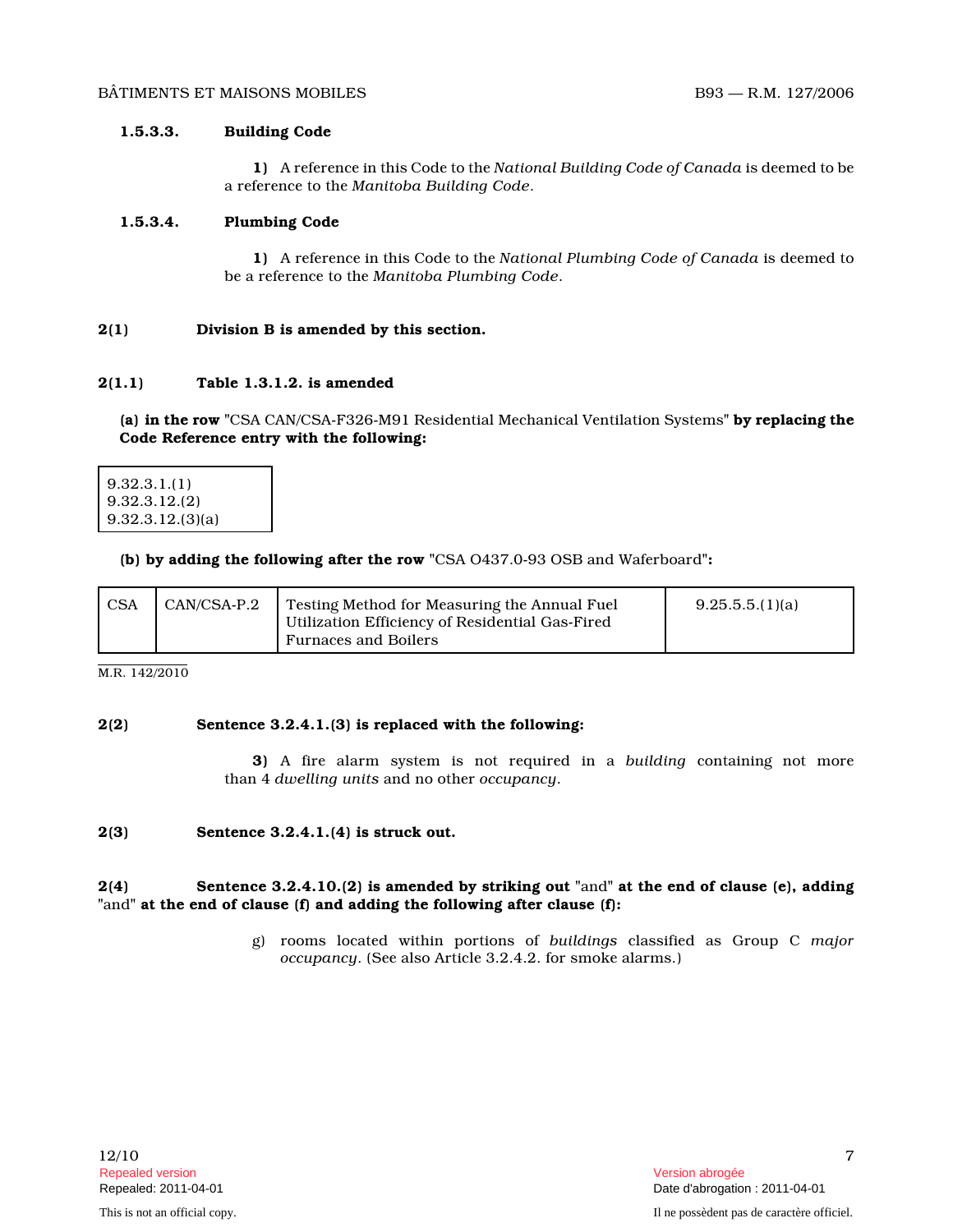#### BUILDINGS AND MOBILE HOMES B93 — M.R. 127/2006

#### $2(5)$  Sentence 3.4.6.15.(4) is amended by replacing clause (g) with the following:

g) a legible sign is permanently mounted on the *exit* door to indicate that the locking device will release within 15 s of applying pressure to the door-opening hardware,

except that Clauses (e), (f) and (g) do not apply to a Group B, Division 2 occupancy where patient safety may be compromised by uncontrolled means of egress. (See Appendix A.)

#### 2(6) Repealed.

M.R. 4/2008

#### $2(7) \hspace{3cm}$  Sentence 3.8.2.3.(2) is amended by adding "or" at the end of clause (a), striking out "or" at the end of clause (b) and by striking out clause (c).

#### 2(8) Clause 4.1.5.15.(1)(a) is replaced with the following:

a) 3.0 kN/m for means of egress serving grandstands, stadiums, bleachers, arenas and open viewing areas,

M.R. 4/2008

#### 2(8.1) Sentence 4.1.8.4.(6) is replaced with the following:

6) For the purposes of Sentence  $4.1.8.1(1)$ , the value of  $S(0.2)$  in Manitoba is deemed to be zero.

M.R. 4/2008

2(9) Sentence 4.2.2.3.(1) is amended by striking out "suitably qualified person" and substituting "qualified person responsible to the *designer*".

#### 2(10) and (11) Repealed.

M.R. 4/2008

#### 2(12) Sentence  $4.2.5.4.(1)$  is amended by adding "by a professional engineer" after "prepared".

#### 2(13) Article 9.3.1.3. is replaced with the following:

#### 9.3.1.3. Concrete in Contact with Sulphate Soil

1) Except as permitted in Sentence (2), concrete in contact with sulphate soil deleterious to normal portland cement shall conform to the requirements in Section 16 of CAN3-A23.1, "Concrete Materials and Methods of Concrete Construction".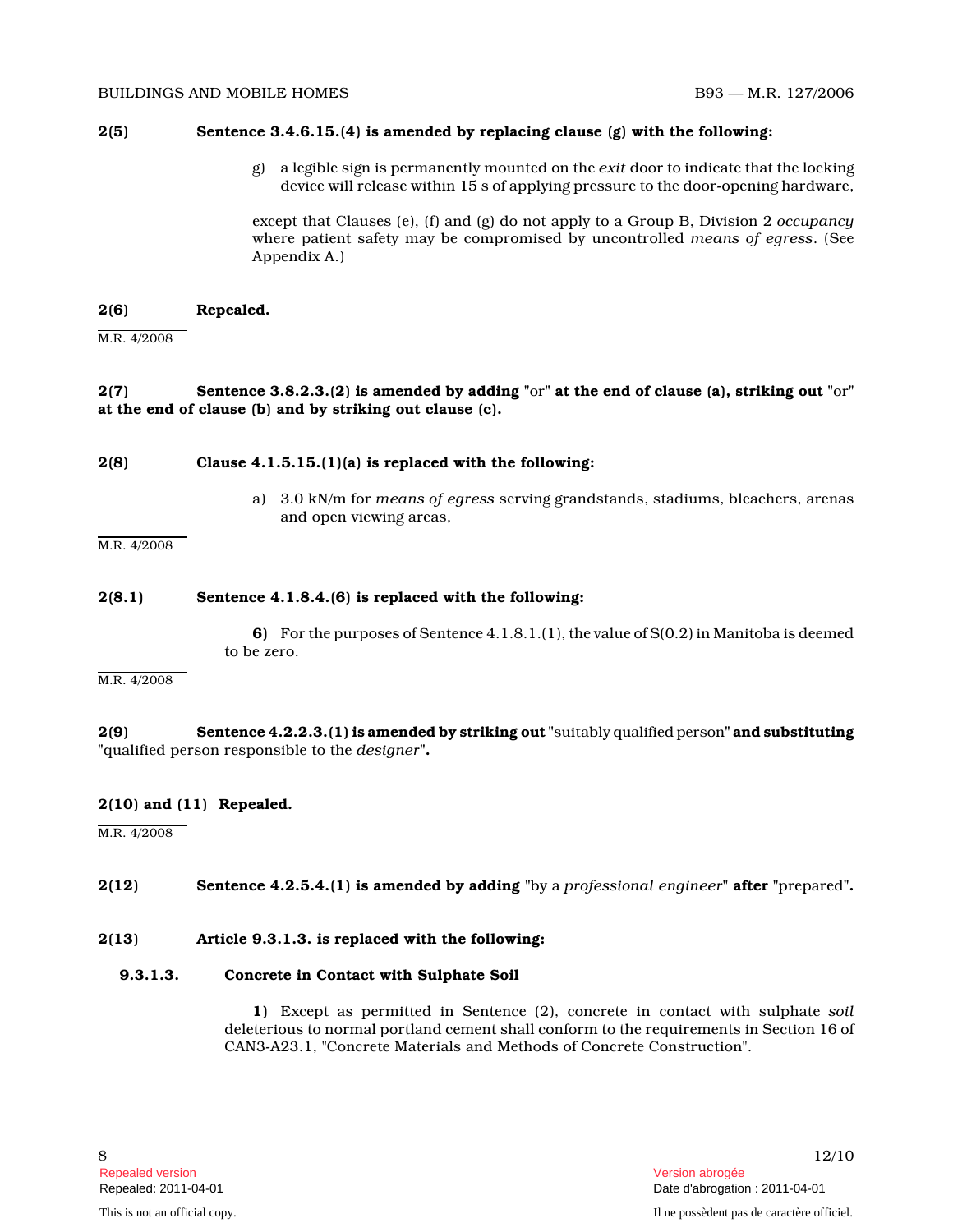2) Except for deep foundations, sulphate-resisting concrete need not be used in footings, grade beams, foundation walls or basement walls referred to in Article 9.15.2.5. unless expressly specified by a professional engineer responsible for the foundation design.

M.R. 4/2008

#### 2(13.1) Article 9.6.6.6. is repealed.

M.R. 142/2010

#### 2(13.2) Article 9.7.1.4. is replaced with the following:

#### 9.7.1.4. Window Energy Efficiency Properties

1) Windows which separate heated space from unheated space or from the exterior shall, at a minimum, be provided with sealed double-glazed units.

2) A window with more than one glazing shall have a minimum of 12.7 mm of space and an insulated spacer between each glazing. At least one of the glazings shall be provided with a low emissivity coating.

- 3) Sentences (1) and (2) do not apply to
- a) a window located in a door, including a patio or garden door,
- b) a sidelight immediately adjacent to a door, or
- c) a foundation window that is not located within a wall of a basement walkout or a bi-level basement .

#### M.R. 142/2010

#### 2(14) Repealed.

M.R. 4/2008

#### 2(14.1) Sentence 9.10.9.16.(3) is replaced with the following:

3) A storage garage that serves only the dwelling unit to which it is attached or in which it is built, shall be considered as part of that dwelling unit and

- a) shall be separated from other occupancies by a vertical assembly with a fire resistance rating of not less than 45 min, and
- b) where there is an occupancy above the storage garage, that occupancy shall be separated from the *storage garage b*y an assembly with a fire resistance rating of not less than 1 h.

M.R. 4/2008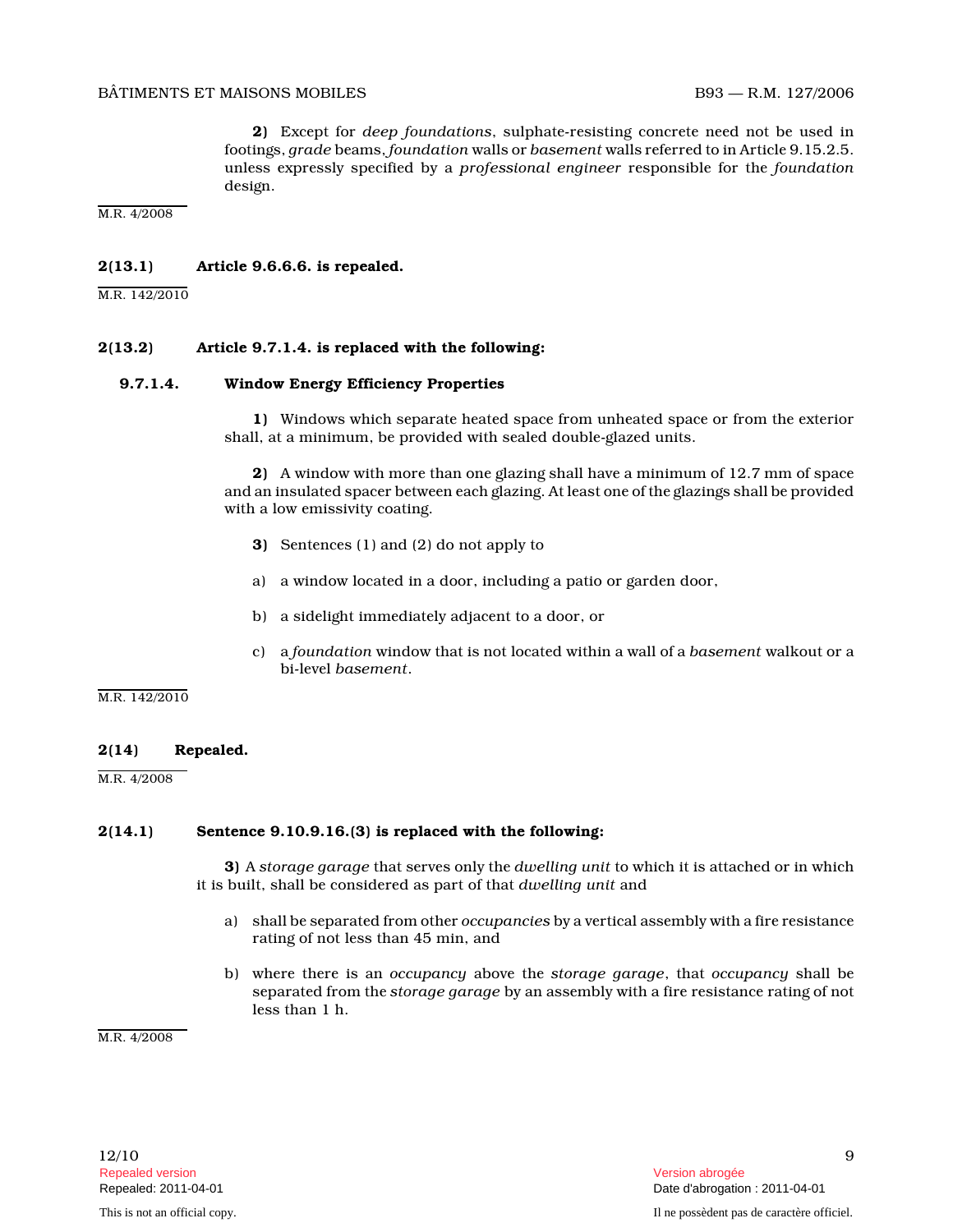#### 2(15) Sentence 9.10.18.2.(2) is replaced with the following:

**2)** A fire alarm is not required in a *building* containing not more than 4 *dwelling units* and no other occupancy .

#### 2(15.1) The following subsection is added after subsection 9.10.19.:

## 9.10.19A. Heat Sensors in Storage Garages

#### 9.10.19A.1. Heat Sensors required in Storage Garages

1) A fixed temperature heat sensor shall be installed in each storage garage that is within, part of or attached to, a dwelling unit .

2) A fixed temperature heat sensor required under Sentence (1) shall

- a) be installed on the ceiling of the storage garage or, if the storage garage has no ceiling, on the bottom of a ceiling joist within the storage garage,
- b) be installed by permanent connections to an electrical circuit and have no disconnect switch between the overcurrent device and sensor, and
- c) be wired so that the activation of the sensor will cause all smoke alarms required to be within the dwelling unit under Articles 9.10.19.1. and 9.10.19.2. to sound.

M.R. 4/2008

#### $2(15.2)$  Clause 9.12.2.2.(7)(c) is replaced with the following:

c) where the distance from finished ground level to the underside of the joist is not more than 1300 mm and the supports are provided with lateral resistance,

M.R. 4/2008

#### 2(16) The following is added after Subsection 9.14.6.:

#### 9.14.7. Drainage of House Foundation in Fine-grain Soil

#### 9.14.7.1. Exterior of Foundation Walls

1) Where a drainage connection is to the inside of the building, it shall be made by placing a non-perforated pipe through the footing at the exterior of the wall and shall be installed in one continuous length to the sump pit.

#### 9.14.7.2. Drainage

1) Perimeter drain pipe or tile shall drain to a sewer, an approved drainage ditch or a dry well through connections around the *foundation* that are spaced no more than 15 m apart.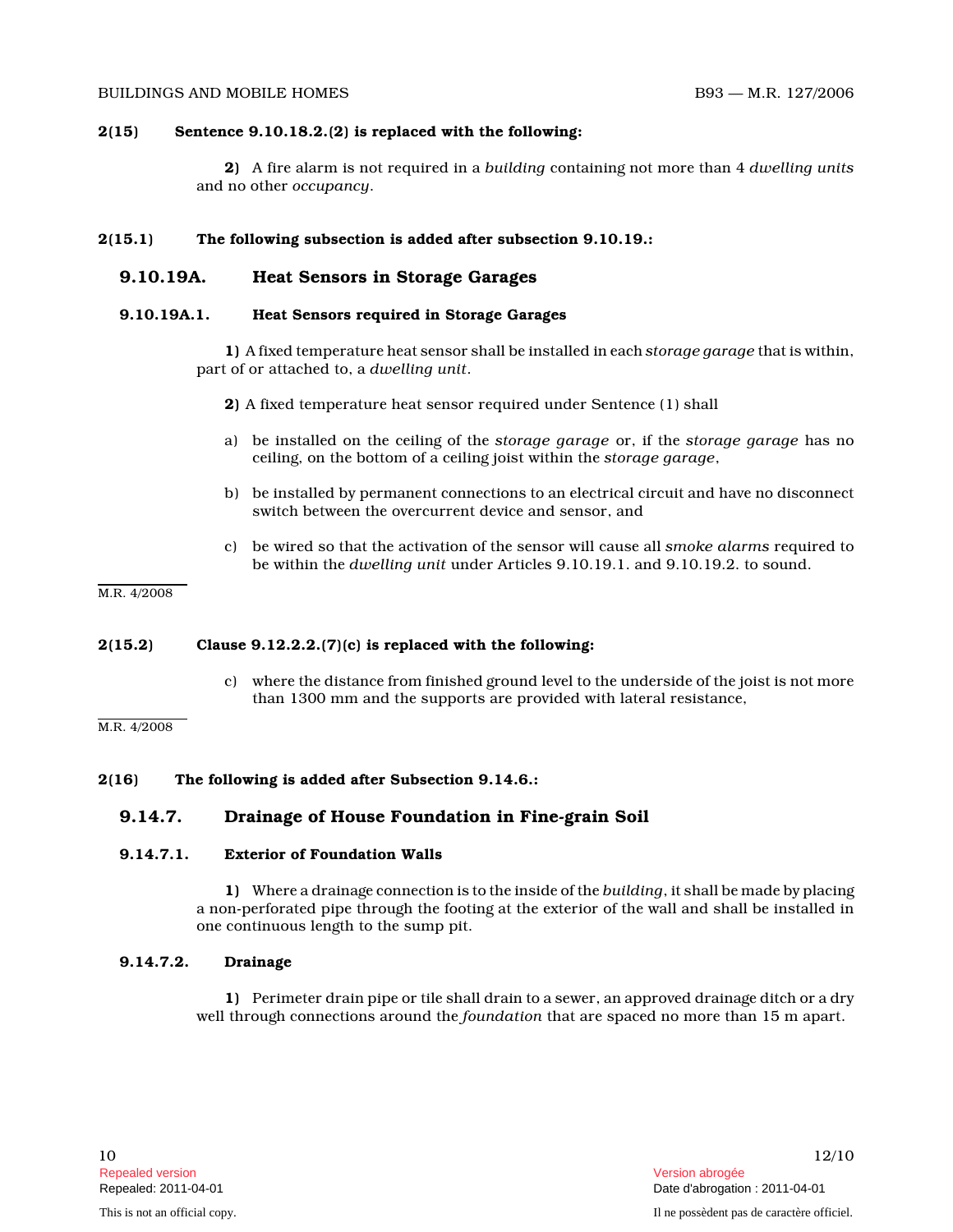#### 9.14.7.3. Connections

1) Connections required in Article 9.14.7.2. leading to a sewer, drainage ditch or dry well shall

- a) be made of a straight, non-porous drain pipe in a continuous length for the exterior of the footing leading to a catch basin or sump, and
- b) have a minimum fall of 1 in 50.

## 9.14.7.4. Perforated Pipe

- 1) Perforated pipe shall be laid with the perforations down.
- 2) Perforated pipe may be connected with couplings.

M.R. 4/2008

#### 2(17) Sentence 9.15.1.1.(1) is replaced with the following:

1) This section applies to foundations designed and constructed for a single-family dwelling, a two-family dwelling or row housing. (See Section 9.35. for small garages and carports, and Part 4 for other buildings.)

#### 2(18) The following is added after Article 9.15.2.4. :

#### 9.15.2.5. Design Requirements

1) Footings, foundations, foundation walls or basement walls shall conform to Table 9.15.2.5. and this section.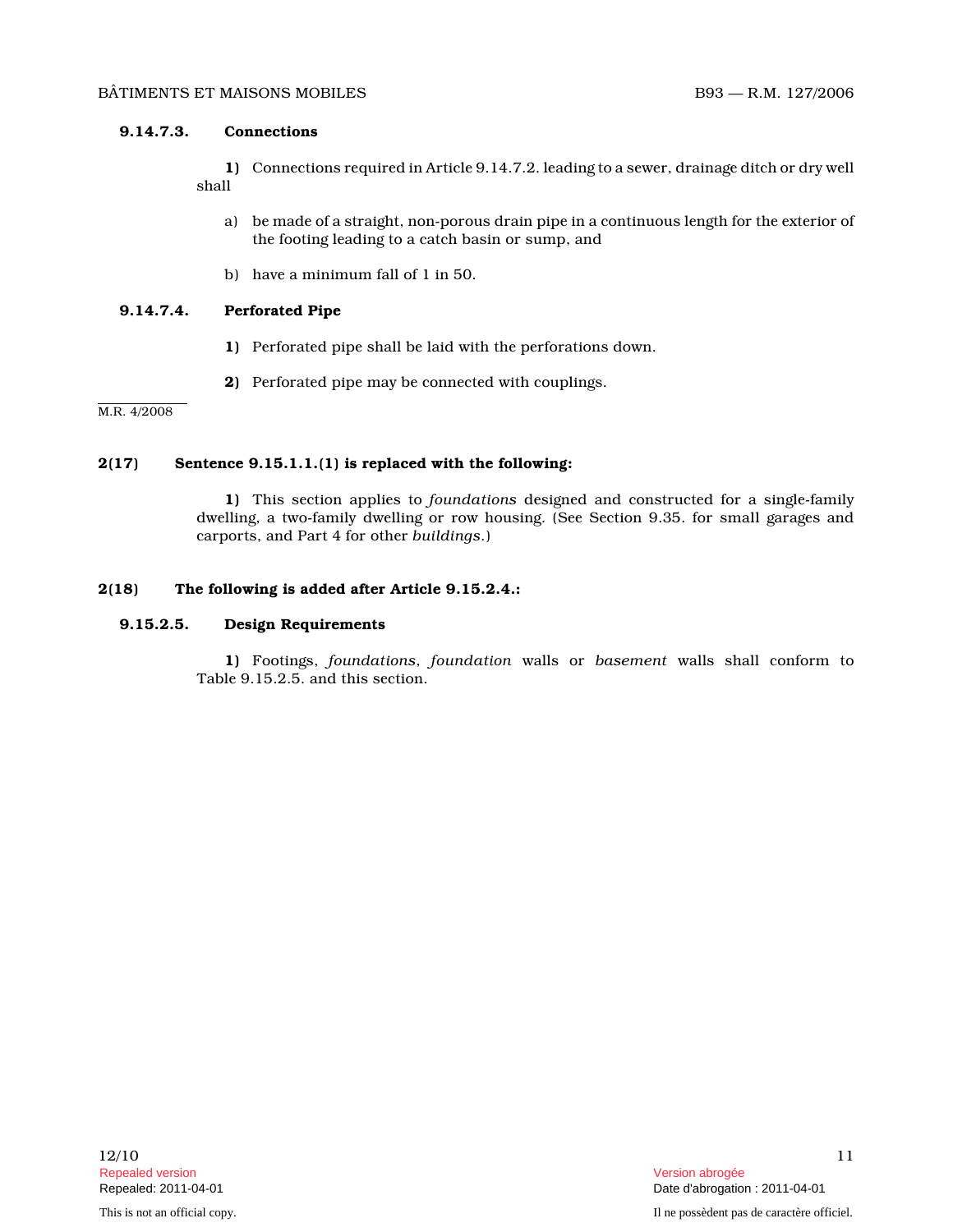|                                                    | <b>Type of Construction</b><br><b>Materials</b> | Design Requirements                                                                                                                                                                                                                                                                                                                           |                                                     |
|----------------------------------------------------|-------------------------------------------------|-----------------------------------------------------------------------------------------------------------------------------------------------------------------------------------------------------------------------------------------------------------------------------------------------------------------------------------------------|-----------------------------------------------------|
| <b>Type of Soil</b>                                |                                                 | <b>Footings and</b><br><b>Foundations</b>                                                                                                                                                                                                                                                                                                     | <b>Foundation Walls</b><br>and Basement Walls       |
|                                                    | Concrete                                        | Table 9.15.3.4                                                                                                                                                                                                                                                                                                                                | Table 9.15.4.2.A.<br>Table 9.15.4.2.B.              |
| Coarse Grain <sup>(1)</sup><br>(e.g. sand, gravel, | Masonry                                         | Not Permitted                                                                                                                                                                                                                                                                                                                                 | Table 9.15.4.2.A.<br>Table 9.15.4.2.B.              |
| cobbles, boulders)                                 | Precast Concrete, Steel                         | Section 4.2.                                                                                                                                                                                                                                                                                                                                  | Section 4.3.                                        |
|                                                    | Wood                                            | Article 9.15.2.4.                                                                                                                                                                                                                                                                                                                             | Article 9.15.2.4.                                   |
| Fine Grain<br>(e.g. clays, silt, shale)            | Concrete (cast in place)                        | Fig. 9.15.2.5.A. Laterally supported walls - One<br><b>Storey</b><br>Fig. 9.15.2.5.B. Laterally supported walls - Two<br><b>Storey</b><br>Fig. 9.15.2.5.C. Laterally unsupported walls<br>Fig. $9.15.2.5.D.$ Piers @ 2.5 metres O.C. Maximum<br>Fig. 9.15.2.5.E. Piers @ 3 metres O.C. Maximum<br>Fig. 9.15.2.5.F. Attached garage foundation |                                                     |
|                                                    | Masonry                                         | Not permitted                                                                                                                                                                                                                                                                                                                                 |                                                     |
|                                                    | All other materials                             | Section 4.2, of Part 4<br>of this Code                                                                                                                                                                                                                                                                                                        | Appropriate Section of<br>Part 4 of this Code $(2)$ |
| Organic (muskeg,<br>top soil) filled<br>ground     | All materials                                   | Designed by a professional engineer                                                                                                                                                                                                                                                                                                           |                                                     |
| Permafrost<br>(known or<br>suspected areas)        | All materials                                   |                                                                                                                                                                                                                                                                                                                                               |                                                     |

### Table 9.15.2.5. Footings, Foundations, Foundation Walls and Basement Walls Forming Part of Sentence 9.15.2.5.(1)

## Notes to Table 9.15.2.5.

- $1$  Soils with an allowable bearing of 75 kPa or greater.
- 2 Installation of foundation walls, other than case-in-place concrete in regions with fine grain soils, subject to approval of the authority having jurisdiction .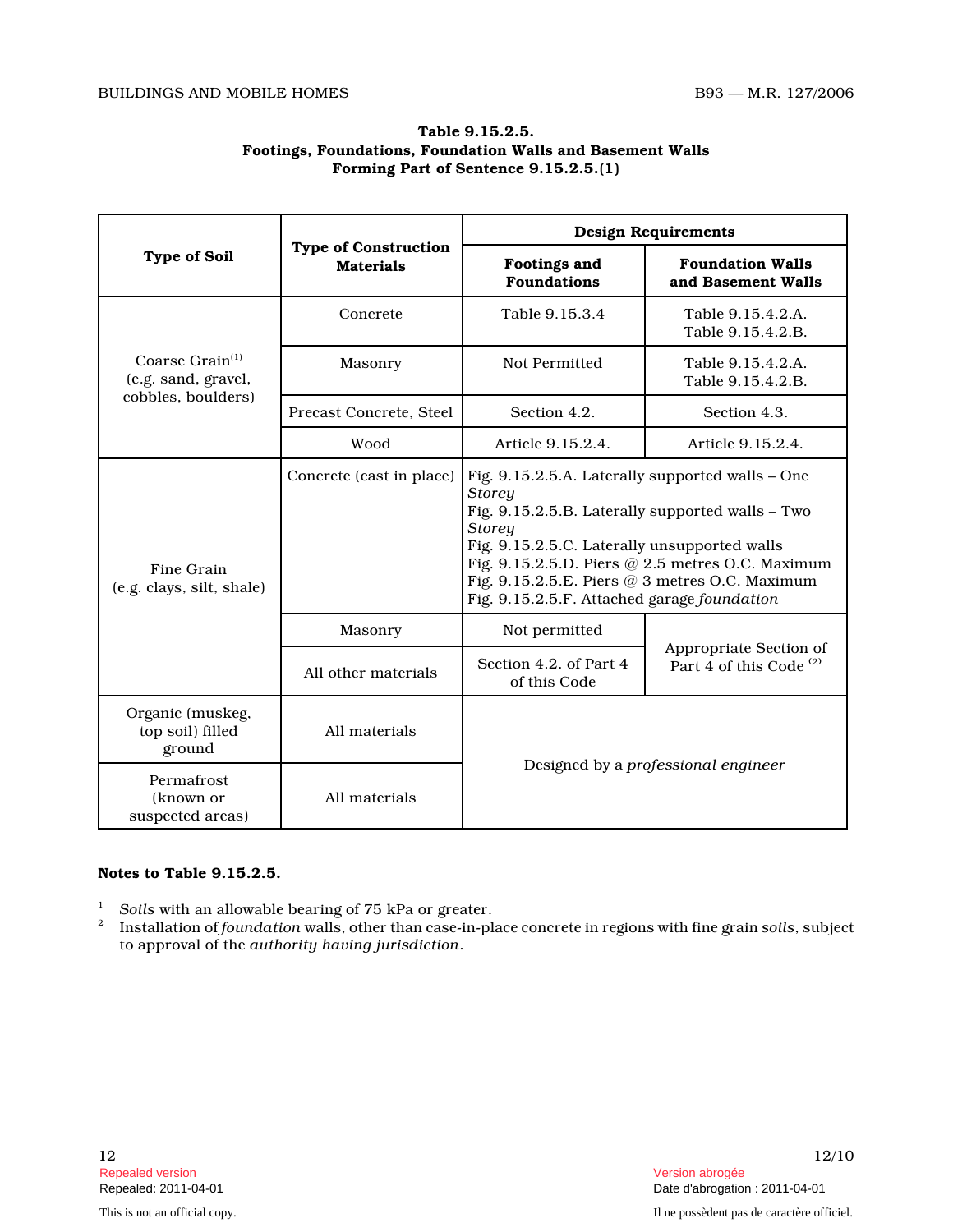Figure 9.15.2.5.A. Forming part of subsection 9.15.2.5.(1)

#### MINIMUM REINFORCEMENT FOR LATERALLY SUPPORTED FOUNDATION WALLS Up to 12 metres in length and in fine-grain soils



#### ONE STOREY

#### NOTES:

- 1) Walls over 12 metres in length shall be designed by a professional engineer .
- 2) Minimum interior column footing size 750 mm  $\times$  750 mm  $\times$  250 mm.
- 3) "M" means Metric bar.

Repealed version version abrogée (1999) and the set of the set of the set of the set of the set of the set of the set of the set of the set of the set of the set of the set of the set of the set of the set of the set of th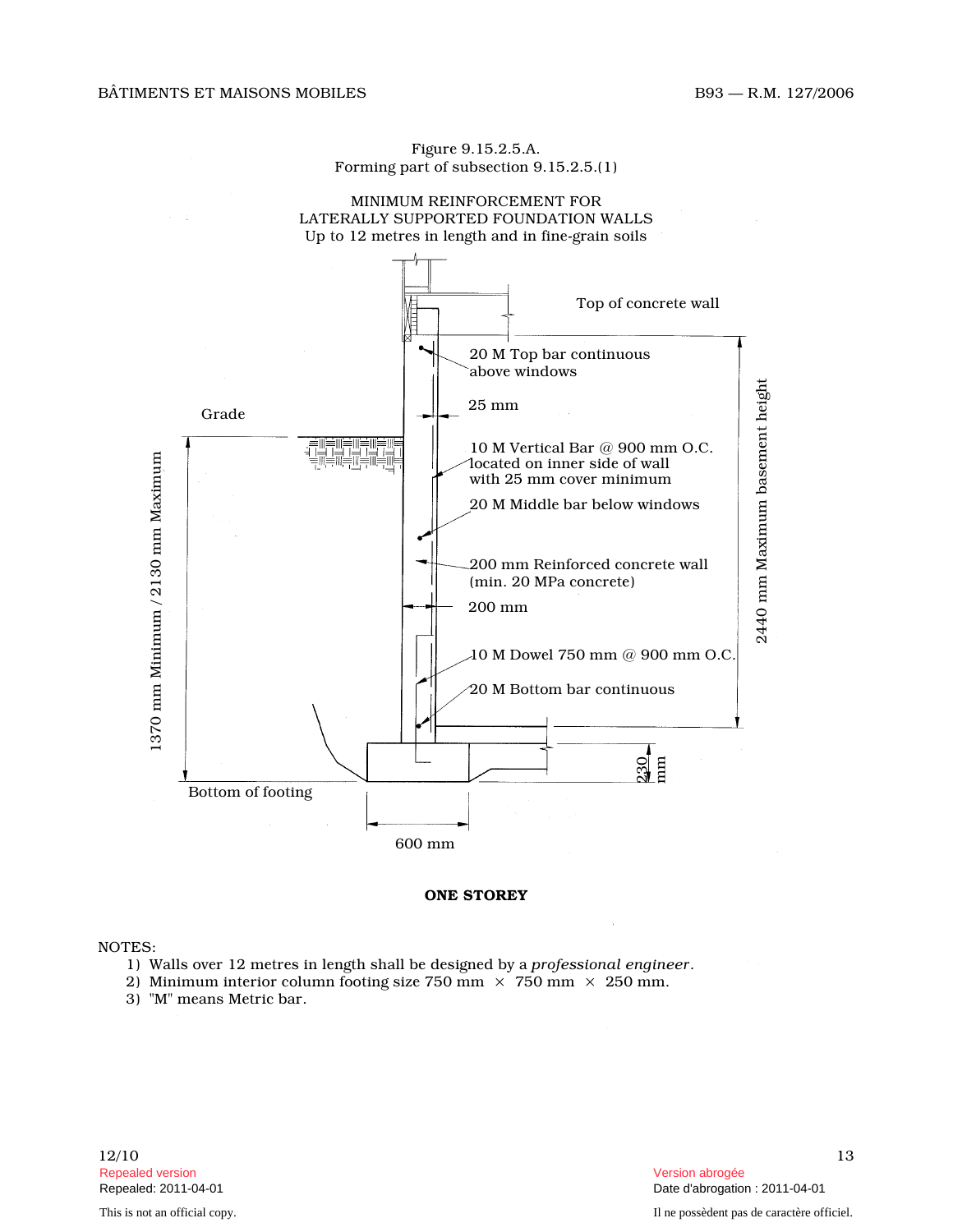#### Figure 9.15.2.5.B. Forming part of subsection 9.15.2.5.(1)

#### MINIMUM REINFORCEMENT FOR LATERALLY SUPPORTED FOUNDATION WALLS

Up to 12 metres in length and in fine-grain soils



NOTES:

- 1) Walls over 12 metres in length shall be designed by a professional engineer .
- 2) Minimum interior column footing size 900 mm  $\times$  900 mm  $\times$  300 mm.
- 3) "M" means Metric bar.

Repealed version Version abrogée

Repealed: 2011-04-01 Date d'abrogation : 2011-04-01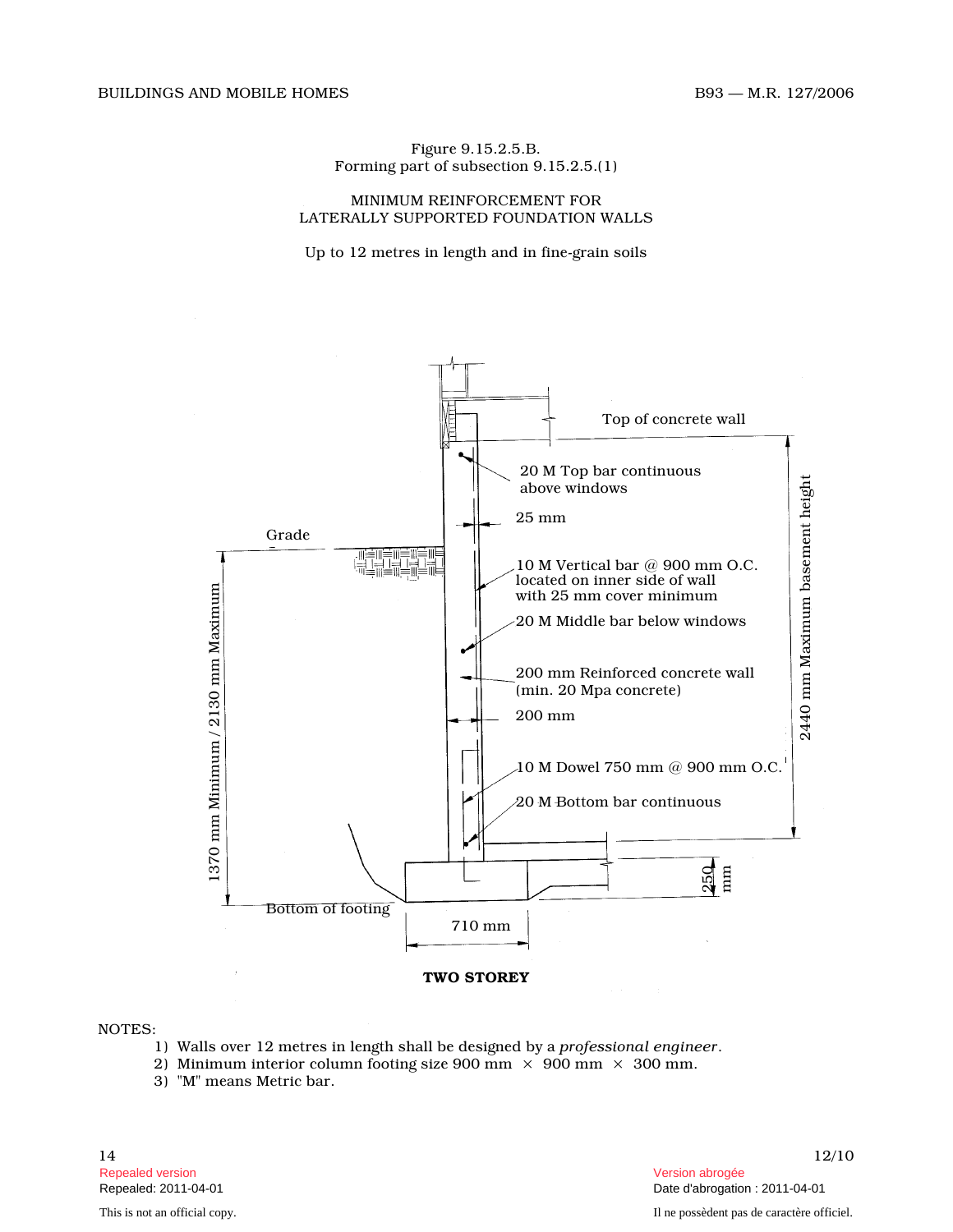#### Figure 9.15.2.5.C. Forming part of subsection 9.15.2.5(1)

MINIMUM REINFORCEMENT FOR LATERALLY UNSUPPORTED FOUNDATION WALLS UP TO 12 METRES IN LENGTH AND IN FINE–GRAINED SOILS



1) walls over 12 metres in length shall be designed by a professional engineer .

2) "M" means Metric bar

Repealed version Version abrogée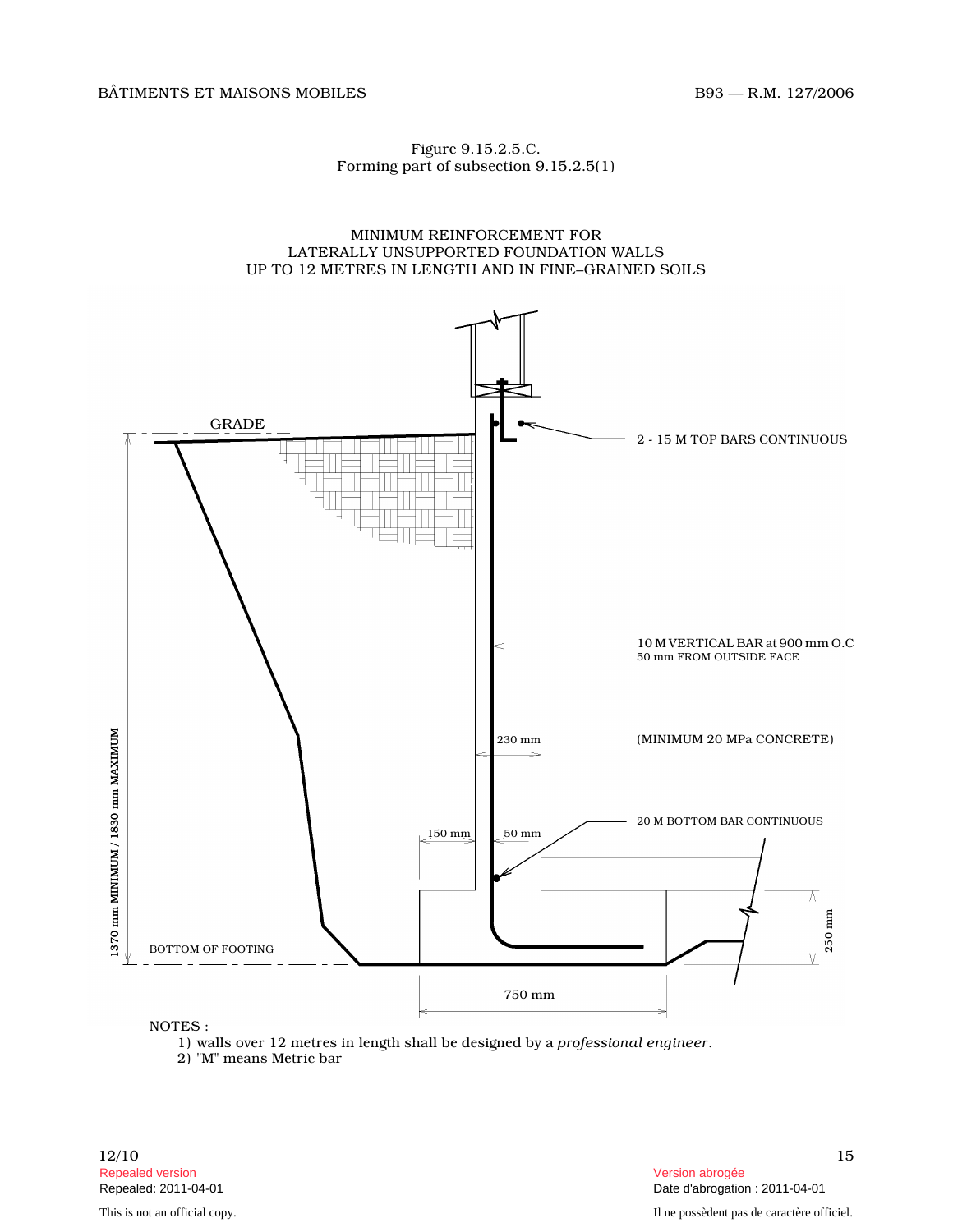Figure 9.15.2.5.D. Forming part of subsection 9.15.2.5.(1)





PIERS @ 2.5 metres O.C. MAXIMUM

NOTES:

- 1) Maximum supported joist length of 2.44 metres.
- 2) "M" means Metric bar.

Repealed version version abrogée (1999) and the set of the set of the set of the set of the set of the set of the set of the set of the set of the set of the set of the set of the set of the set of the set of the set of th

Date d'abrogation : 2011-04-01 This is not an official copy. Il ne possèdent pas de caractère officiel.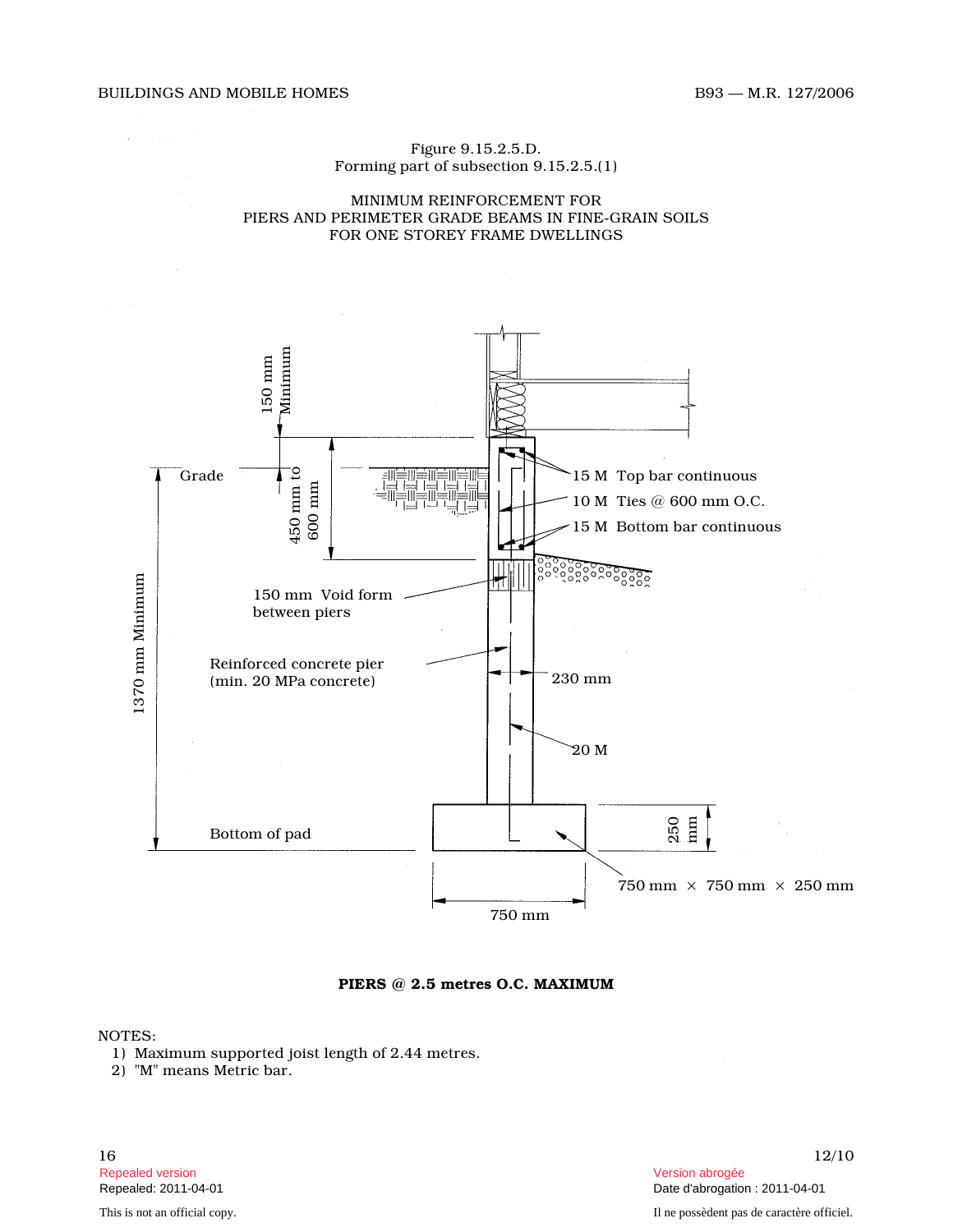## BÂTIMENTS ET MAISONS MOBILES B93 — R.M. 127/2006

Figure 9.15.2.5.E. Forming part of subsection 9.15.2.5.(1)

#### MINIMUM REINFORCEMENT FOR PIERS AND PERIMETER GRADE BEAMS IN FINE-GRAIN SOILS FOR ONE STOREY FRAME DWELLINGS



PIERS @ 3.0 metres O.C. MAXIMUM

#### NOTES:

- 1) Maximum supported joist length of 3.05 metres.
- 2) "M" means Metric bar.

Repealed version Version abrogée

Date d'abrogation : 2011-04-01 This is not an official copy. Il ne possèdent pas de caractère officiel.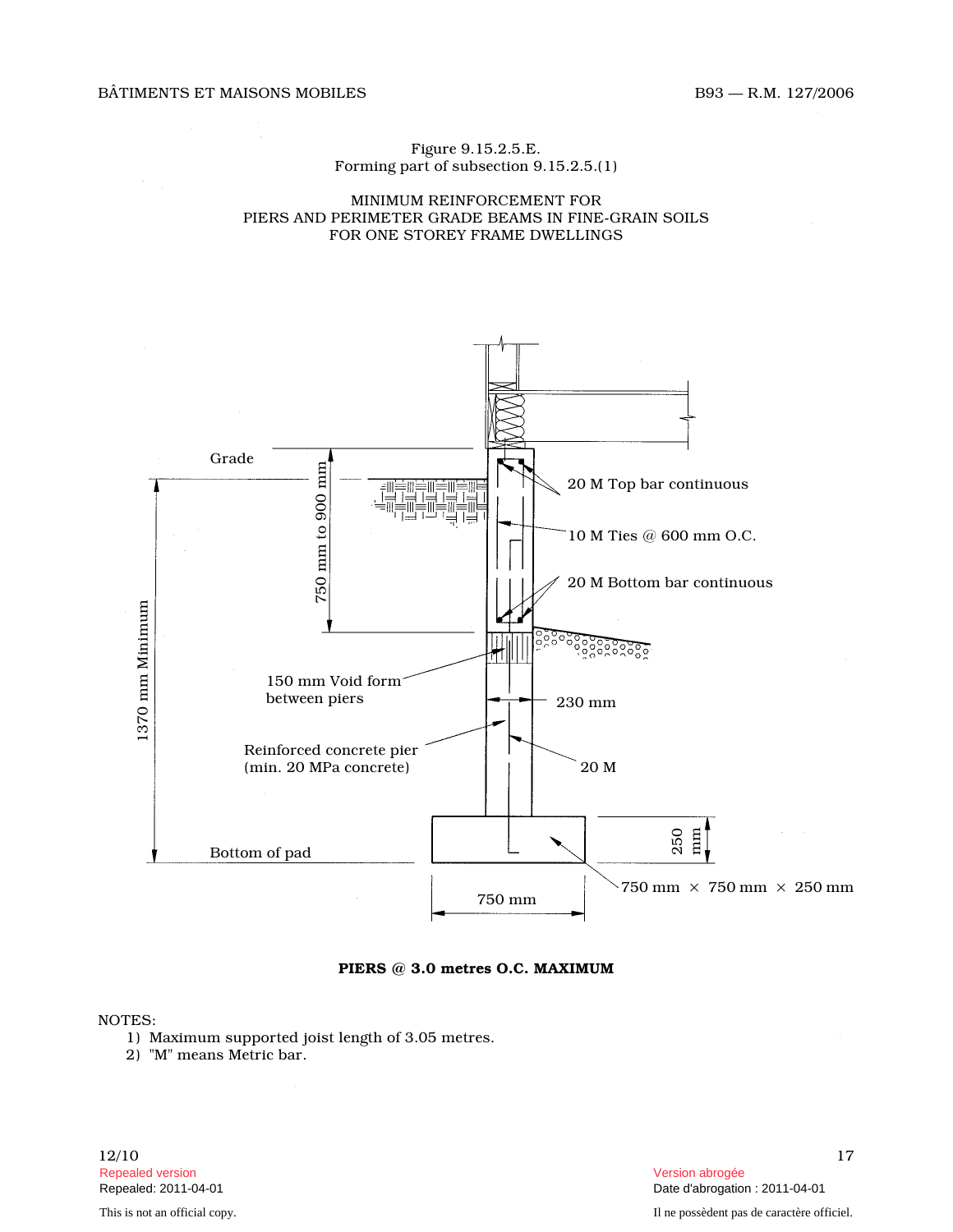#### Figure 9.15.2.5.F. Forming part of subsection 9.15.2.5.(1)

#### MINIMUM REINFORCEMENT FOR ONE STOREY ATTACHED GARAGE GRADE BEAMS IN FINE-GRAINED SOILS



#### PIER and PAD

Maximum spacing: 2.44 m O.C. (8 ft. 0 in. O.C.)



Maximum spacing: 3.66 m O.C. (12 ft. 0 in. O.C.)

FRICTION PILE Maximum spacing: 3.66 m O.C. (12 ft. 0 in. O.C.)

M.R. 4/2008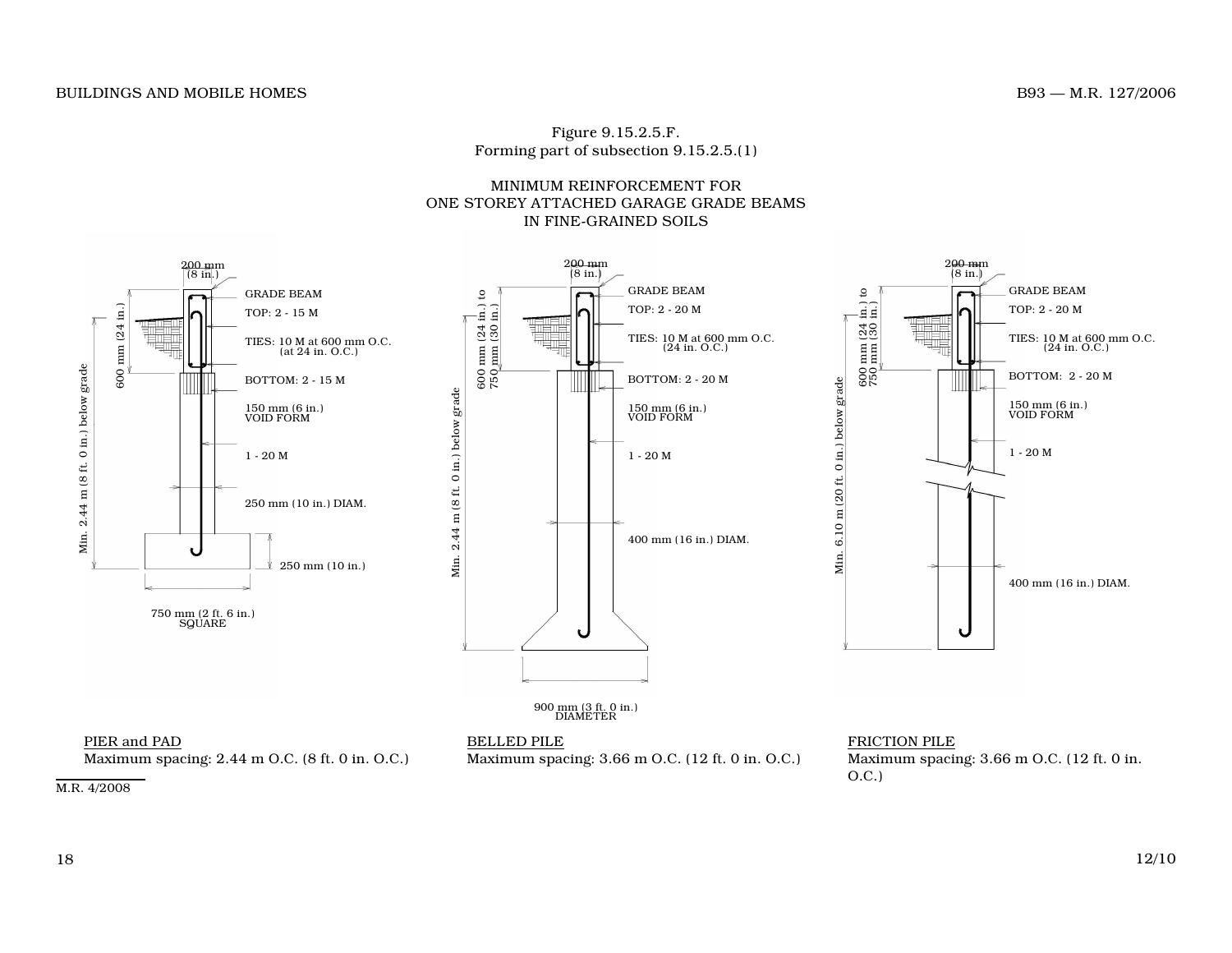## $2(19)$  Sentence  $9.16.3.1.(1)$  is amended by adding "(See Appendix A.)" at the end.

#### 2(20) The following is added after Subsection 9.25.4.:

## 9.25.5. Areas to be Insulated

#### 9.25.5.1. General

- 1) This Subsection applies to the design, construction and occupancy of
- a) a new building, or a heated addition to an existing building, of 3 storeys or less in *building height that has a building area* not exceeding 600  $\mathrm{m}^2$  and that contains only dwelling units, related ancillary service rooms, shared means of egress or garages serving the units, and
- b) a new building, or a heated addition to an existing building, that is used for residential occupancy and that contains only one dwelling unit.

2) The requirements of this Subsection also apply to those components of a building which separate a dwelling unit from an adjoining storage garage, whether the garage is heated or unheated.

3) Nominal thermal resistance values shall be used when determining conformance with Table 9.25.5.2., and the effects of sheathing, finishing materials, air films and thermal bridging of framing members shall be disregarded.

## 9.25.5.2. Thermal Resistance Value

1) Except as provided in Sentence (2), the thermal resistance of the building envelope shall conform to Table 9.25.5.2.

2) Repealed, M.R. 142/2010.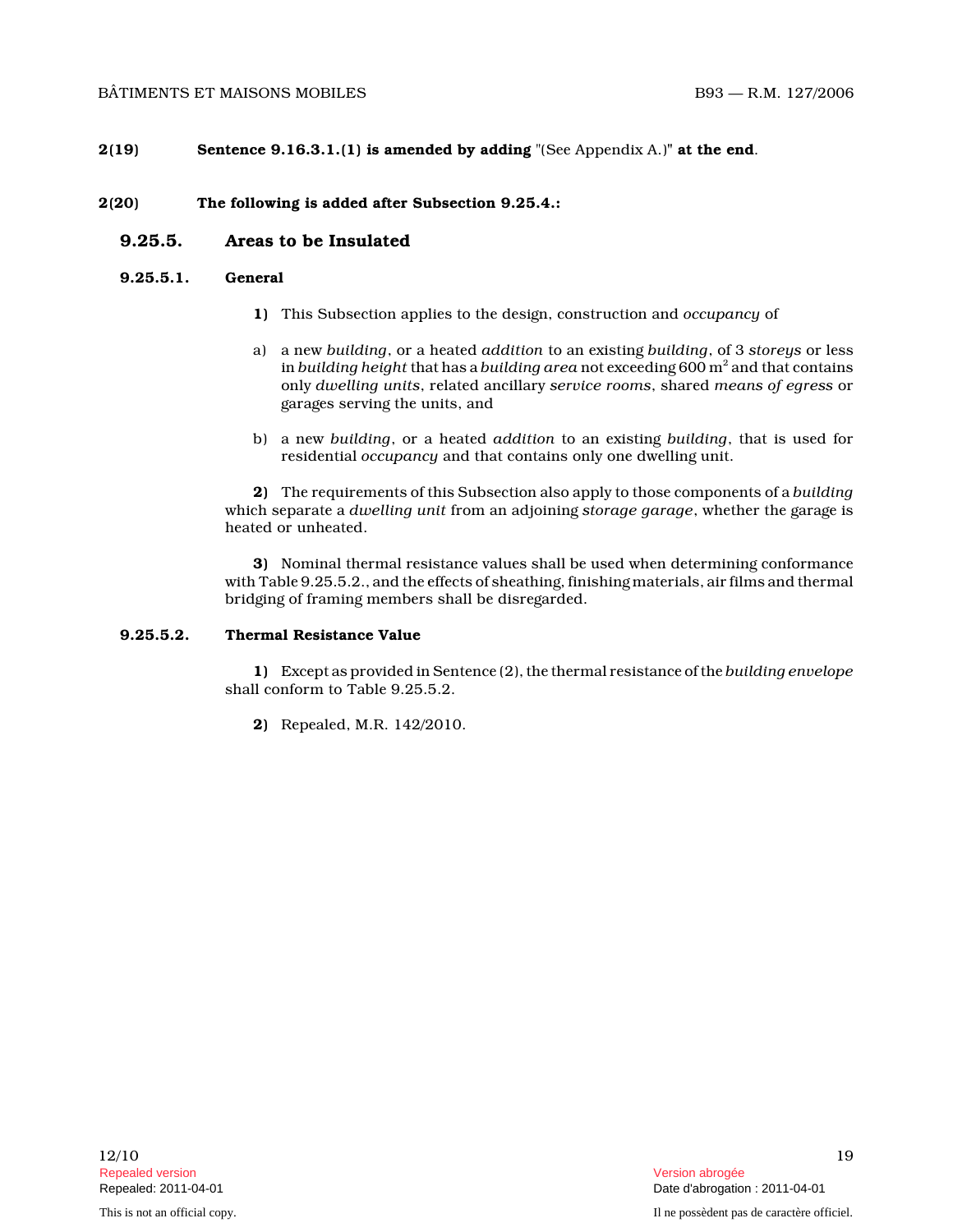| <b>Building Assembly</b>                                    | Southern Manitoba $(1)$                                                                                      | Northern Manitoba $^{(2)}$                                                                                   |
|-------------------------------------------------------------|--------------------------------------------------------------------------------------------------------------|--------------------------------------------------------------------------------------------------------------|
| Interior and Exterior<br>Foundation Walls <sup>(3)(4)</sup> | RSI-3.5 (R-20)<br>or $RSI-2.1$ $(R-12)$ on the inside<br>wall with $RSI-0.88$ $(R-5)$ on the<br>outside wall | RSI-3.5 (R-20)<br>or $RSI-2.1$ $(R-12)$ on the inside<br>wall with $RSI-0.88$ $(R-5)$ on the<br>outside wall |
| Floors on Heated Ground                                     | RSI-0.88 (R-5) Full Area                                                                                     | RSI-0.88 (R-5) Full Area                                                                                     |
| Floors on Unheated Ground<br>(less than 0.6 m below grade)  | $RSI-0.88(R-5)$ 1 m Perimeter                                                                                | $RSI-0.88(R-5)$ 1 m Perimeter                                                                                |
| Floors on Unheated Ground<br>$(0.6m)$ or more below grade)  | No Requirement                                                                                               | No Requirement                                                                                               |
| <b>Floors Above Unheated Spaces</b>                         | RSI-4.0 (R-28)                                                                                               | RSI-4.0 (R-28)                                                                                               |
| Walls Above Grade                                           | RSI-3.5 (R-20)                                                                                               | RSI-4.6 (R-26)                                                                                               |
| Roofs (Attics)                                              | RSI-8.8 (R-50)                                                                                               | RSI-8.8 (R-50)                                                                                               |
| Roofs (Sloped Ceilings)                                     | RSI-4.9 (R-28)                                                                                               | RSI-4.9 (R-28)                                                                                               |

#### Table 9.25.5.2. Minimum Thermal Resistance for the Building Envelop e Forming Part of Article 9.25.5.2.

#### Notes to Table 9.25.5.2.:

- <sup>1</sup> South of the 53rd Parallel.
- <sup>2</sup> On or north of the 53rd Parallel.<br><sup>3</sup> See Sentence 9.25.5.3.(1) for min
- <sup>3</sup> See Sentence 9.25.5.3.(1) for minimum depth of insulation below grade.
- <sup>4</sup> See Sentence 9.25.5.4.(1) for foundation walls that extend more than 1.2 m above ground level.

#### 9.25.5.3. Building Assemblies in Contact with the Ground

1) Foundation walls required to be insulated shall have their insulation placed from the underside of the subfloor to a minimum of 2.4 m below grade or to the base of the foundation wall, whichever is less.

2) Floors in contact with the ground that are required to be insulated shall have insulation placed

- a) for an unheated floor less than 0.6 m below grade, on the top or bottom surface of the floor for a distance of not less than 1 m from the floor's perimeter, or
- b) for a floor that has heating equipment incorporated in it, under the full bottom surface of the floor.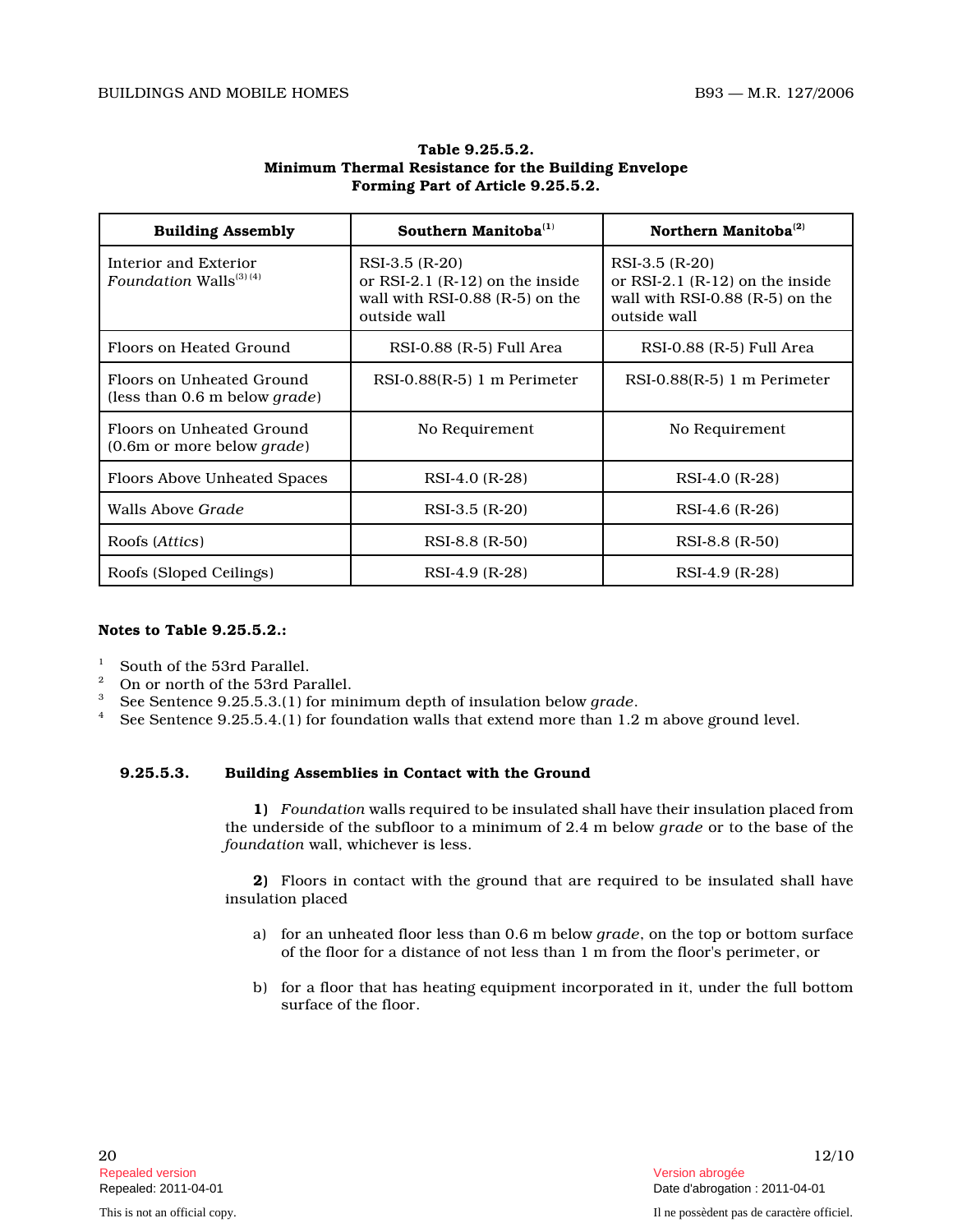#### 9.25.5.4. Building Assemblies Above Ground

1) Where the top of the foundation wall is more than 1.2 m above grade, the portions of a foundation wall that are above  $grade$  shall be insulated to the insulation level required for exterior walls in Table 9.25.5.2.

2) For attic-type roofs and to the extent made necessary by the roof slope and ventilation clearances, the thermal resistance near the eaves may be less than required by Table 9.25.5.2, but the minimum thermal resistance at a point directly above the inner surface of the exterior wall shall be a minimum of RSI 3.5.

3) An access hatch from heated space to unheated space, such as an attic or crawl space, shall be insulated to a level equivalent to that required for the component forming part of the building envelope in which it is installed.

#### 9.25.5.5. Equipment Efficiency for Buildings — Residential Occupancy

1) The minimum annual fuel utilization efficiency of a furnace serving a building referred to in Sentence 9.25.5.1.(1) shall

- a) be determined in accordance with CAN/CSA-P.2, "Testing Method for Measuring the Annual Fuel Utilization Efficiency of Residential Gas-Fired Furnaces and Boilers", and
- b) conform to Table 9.25.5.5.

#### Table 9.25.5.5 .

| <b>Furnace Fuel Source</b> | Minimum Annual Fuel Utilization<br>Efficiency |
|----------------------------|-----------------------------------------------|
| Natural Gas                | 94%                                           |
| Propane                    | 94%                                           |

#### 9.25.5.6. Gas-Fuelled Fireplaces

1) Gas-fuelled fireplaces installed in a building referred to in Sentence 9.25.5.1.(1) shall be

- a) ignited by an electronic ignition instead of a standing pilot light,
- b) direct-vented without the use of a chimney, and
- c) exhausted a minimum of 2,000 mm from any source of air intake into the building .

M.R. 4/2008; 142/2010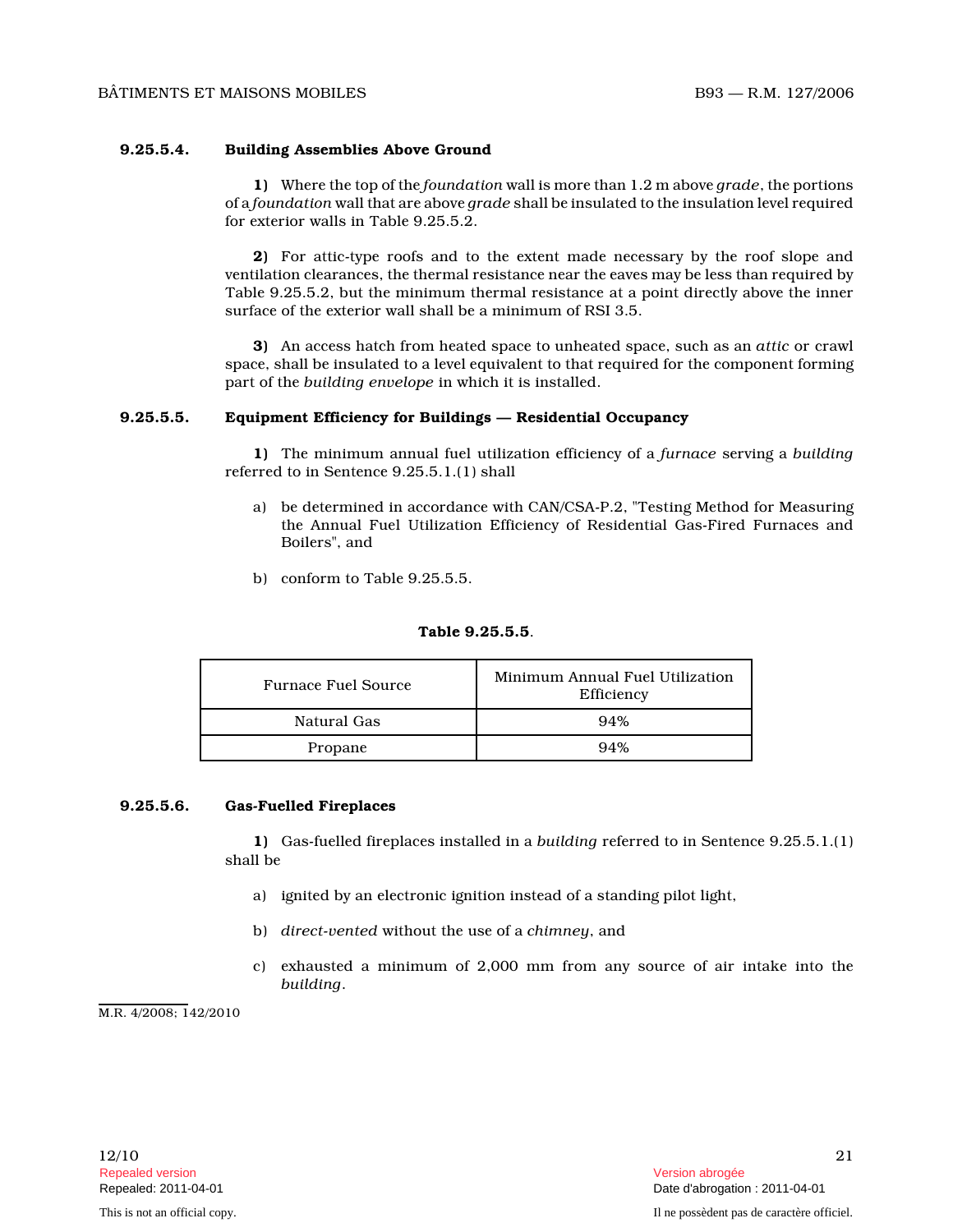#### 2(21) The following is added after Subsection 9.28.6.:

#### 9.28.7. Stucco Application for Single-Family, Two-Family and Row Housing

#### 9.28.7.1. Two Coat Application for Single-Family, Two-Family and Row Housing

1) Despite Subsection 9.28.6, this Subsection applies to single-family dwellings, two-family dwellings and row housing.

#### 9.28.7.2. Low Temperature Conditions

1) The base for stucco shall be maintained above freezing.

2) Stucco shall be maintained at a temperature of not less than  $4^{\circ}$ C during application and for not less than 48 h afterwards.

#### 9.28.7.3. Number of Coats and Total Thickness

1) Stucco shall be applied with at least one base coat and one finish coat, providing a total thickness of not less than 15 mm, measured from the face of the wall sheathing paper or the face of the masonry where no lath is used.

## 9.28.7.4. First Coat

1) The first coat shall be not less than 9 mm thick, measured from the face of the wall sheathing paper or masonry, fully embedding the lath.

2) The surface of the first coat shall be scored to provide a key with the finish coat.

#### 9.28.7.5. Finish Coat

1) The finish coat shall consist of 2 applications, the finish base coat and the texture finish.

- 2) The thickness of the finish base coat shall not be less than 3 mm.
- 3) The thickness of the final texture finish coat shall be not less than 3 mm.

#### 2(21.1) Article 9.32.3.12. is replaced with the following:

#### 9.32.3.12. Heat Recovery Ventilators

1) A heat recovery ventilator with a minimum sensible recovery efficiency of 60% at 0°C, and 62% at -25°C, shall be installed in every building referred to in Sentence 9.25.5.1.(1), except a seasonal dwelling.

2) Heat recovery ventilators shall be designed in accordance with CAN/CSA-F326-M91, "Residential Mechanical Ventilation Systems".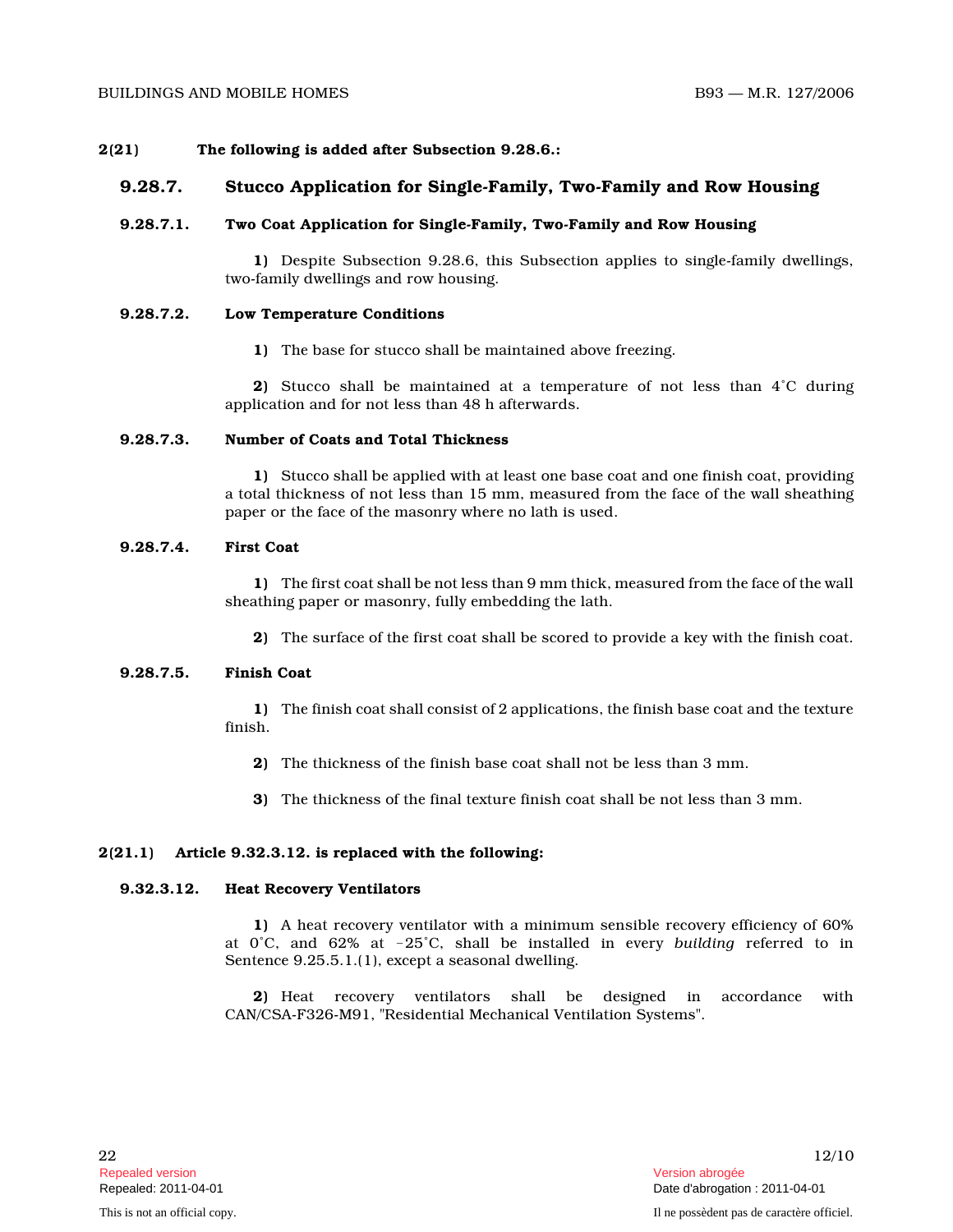- 3) Heat recovery ventilators shall be installed in accordance with
- a) CAN/CSA-F326-M91, "Residential Mechanical Ventilation Systems", and
- b) the manufacturer's instructions or instructions specified by the designer .

M.R. 142/2010

#### 2(22) The following is added after Part 9:

## Part 10 Special Construction Standards

## Section 10.1. Private Pools

#### 10.1.1. Scope

#### 10.1.1.1. Scope

1) This Part applies to private pools .

2) Pools other than *private pools* shall conform to the requirements under The Public Health Act and regulations under that Act.

## 10.1.2. Fences and Access

#### 10.1.2.1. Enclosures

1) An outdoor private pool shall be enclosed with a fence or other suitable barrier constructed in accordance with the following requirements:

- a) a minimum height of 1.5 m,
- b) there shall be no openings, other than a door to a building or a gate as described in Clause (c), and it shall not be possible for a child to crawl under either the fence or the gate,
- c) any gate shall be self-closing, shall be at least 1.5 m in height and shall be equipped with a lockable latch to prevent unauthorized entry,
- d) where a chain link fence is used, the outside surface of the fence or gate shall be at least No. 11 gauge,
- e) where other than a chain link fence is used, the outside surface of the fence or gate shall be relatively smooth so as not to provide foot or toe holds, and
- f) if, in the opinion of the authority having jurisdiction, there is any undesirable feature pertaining to the enclosure, suitable steps shall be taken to correct the situation.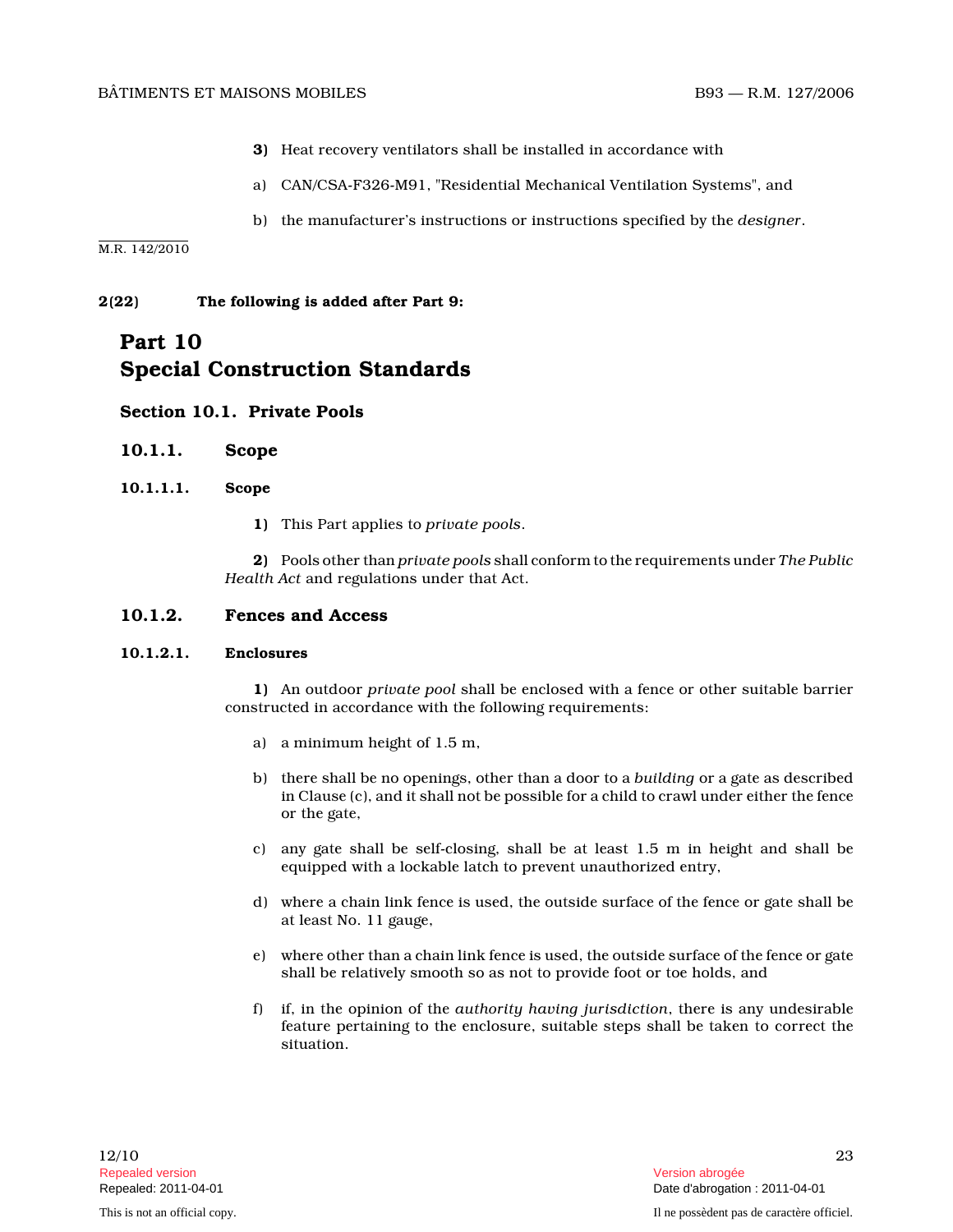#### 10.1.2.2. Maintenance

1) The enclosure surrounding an outdoor private pool shall be maintained in good repair.

#### 10.1.2.3. Hot Tub Covers

1) Articles 10.1.2.1. and 10.1.2.2. do not apply to a hot tub installed outdoors at a single-family dwelling where

- a) the hot tub does not exceed 2.4 m in diameter or 4.65  $\mathrm{m}^{2}$  in total surface area,
- b) the hot tub has a cover that
	- i) has the structural strength to support the weight of an adult walking across the top of the cover when it is in the closed position,
	- ii) is capable of being locked in the covered position to prevent access to the water by unauthorized persons, and
- c) at all times when use is not supervised by an adult, the hot tub is covered by a cover that
	- i) complies with clause (b), and
	- ii) is locked.

## 10.1.3. Electrical Wiring

#### 10.1.3.1. General Electrical Requirements

1) All electrical installations shall comply with the Manitoba Electrical Code .

 ${\bf 2)}$  - All metallic parts of a  $private$   $pool$ , including reinforcing steel, shall be electrically grounded in accordance with the requirements of the Manitoba Electrical Code .

#### 10.1.3.2. Overhead Wiring

1) No overhead wiring shall be situated above a private pool — including associated structures such as a diving structure, observation stand, tower or platform — or above the area extending 3 m horizontally from the pool edge, and no private pool or associated structure shall be placed within 3 m, measured horizontally from the pool edge, of an existing overhead wire.

2) The following overhead wiring may be situated within the area otherwise prohibited by sentence 1 if, in the opinion of the authority having jurisdiction, it is impractical to comply with that sentence:

a) insulated communication conductors and neutral supported cables operating at 600V, providing there is a clearance of at least 4.5 m (measured radially) from the overhead wiring,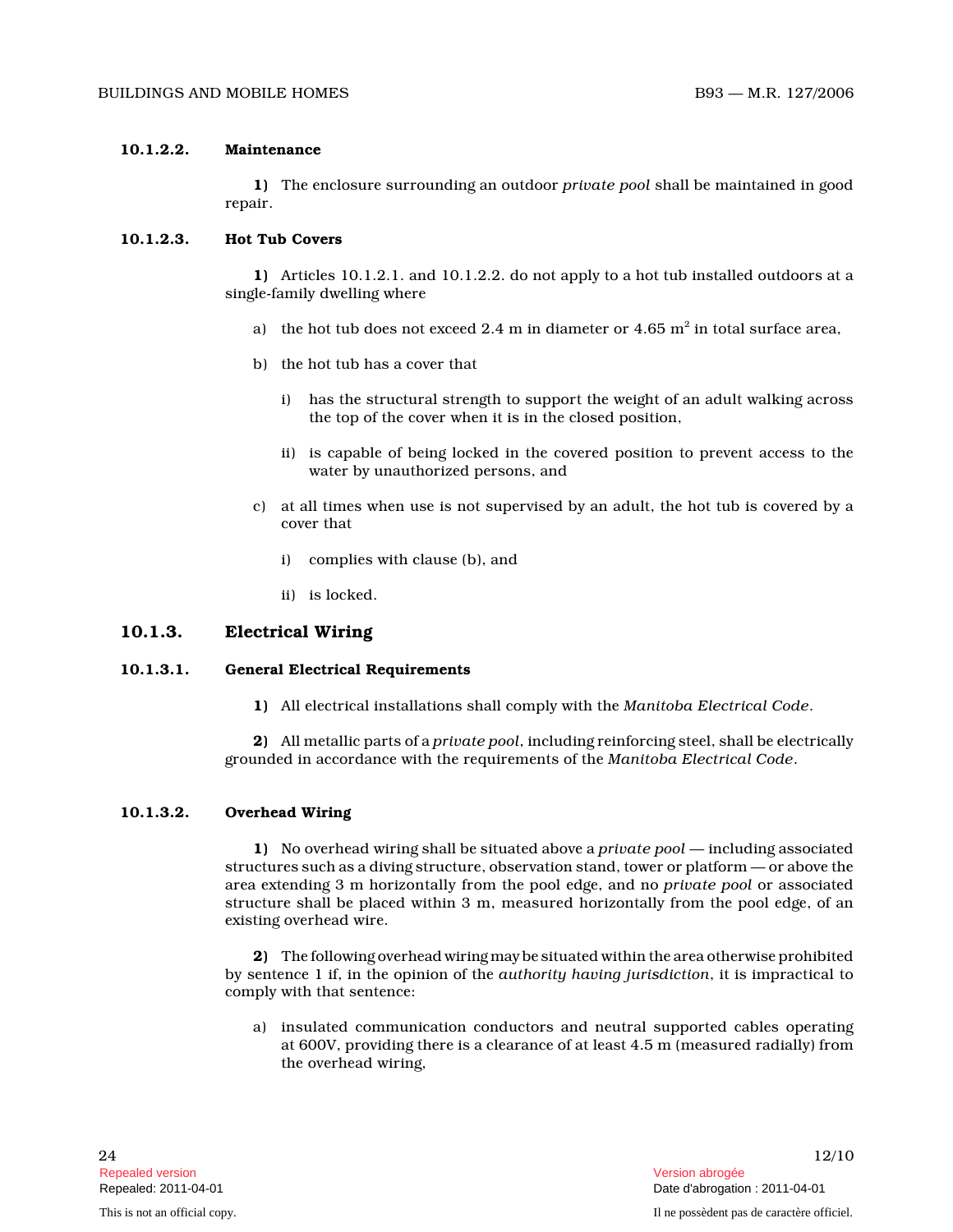b) conductors operating at not more than 50kV phase-to-phase, providing there is a clearance of at least 7.5 m (measured radially) from the overhead wiring.

#### 10.1.3.3. Underground Wiring

1) No private pool shall be placed within 1.5 m of an underground electrical conductor, including a communication conductor, and no underground electrical conductor, including a communication conductor, shall be placed within 1.5 m of the inside walls of the private pool.

- 2) Sentence 1 does not apply to
- a) bonding conductors, and
- b) conductors supplying electrical equipment associated with the pool,

that are protected by a ground fault circuit interrupter.

## 10.1.4. Plumbing Requirements

#### 10.1.4.1. Backflow Prevention

1) The water in a private pool and its recirculation system shall be separated from the make-up water supply and from the sewer or drainage system by air gaps or other backflow-preventors.

#### 10.1.4.2. Water Disposal

1) Pool waste-water shall be disposed of into a sanitary sewer system, directly into a storm sewer or be contained within the confines of the owner's property.

### 10.1.5. Structural Requirements

#### 10.1.5.1. Design

1) The structural design of a private pool that is an in-ground swimming pool must bear the seal of a professional engineer competent in the structural designing of in-ground swimming pools.

M.R. 4/2008

#### 3(1) Division C is amended by this section.

#### 3(2) The following is added after Article 2.2.2.2.:

#### 2.2.2.3. Designers Required

1) Plans, drawings and related documents submitted with an application to build a building covered under Article 1.3.3.2. of Division A must be prepared, signed and sealed by an architect, a professional engineer or both, as determined in accordance with Table 2.2.2.3.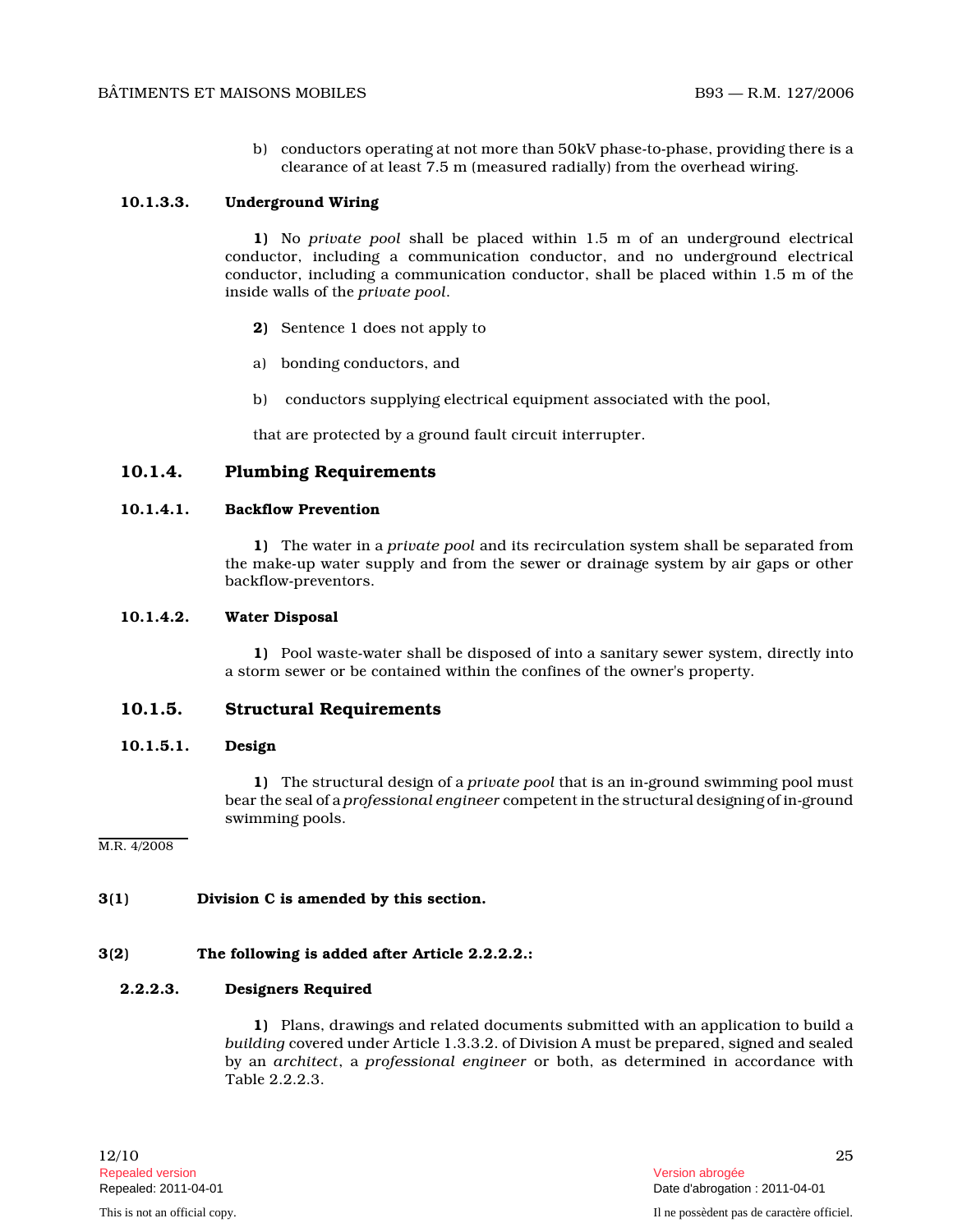#### Table 2.2.2.3. Professional Designers Required Forming Part of Sentence 2.2.2.3.(1)

| <b>Building Classification</b>                                                                                                                                                    | Designers Required*                       |
|-----------------------------------------------------------------------------------------------------------------------------------------------------------------------------------|-------------------------------------------|
| <b>Group A: Assembly Occupancies</b><br>(except for Group A, Division 3: Arenas with a<br>fixed seating capacity of 1,000 people or less)                                         | Architect<br>and<br>Professional Engineer |
| Group A, Division 3: Arenas<br>Building with a fixed seating capacity of 1,000<br>people or less                                                                                  | Architect<br>or<br>Professional Engineer  |
| Group B: Care or Detention Occupancies                                                                                                                                            | Architect<br>and<br>Professional Engineer |
| Group C: Residential Occupancies<br>Building exceeding $600 \text{ m}^2$ in building area or<br>exceeding 3 storeys in building height                                            | Architect<br>and<br>Professional Engineer |
| <b>Group D: Business and Personal Services</b><br>Occupancies<br>Building exceeding $600 \text{ m}^2$ in building area or<br>exceeding 3 storeys in building height               | Architect<br>and<br>Professional Engineer |
| <b>Group E: Mercantile Occupancies</b><br>Building exceeding $600 \text{ m}^2$ in building area or<br>exceeding 3 storeys in building height                                      | Architect<br>and<br>Professional Engineer |
| Group F, Division 1: High Hazard Industrial<br>Occupancies                                                                                                                        | Architect<br>or<br>Professional Engineer  |
| Group F, Division 2 and Division 3: Medium<br>and Low Hazard Industrial Occupancies<br>Building exceeding 600 $m^2$ in building area or<br>exceeding 3 storeys in building height | Architect<br>or<br>Professional Engineer  |

\* The required designer(s) must be skilled in the type of work concerned.

2) Where the authority having jurisdiction determines that an alteration to a building covered under Article 1.3.3.2. of Division A will or is likely to significantly affect the integrity of

- a) the fire safety systems, including fire alarms, sprinklers and standpipes,
- b) the life safety systems, including exits, lobbies and public corridors,
- c) the fire compartments, including vertical or horizontal fire separations ,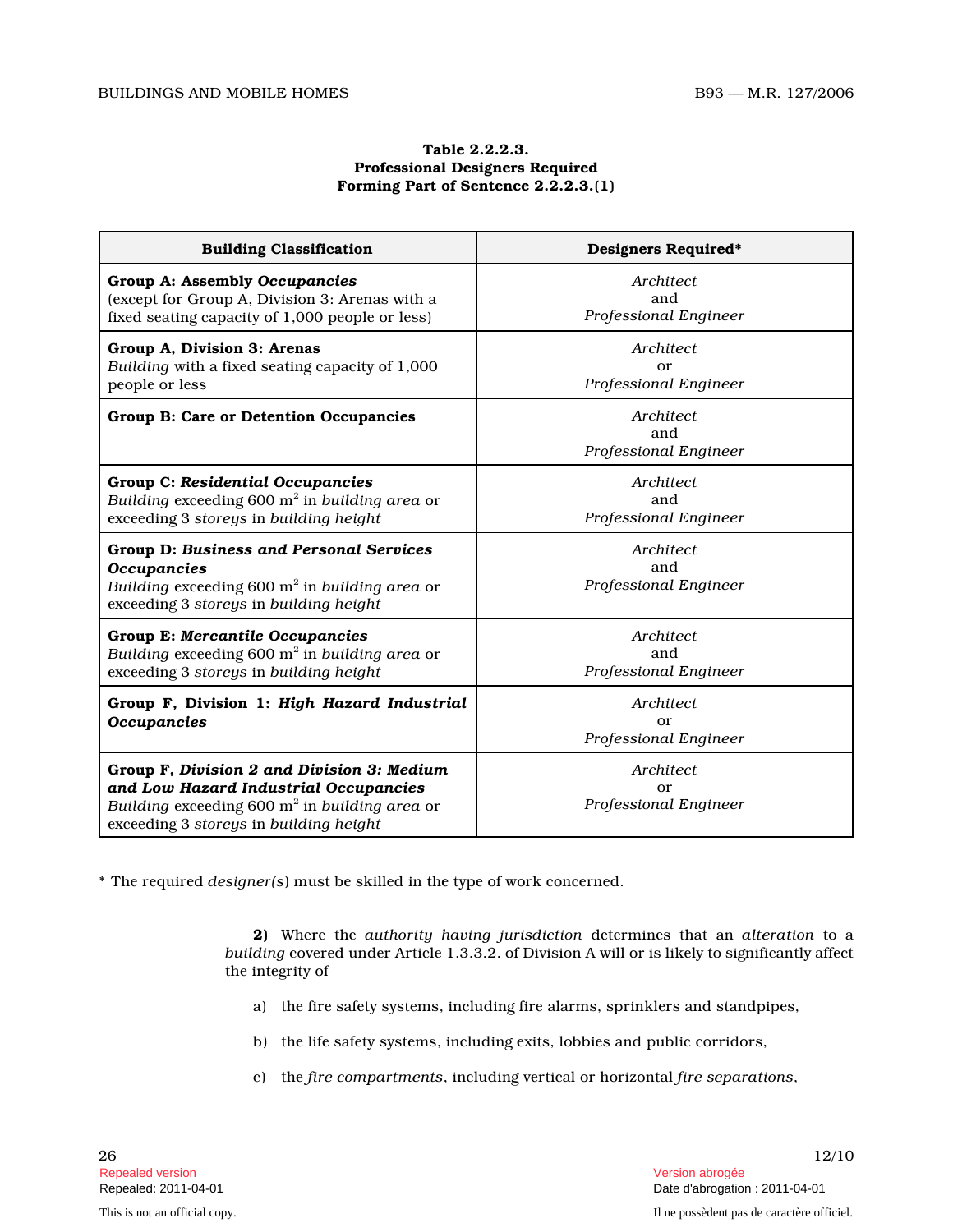- d) the structural system,
- e) the environmental separation systems, including the building envelope,
- f) the heating, ventilation and air-conditioning systems,
- g) the usable floor area through the addition of a mezzanine, in-fill or other similar element, or
- h) any one or more of the things mentioned in clauses (a) to (g),

the plans, drawings and related documents submitted with the application to make the alteration must be prepared, signed and sealed by an architect, a professional engineer or both, as determined by the authority having jurisdiction that relate to the type of work concerned.

3) Where under Sentence 2.2.2.3.(1) or (2) plans, drawings or related documents are to be prepared, signed and sealed by two or more designers, each must prepare, sign and seal those plans, drawings and related documents that relate to the type of work in which he or she is skilled.

M.R. 4/2008

#### 3(3) Article 2.2.4.2. is replaced with the following :

## 2.2.4.2. Seal and Signature of Professional Engineer

1) Structural drawings and related documents submitted with the application to building shall be dated and shall bear the authorized professional seal and signature of a professional engineer skilled in the work concerned.

#### 3(4) Sentence 2.2.7.2.(1) is replaced with the following:

1) The designer or another suitably qualified person responsible to the designer shall review construction of any building or part thereof to determine conformance of the design.

#### 3(5) Sentence 2.2.7.3.(1) is replaced with the following:

1) The designer or another suitably qualified person responsible to the designer shall review all shop drawings and other related documents relevant to the design to determine conformance with the design.

#### 3(6) Sentence 2.2.7.4.(1) is replaced with the following:

1) Workmanship, materials and all reports of material tests shall be reviewed by the designer or another suitably qualified person responsible to the designer during the process of construction.

> The Queen's Printer for the Province of Manitoba

This is not an official copy. Il ne possèdent pas de caractère officiel.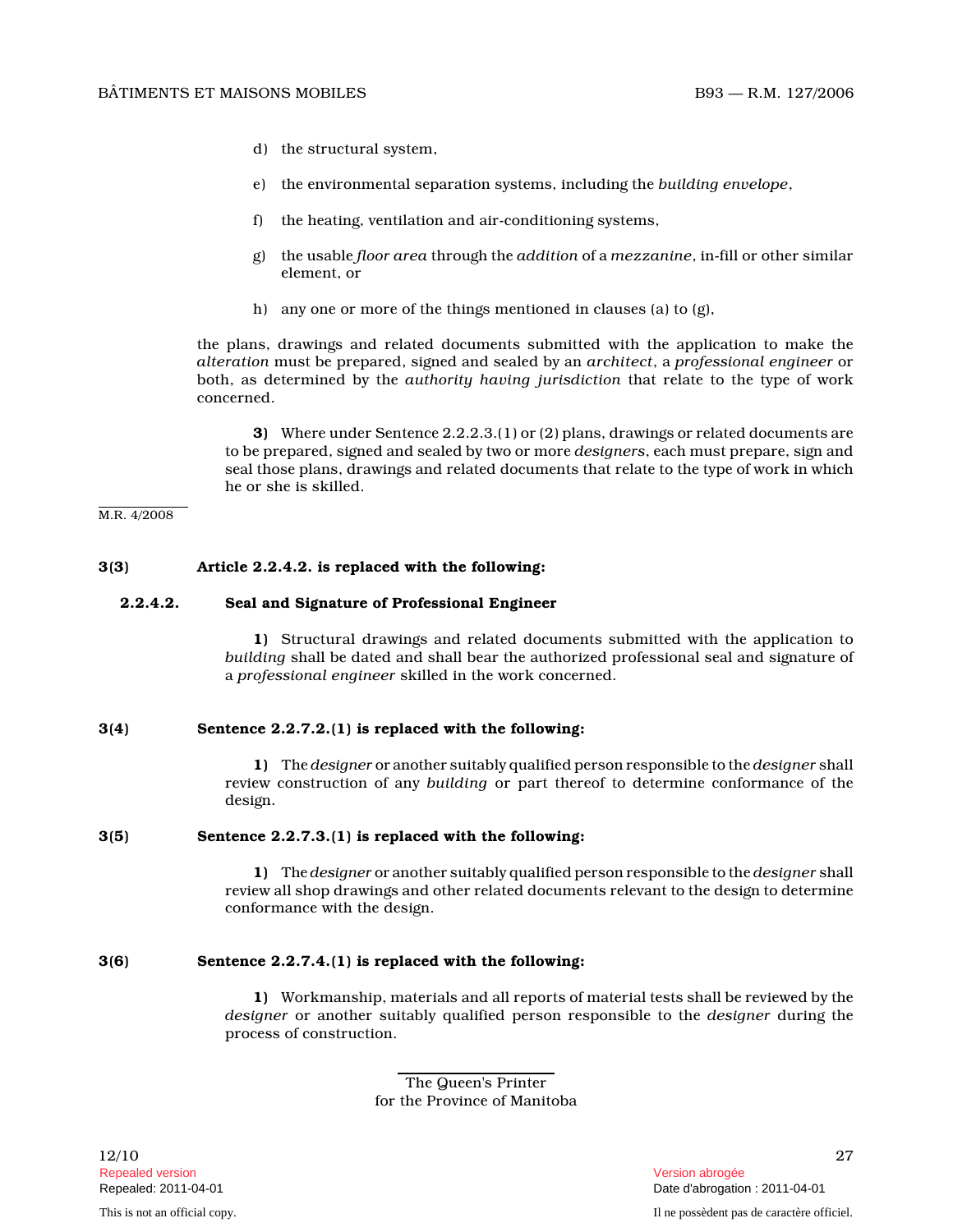## ANNEXE

#### (article 1)

#### MODIFICATIONS AU CODE NATIONAL DU BÂTIMENT – CANADA 2005

- 1(1) Le présent article modifie la division A.
- 1(2) Le paragraphe 1.1.1.1. 3) est supprimé.

#### 1(2.1) Il est ajouté, après le paragraphe 1.2.1.1. 1), ce qui suit :

1.1) Toute solution de rechange utilisée relativement aux exigences de l'article 9.7.1.4., de la sous-section 9.25.5. et de l'article 9.32.3.12. de la division B doit être conforme à l'alinéa 1)b). La conformité doit être démontrée à l'aide :

- a) soit du logiciel d'analyse énergétique HOT2000 (Ressources naturelles Canada);
- b) soit d'une méthode équivalente à ce logiciel, au moyen des règles de l'art que l'autorité compétente juge acceptables.

R.M. 142/2010

#### 1(3) L'article 1.3.3.1. est remplacé par ce qui suit :

#### 1.3.3.1. Domaine d'application des parties 1, 7, 8 et 10

1) À l'exception des sous-sections 1.3.5. et 1.3.6. de la division A, les parties 1, 7, 8 et 10 de la division B s'appliquent à tous les bâtiments visés par le présent code (voir l'article 1.1.1.1.).

#### 1(4) L'article 1.3.3.2. est remplacé par ce qui suit :

#### 1.3.3.2. Domaine d'application des parties 3, 4, 5, 6 et 10

1) Sous réserve des sous-sections 1.3.5. et 1.3.6. de la division A, les parties 3, 4, 5, 6 et 10 de la division B s'appliquent à tous les bâtiments mentionnés à l'article 1.1.1.1. :

- a) considérés comme bâtiments de protection civile;
- b) abritant des usages principaux :
	- i) du groupe A, établissements de réunions;
	- ii) du groupe B, établissement de soins ou de détention;
	- iii) du groupe F, division 1, établissements industriels à risques très élevés; ou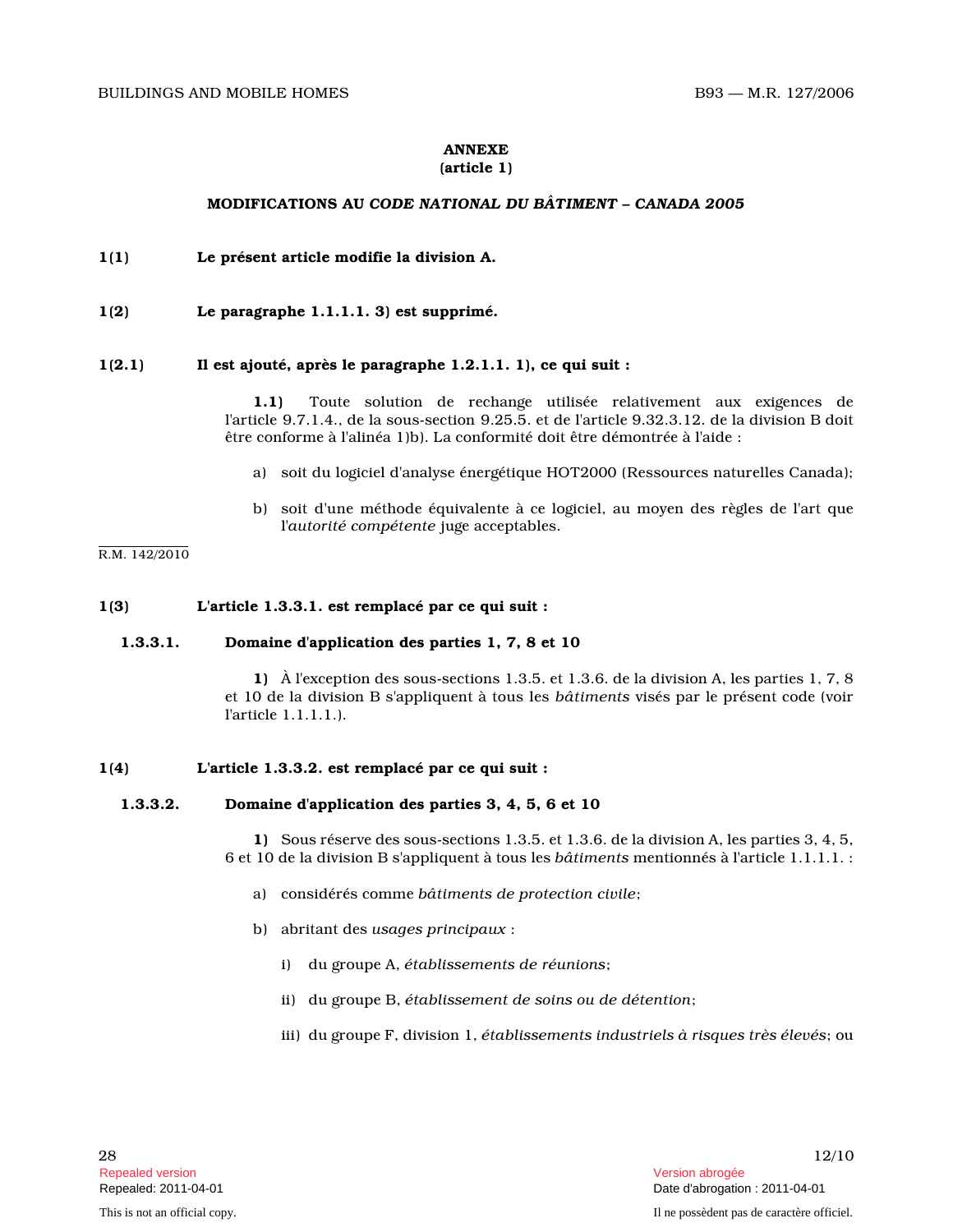- c) abritant, si l'aire de bâtiment est supérieure à 600 m $^2$  ou si la hauteur de bâtiment dépasse 3 étages, des usages principaux :
	- i) du groupe C, habitations;
	- ii) du groupe D, établissements d'affaires ;
	- iii) du groupe E, établissements commerciaux; ou
	- iv) du groupe F, divisions 2 et 3, établissements industriels à risques moyens et établissements industriels à risques faibles .

#### 1(5) L'article 1.3.3.3. est remplacé par ce qui suit :

#### 1.3.3.3. Domaine d'application des parties 9 et 10

1) Sous réserve des sous-sections 1.3.5. et 1.3.6. de la division A, les parties 9 et 10 de la division B s'appliquent à tous les bâtiments mentionnés à l'article 1.1.1.1. :

- a) d'une *hauteur de bâtiment* d'au plus 3 *étages*;
- b) d'une *hauteur de bâtiment* d'au plus 600 m<sup>2</sup>; et
- c) abritant des usages principaux :
	- i) du groupe C, habitations (voir la note A-9.1.1.1. 1) de la division B);
	- ii) du groupe D, établissements d'affaires;
	- iii) du groupe E, établissements commerciaux; ou
	- iv) du groupe F, divisions 2 and 3, établissements industriels à risques moyens et établissements industriels à risques faibles .

#### 1(6) Il est ajouté, après la sous-section 1.3.4., ce qui suit :

## 1.3.5. Utilisation restreinte des bâtiments existant s

#### 1.3.5.1. Transformations et réparations

1) Le présent code s'applique aux parties de bâtiments existants qui sont transformées ou réparées. Dans les cas où, de l'avis de l'autorité compétente, la transformation aurait une incidence sur le degré de sécurité du bâtiment existant, des améliorations doivent y être apportées comme l'exige l'autorité compétente .

2) La transformation ou la réparation d'un bâtiment ne doit pas réduire le degré de sécurité des personnes ni le rendement du bâtiment .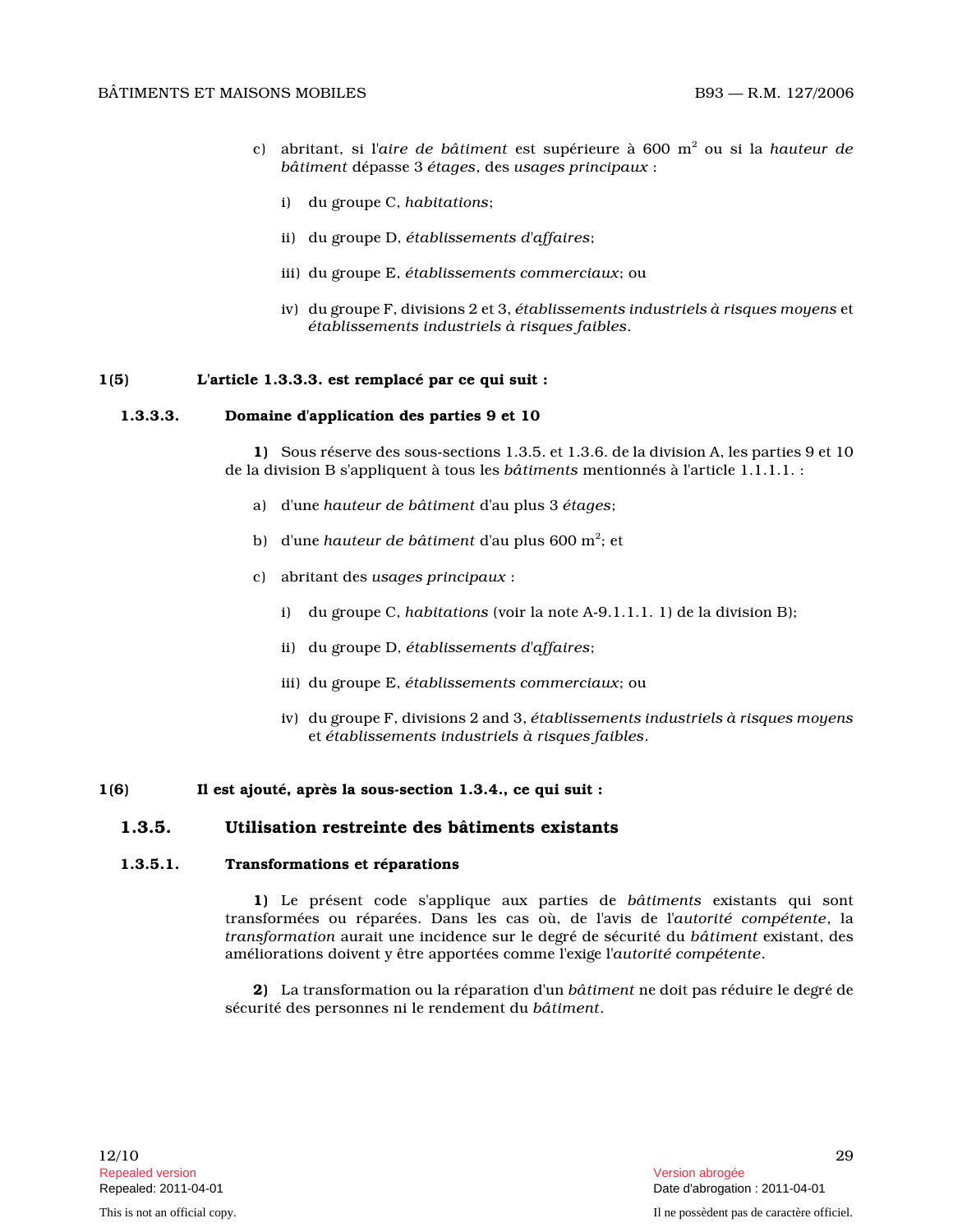#### 1.3.5.2. Rajouts horizontaux

- 1) Il est permis d'apporter des rajouts à un bâtiment ou à une construction pourvu :
- a) que le bâtiment et le rajout soient conformes au présent code; ou
- b) qu'un mur coupe-feu ayant le degré de résistance au feu requis sépare le bâtiment du rajout et qu'un accès acceptable au rajout soit prévu pour le service d'incendie.

#### 1.3.5.3. Augmentation du nombre d'étages

1) Il est interdit d'augmenter le nombre d'étages d'un bâtiment existant si le bâtiment complet n'est pas conforme au présent code.

#### 1.3.5.4. Déplacement d'un bâtiment

1) Le présent code s'applique aux bâtiments existants qui sont déplacés en tout ou en partie à un nouvel endroit.

#### 1.3.5.5. Démolition

1) Le présent code s'applique aux travaux de démolition en tout ou en partie d'un bâtiment ainsi qu'aux travaux effectués sur toute partie non démolie du bâtiment afin de corriger une défectuosité.

#### 1.3.5.6. Bâtiments endommagés

1) Le présent code et le Code de prévention des incendies du Manitoba s'appliquent aux travaux de reconstruction des bâtiments existants endommagés par un incendie ou de toute autre façon.

#### 1.3.5.7. Condition dangereuse

1) Le présent code et le Code de prévention des incendies du Manitoba s'appliquent aux travaux effectués afin de corriger une condition dangereuse dans un bâtiment ou près de ce dernier.

#### 1.3.5.8. Changement d'usage

1) Le présent code s'applique aux bâtiments et aux parties de bâtiments dont l'usage principal est changé.

#### 1.3.6. Exclusions

#### 1.3.6.1. Exclusions du présent code

- 1) Le présent code ne s'applique pas :
- a) aux bâtiments agricoles ;
- b) aux travaux publics effectués sur une voie publique;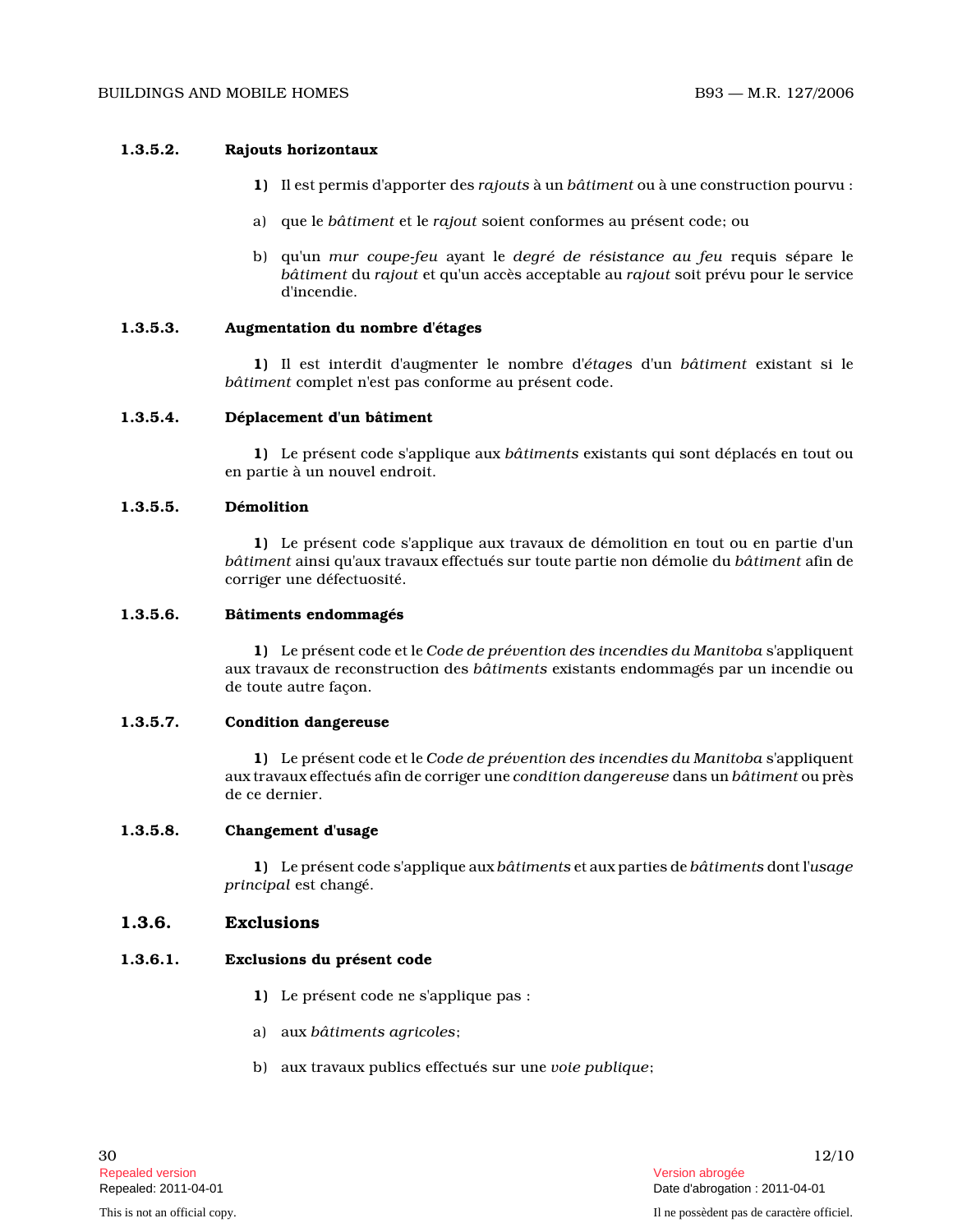- c) aux pylônes ou aux poteaux des compagnies de service public, aux antennes ou pylônes de transmission de signaux de télévision, de radio ou de communication, sauf dans la mesure où ils exercent des charges sur les bâtiments auxquels ils sont attachés ou sur lesquels ils sont installés;
- d) aux barrages hydroélectriques ou de régulation des crues ni aux constructions ou à l'équipement et au matériel mécanique ou autre y relatifs dont il n'est pas fait mention dans le présent code; ou
- e)  $\;$  aux  $b$ â $t$ iments dont l'aire de bâ $t$ imen $t$  n'est pas supérieure à 10 m $^2$  et qui, de l'avis de l'autorité compétente, ne présente aucun danger.

#### 1(7) Le paragraphe 1.4.1.2. 1) est modifié par adjonction, en ordre alphabétique, des définitions qui suivent :

Architecte (architect) : personne autorisée à exercer l'architecture en vertu de la Loi sur les architectes .

Code de l'électricité du Manitoba (Manitoba Electrical Code) : s'entend :

a) dans le cas des autres municipalités que la ville de Winnipeg, du Code de l'électricité du Manitoba ;

b) dans le cas de la ville de Winnipeg, l'arrêté intitulé « Winnipeg Electrical By-Law ».

Enveloppe de bâtiment (building envelope) : éléments qui séparent l'espace chauffé de l'espace non chauffé ou qui entrent en contact avec l'air extérieure ou le sol.

Établissement de soins en résidence (residential care facility) : bâtiment ou partie de bâtiment autorisé en vertu de la Loi sur les services sociaux et affecté à la prestation de services à au plus dix personnes qui ne sont pas apparentées, qui sont ambulatoires mais qui :

a) en raison d'une incapacité ou d'une affection, ne peuvent vivre d'une façon autonome; ou

b) ont provisoirement besoin de surveillance, d'aide ou de conseils.

Ingénieur (professional engineer) : ingénieur au sens de l'article 1 de la Loi sur les ingénieurs et les géoscientifiques .

Piscine privée (private pool) : bassin artificiel à parois dont le revêtement est en béton, en fibre de verre, en vinyle ou en un matériau similaire, pouvant contenir plus de 60 cm d'eau et situé sur le terrain d'un logement unifamilial.

Rajout (addition) : espace qui est ajouté à un bâtiment existant et qui augmente l'aire du bâtiment de plus de 10 m 2 .

R.M. 4/2008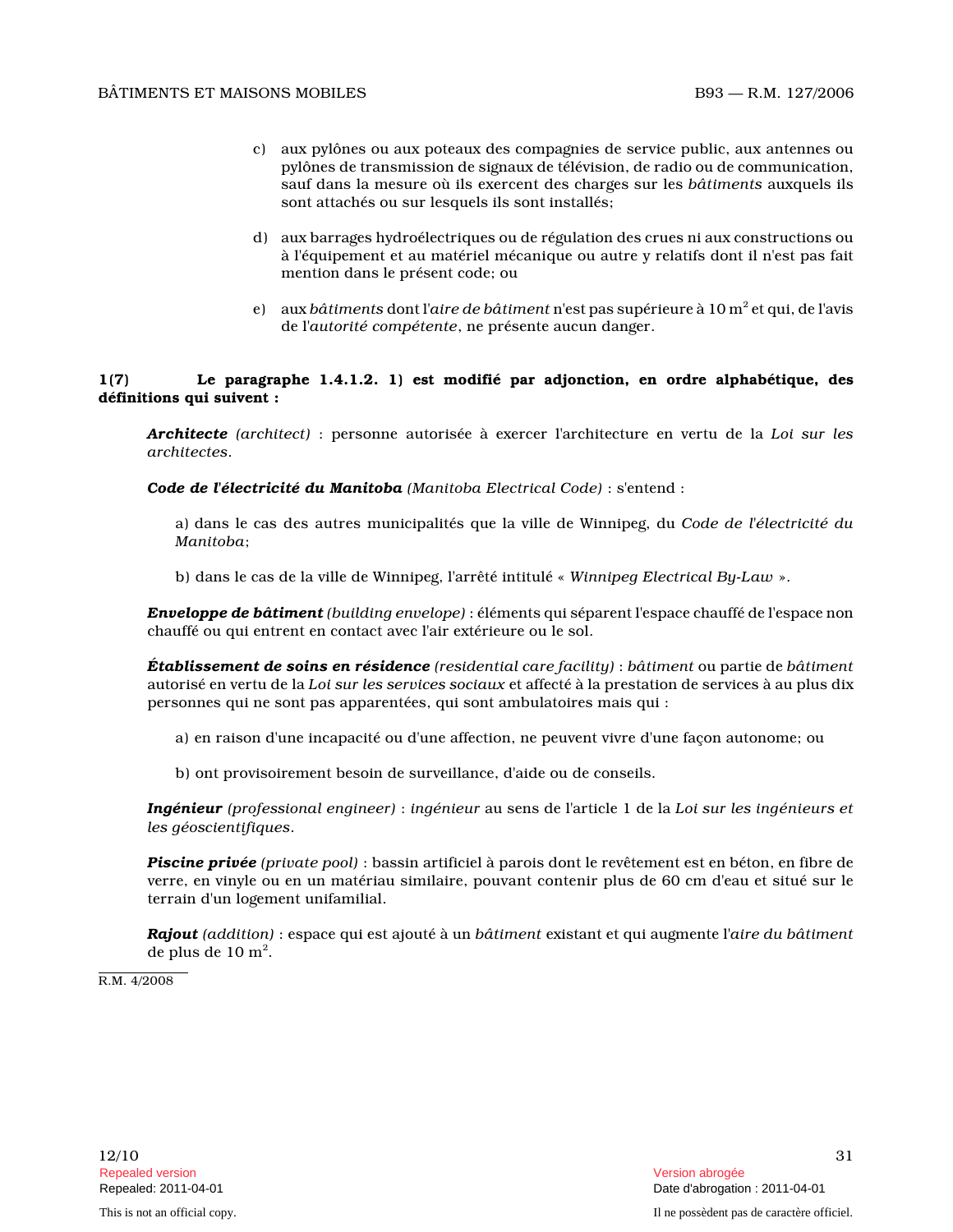#### 1(8) Il est ajouté, après la sous-section 1.5.2., ce qui suit :

#### 1.5.3. Codes provinciaux

#### 1.5.3.1. Code de prévention des incendies

1) Tout renvoi au Code national de prévention des incendies est considéré comme un renvoi au Code de prévention des incendies du Manitoba .

#### 1.5.3.2. Code de l'électricité

1) Tout renvoi à la norme CSA C22.1, Code canadien de l'électricité, première partie, est considéré comme un renvoi au Code de l'électricité du Manitoba .

#### 1.5.3.3. Code du bâtiment

1) Tout renvoi au Code national du bâtiment du Canada est considéré comme un renvoi au Code du bâtiment du Manitoba .

#### 1.5.3.4. Code de la plomberie

1) Tout renvoi au Code national de la plomberie du Canada est considéré comme un renvoi au Code de la plomberie du Manitoba .

## 2(1) Le présent article modifie la division B.

#### $2(1.1)$  Le tableau 1.3.1.2. est modifié :

a) par substitution, aux renvois de l'entrée « CSA CAN/CSA-F326-M91 Ventilation mécanique des habitations », de ce qui suit :

| 9.32.3.1.1      |  |
|-----------------|--|
| 9.32.3.12.2     |  |
| $9.32.3.12.3$ a |  |

b) par adjonction, après l'entrée « CSA O437.0-93 Panneaux de particules orientées et panneaux de grandes particules », de ce qui suit :

| <b>CSA</b> | CAN/CSA-P.2 | Méthode d'essai pour mesurer le taux d'utilisation<br>annuel de combustible des chaudières et<br>générateurs d'air chaud à gaz résidentiels | $9.25.5.5.1$ )a |
|------------|-------------|---------------------------------------------------------------------------------------------------------------------------------------------|-----------------|
|------------|-------------|---------------------------------------------------------------------------------------------------------------------------------------------|-----------------|

R.M. 142/2010

#### 2(2) Le paragraphe 3.2.4.1. 3) est remplacé par ce qui suit :

3) Il n'est pas obligatoire d'installer un système d'alarme incendie dans un bâtiment abritant au plus 4 logements et aucun autre usage .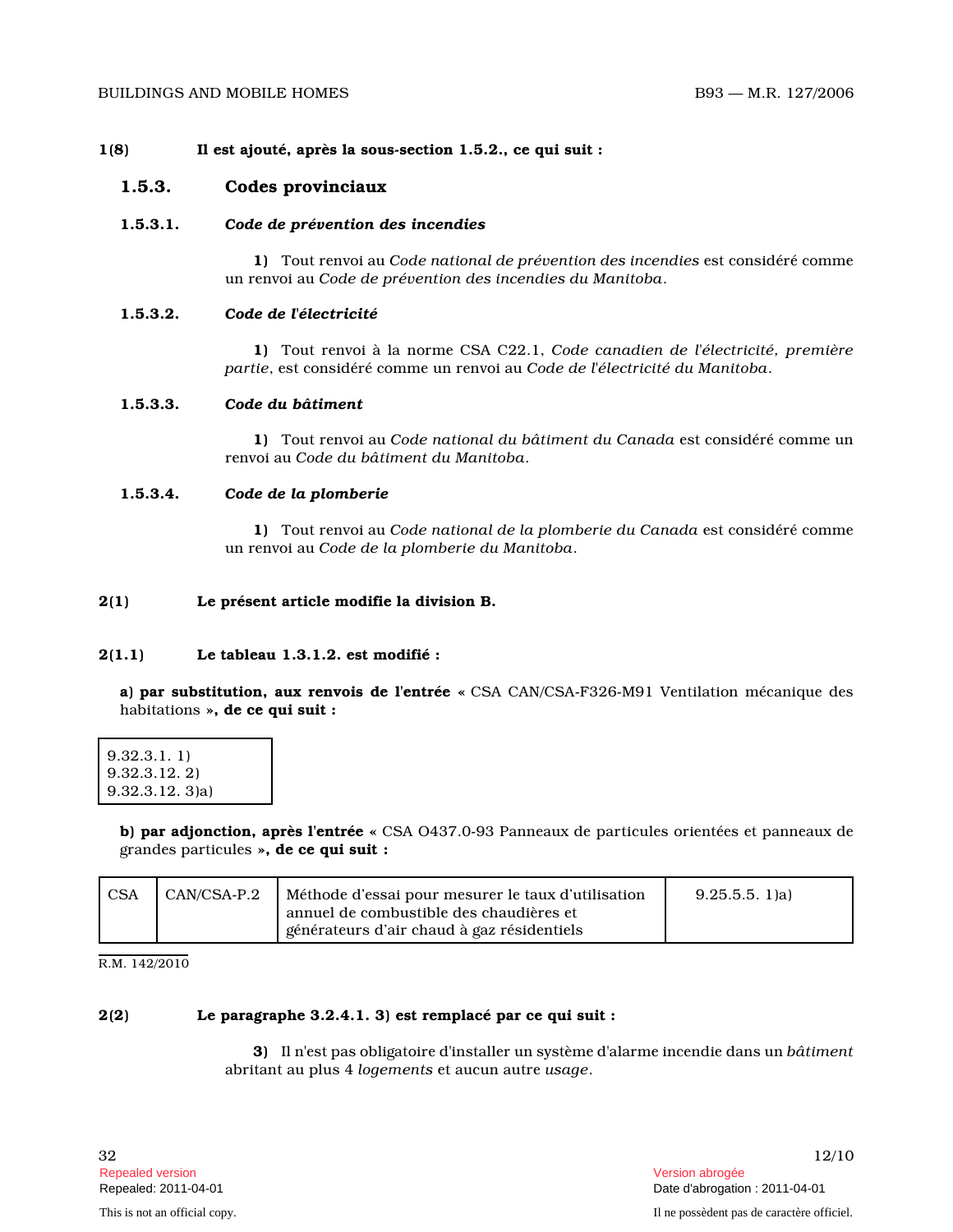#### BÂTIMENTS ET MAISONS MOBILES B93 — R.M. 127/2006

#### 2(3) Le paragraphe 3.2.4.1. 4) est supprimé.

#### $2(4)$  Le paragraphe 3.2.4.10. 2) est modifié par suppression de « et » à la fin de l'alinéa e), par adjonction de « et » à la fin de l'alinéa f) et par adjonction, après l'alinéa f), de ce qui suit :

g) dans les pièces qui se trouvent dans les parties d'un bâtiment dont l'usage principal est du groupe C. (Voir l'article 3.2.4.2. pour les avertisseurs de fumée.)

#### 2(5) L'alinéa 3.4.6.15. 4)g) est remplacé par ce qui suit :

g) que la porte d'issue comporte une affiche permanente lisible indiquant que le mécanisme de verrouillage se neutralise en moins de 15 secondes lorsqu'on applique une pression sur le dispositif d'ouverture de la porte;

Les alinéas e), f) et g) ne s'appliquent pas aux usages du groupe B, division 2, lorsque la sécurité des patients est compromise par des moyens d'évacuation non contrôlés (voir l'annexe A).

#### 2(6) Abrogé.

#### R.M. 4/2008

## 2(7) Le paragraphe 3.8.2.3. 2) est modifié par adjonction de « ou » à la fin de l'alinéa a), par suppression de « ou » à la fin de l'alinéa b) et par suppression de l'alinéa c).

#### 2(8) L'alinéa 4.1.5.15. 1)a) est remplacé par ce qui suit :

a) 3,0 kN/m au sommet, pour les moyens d'évacuation des tribunes, des stades, des gradins, des arénas et des aires d'observation à ciel ouvert,

R.M. 4/2008

#### 2(8.1) Le paragraphe 4.1.8.4. 6) est remplacé par ce qui suit :

6) Pour l'application du paragraphe 4.1.8.1. 1), la valeur de S(0,2) au Manitoba est réputée être égale à zéro.

R.M. 4/2008

#### 2(9) Le paragraphe 4.2.2.3. 1) est modifié par substitution,  $\dot{a} \times d$  ûment qualifiée », de « qualifiée dont il a la responsabilité ».

## 2(10) et (11) Abrogés.

R.M. 4/2008

Repealed version Version abrogée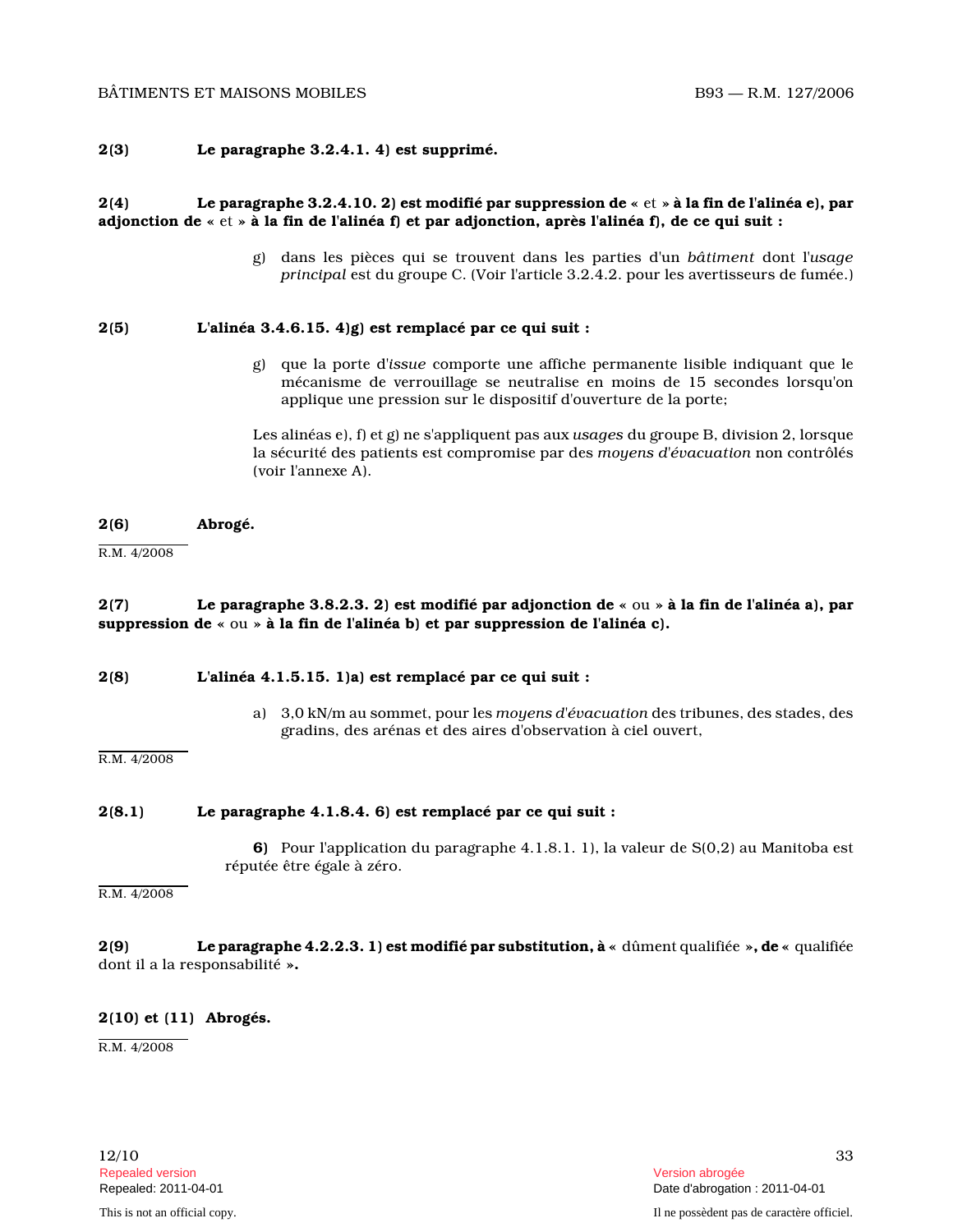$2(12)$  Le paragraphe 4.2.5.4. 1) est modifié par adjonction, après « réalisée », de « par un ingénieur ».

#### 2(13) L'article 9.3.1.3. est remplacé par ce qui suit :

#### 9.3.1.3. Béton en contact avec des sulfates

1) Sauf disposition contraire du paragraphe 2), le béton en contact avec un sol chargé en sulfates agressifs pour le ciment portland normal doit répondre aux exigences de l'article 16 de la norme CAN3-A23.1, « Béton – Constituants et exécution des travaux ».

2) Sauf dans le cas de fondations profondes, il n'est pas obligatoire d'utiliser du béton résistant aux sulfates dans les semelles, les poutres au niveau moyen du sol, les murs de fondation ou les murs de sous-sol mentionnés à l'article 9.15.2.5., à moins qu'un ingénieur responsable de l'étude de fondation ne l'exige.

R.M. 4/2008

#### 2(13.1) L'article 9.6.6.6. est abrogé.

R.M. 142/2010

#### 2(13.2) L'article 9.7.1.4. est remplacé par ce qui suit :

#### 9.7.1.4. Rendement énergétique des fenêtres

1) Les fenêtres séparant un espace chauffé d'un espace non chauffé ou de l'extérieur doivent être munies, au minimum, d'un double vitrage scellé.

2) Les vitrages d'une même fenêtre doivent être séparés d'un espace d'au moins 12,7 mm et d'un intercalaire isolant. Au moins un des vitrages doit posséder une couche énergétique.

- 3) Les paragraphes 1) et 2) ne s'appliquent pas :
- a) aux fenêtres situées dans une porte, y compris une porte patio ou une porte de jardin;
- b) aux fenêtres latérales adjacentes à une porte;
- c) aux fenêtres de fondation qui ne sont pas situées dans un mur d'une sortie de sous-sol ou du sous-sol d'une maison avec entrée à mi-étage.

R.M. 142/2010

#### 2(14) Abrogé.

R.M. 4/2008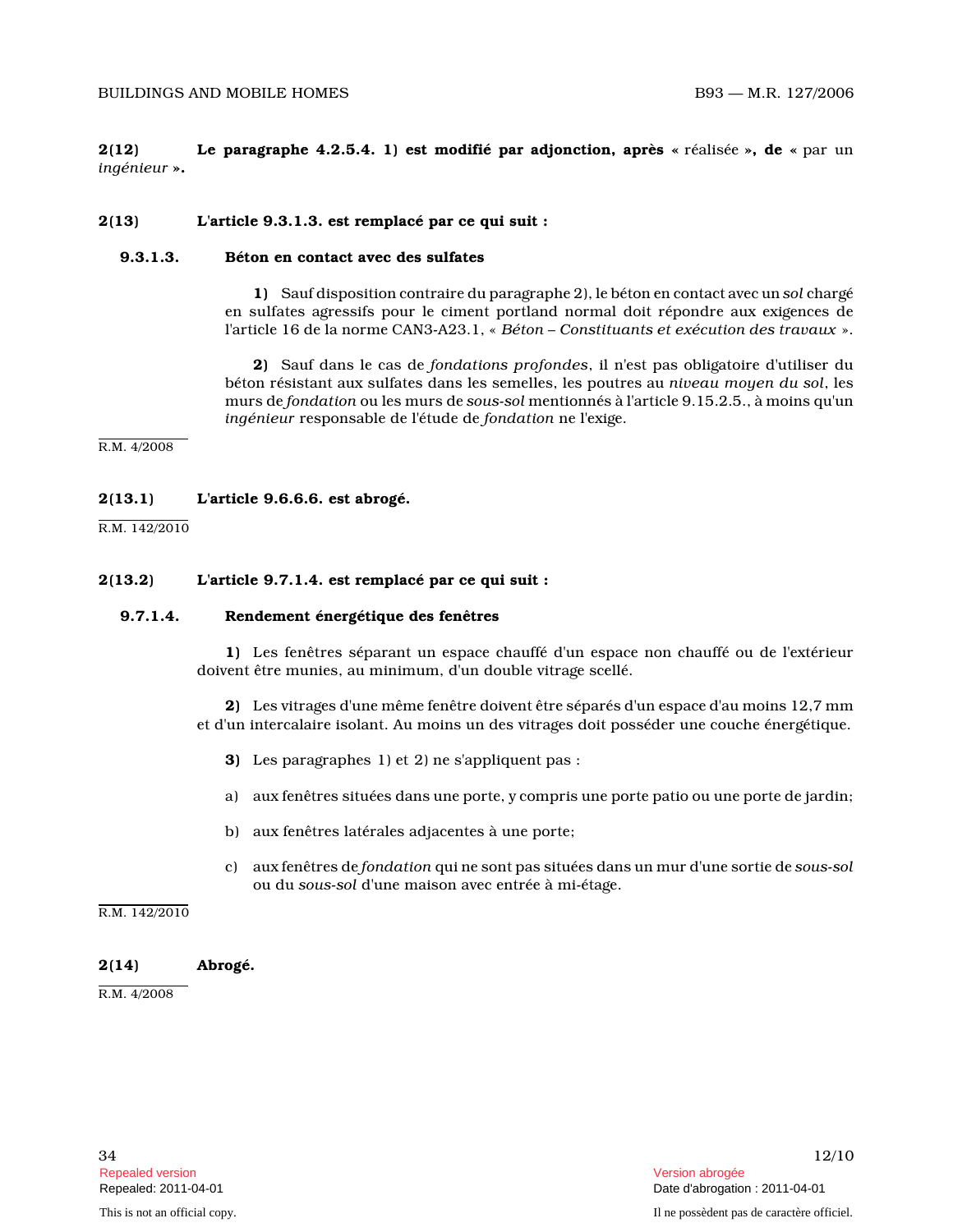#### $2(14.1)$  Le paragraphe 9.10.9.16. 3) est remplacé par ce qui suit :

3) Un garage de stationnement qui dessert uniquement le logement auquel il est incorporé ou contigu en fait partie intégrante et :

- a) doit être isolé des parties de bâtiment qui ont un autre usage par une construction verticale ayant un degré de résistance au feu d'au moins 45 min.;
- b) doit, le cas échéant, être isolé de toute partie de bâtiment qui a un autre usage et qui est située au-dessus de lui par une construction ayant un degré de résistance au feu d'au moins 1 h.

#### R.M. 4/2008

#### 2(15) Le paragraphe 9.10.18.2. 2) est remplacé par ce qui suit :

2) Il n'est pas obligatoire d'installer un système d'alarme incendie dans un bâtiment abritant au plus 4 logements et aucun autre usage .

2(15.1) Il est ajouté, après l'article 9.10.19., ce qui suit :

#### 9.10.19A. Détecteurs thermiques dans les garages de stationnement

#### 9.10.19A.1. Détecteurs thermiques exigés dans les garages de stationnement

1) Un détecteur thermique à fonctionnement thermostatique doit être installé dans chaque garage de stationnement incorporé ou contigu à un logement .

2) Le détecteur thermique visé au paragraphe (1) doit :

- a) être installé sur le plafond du garage de stationnement ou, en l'absence de plafond, sur la partie inférieure d'une solive de plafond du garage de stationnement ;
- b) être raccordé de façon permanente à un circuit électrique, aucun dispositif de sectionnement ne pouvant se trouver entre lui et le dispositif de protection contre les surintensités;
- c) être relié électriquement de façon à déclencher tous les avertisseurs de fumée devant être installés dans le logement conformément aux articles 9.10.19.1. et 9.10.19.2. dès qu'il est déclenché.

R.M. 4/2008

#### 2(15.2) L'alinéa 9.12.2.2. 7)c) est remplacé par ce qui suit :

c) dont la distance entre le sol fini et le dessous des solives de plancher ne dépasse pas 1300 mm, pour autant que les supports soient munis de dispositifs assurant la résistance latérale;

R.M. 4/2008

 $12/10$  35 Repealed version abrogée et al. Alian abrogée et al. Alian abrogée et al. Alian abrogée et al. Alian abrogée e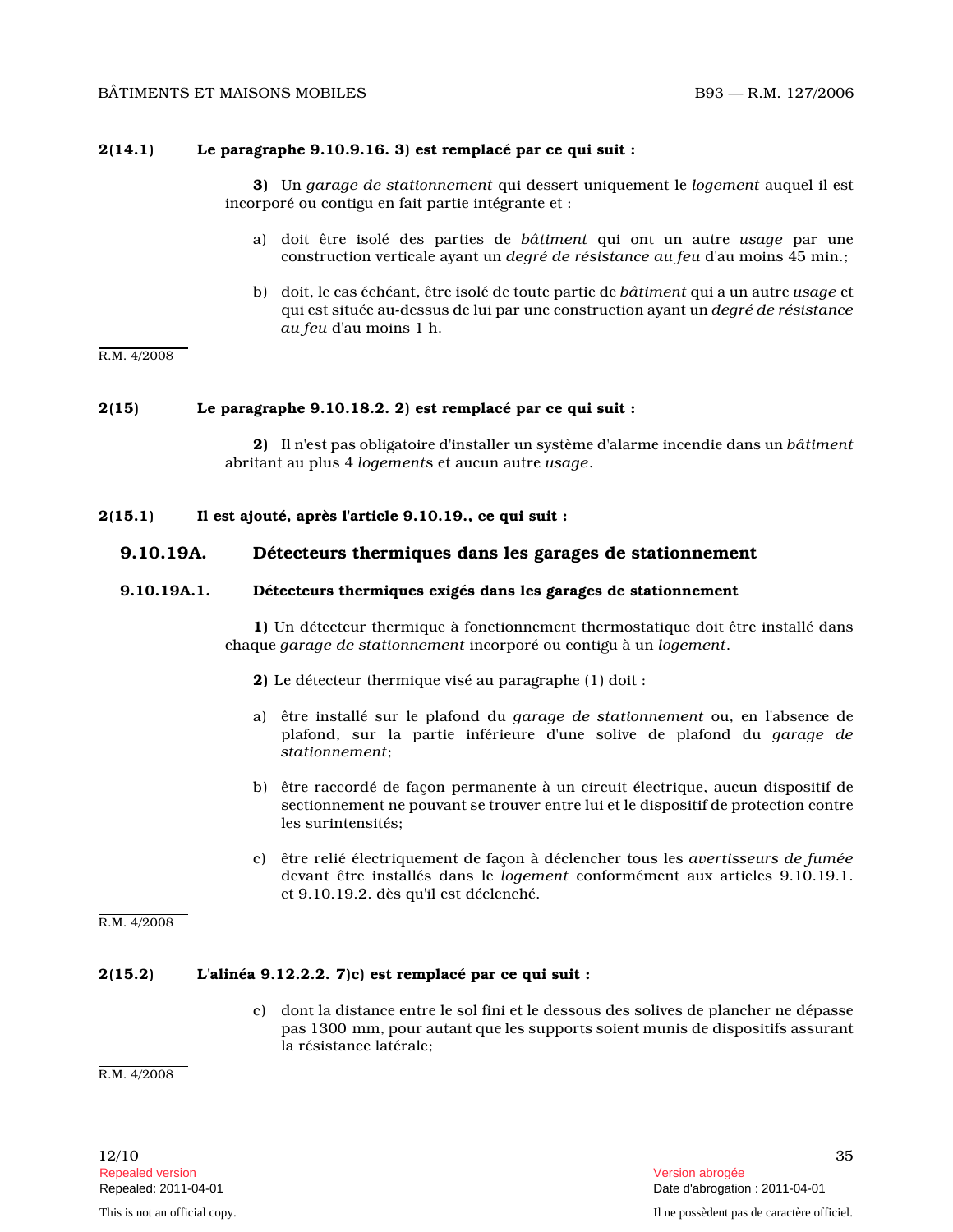#### 2(16) Il est ajouté, après la sous-section 9.14.6., ce qui suit :

#### 9.14.7. Drainage des fondations de maisons dans un sol à texture fine

#### 9.14.7.1. Murs de fondation extérieurs

1) Le raccordement d'un système de drainage à l'intérieur d'un bâtiment se fait en installant un tuyau continu non perforé à travers la semelle depuis l'extérieur du mur jusqu'au puisard.

#### 9.14.7.2. Drainage

1) Le drain périphérique doit évacuer l'eau vers un égout, un fossé de drainage approuvé ou un puits perdu au moyen d'embranchements séparés d'au plus 15 m autour des fondations .

#### 9.14.7.3. Embranchements

1) Les embranchements prévus à l'article 9.14.7.2. qui évacuent l'eau vers un égout, un fossé de drainage ou un puits perdu doivent :

- a) être constitués d'un tuyau droit non poreux et être d'une seule pièce commençant à l'extérieur de la semelle et aboutissant à un puisard;
- b) avoir une pente minimale de 1 sur 50.

## 9.14.7.4. Tuyau perforé

1) Le tuyau perforé est posé avec les perforations orientées vers le bas.

2) Les tuyaux perforés peuvent être raccordés au moyen de manchons d'accouplement.

#### R.M. 4/2008

#### 2(17) Le paragraphe 9.15.1.1. 1) est remplacé par ce qui suit :

1) La présente section s'applique aux fondations conçues et construites pour des logements unifamiliaux, bifamiliaux ou en rangée. (Voir la section 9.35 pour les petits garages et les petits abris d'automobile, et la partie 4 pour les autres bâtiments.)

#### 2(18) Il est ajouté, après l'article 9.15.2.4., ce qui suit :

#### 9.15.2.5. Critères de conception

1) Les semelles, les fondations et les murs de fondation ou de sous-sol doivent être conçus conformément au tableau 9.15.2.5 et à la présente section.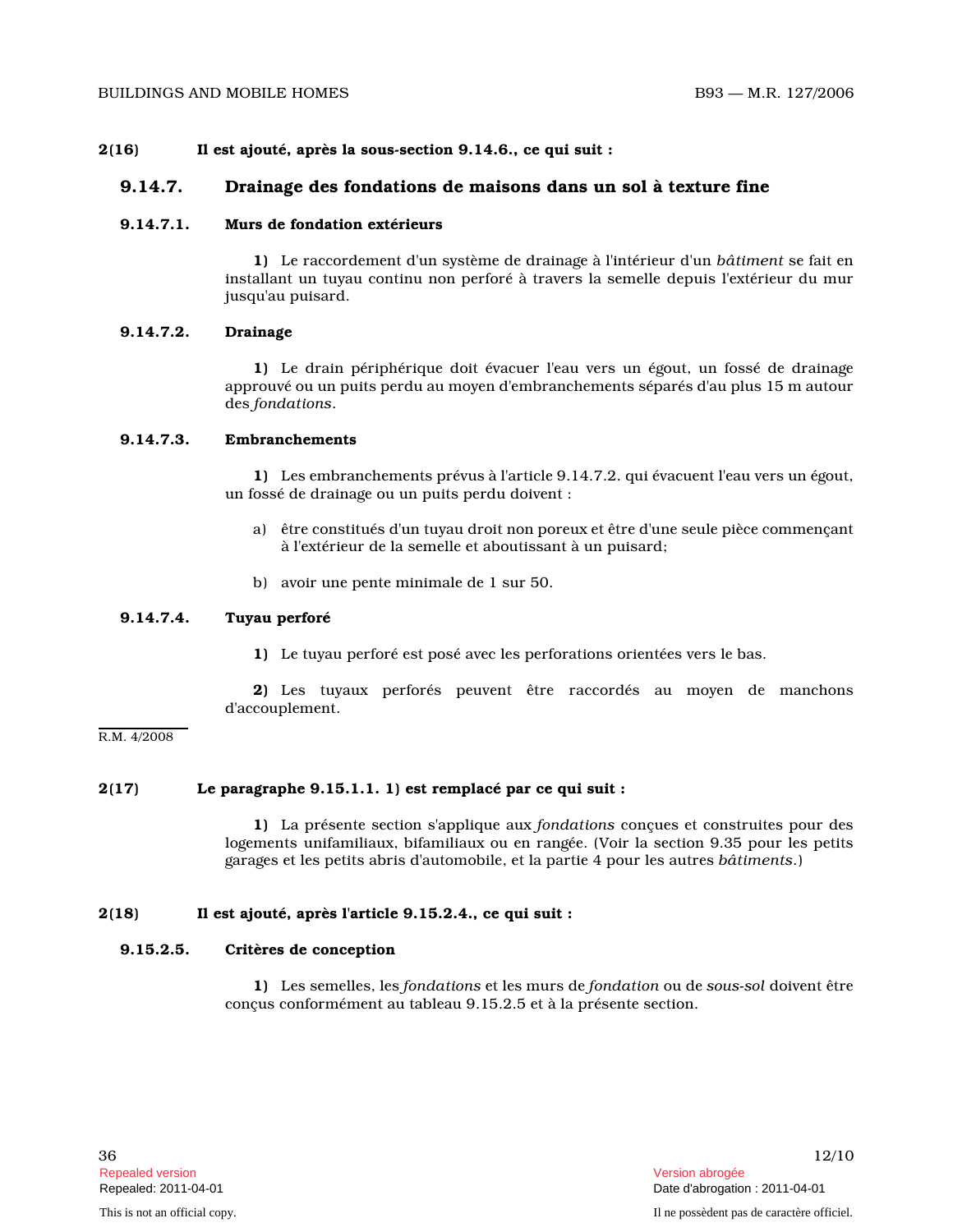| Tableau 9.15.2.5.                                        |  |  |
|----------------------------------------------------------|--|--|
| Semelles, fondations et murs de fondation ou de sous-sol |  |  |
| faisant partie intégrante du paragraphe 9.15.2.5. 1)     |  |  |

|                                                                          | Type de matériaux<br>de construction | Critères de conception                                                                                                                                                                                                                                                                                          |                                                                   |
|--------------------------------------------------------------------------|--------------------------------------|-----------------------------------------------------------------------------------------------------------------------------------------------------------------------------------------------------------------------------------------------------------------------------------------------------------------|-------------------------------------------------------------------|
| Type de sol                                                              |                                      | Semelles et<br>foundations                                                                                                                                                                                                                                                                                      | Murs de fondation<br>et de sous-sol                               |
|                                                                          | <b>Béton</b>                         | Tableau 9.15.3.4.                                                                                                                                                                                                                                                                                               | Tableau 9.15.4.2.A.<br>Tableau 9.15.4.2.B.                        |
| Sol à gros éléments <sup>1</sup><br>(ex.: sable, gravier,                | Maçonnerie                           | Interdite                                                                                                                                                                                                                                                                                                       | Tableau 9.15.4.2.A.<br>Tableau 9.15.4.2.B.                        |
| pierres des champs,<br>roches)                                           | Béton préfabriqué,<br>acier          | Section 4.2.                                                                                                                                                                                                                                                                                                    | Section 4.3.                                                      |
|                                                                          | <b>Bois</b>                          | Article 9.15.2.4.                                                                                                                                                                                                                                                                                               | Article 9.15.2.4.                                                 |
| Sol à texture fine<br>(ex: argiles, limon,                               | Béton (coulé sur place)              | Fig. 9.15.2.5.A. Murs à appui latéral - un étage<br>Fig. 9.15.2.5.B. Murs à appui latéral – deux étages<br>Fig. 9.15.2.5.C. Murs sans appui latéral<br>Fig. 9.15.2.5.D. Dés @ 2,5 mètres c. à c. maximum<br>Fig. 9.15.2.5.E. Dés @ 3 mètres c. à c. maximum<br>Fig. 9.15.2.5.F. Fondations d'un garage attenant |                                                                   |
| shale)                                                                   | Maçonnerie                           | Interdite                                                                                                                                                                                                                                                                                                       |                                                                   |
|                                                                          | Tous les matériaux                   | Section 4.2, de la<br>partie 4 du présent<br>code                                                                                                                                                                                                                                                               | Section pertinente de la<br>partie 4 du présent code <sup>2</sup> |
| Sol rempli de matières<br>organiques (ex. : terre<br>végétale de musked) | Tous les matériaux                   |                                                                                                                                                                                                                                                                                                                 |                                                                   |
| Pergélisol<br>(zones connues ou<br>présumées)                            | Tous les matériaux                   | Conçu par un ingénieur                                                                                                                                                                                                                                                                                          |                                                                   |

<sup>1</sup> Sols ayant une pression admissible minimale de 75 kPa.<br><sup>2</sup> Dans les régions dont le sol est à texture fine l'installation

<sup>2</sup> Dans les régions dont le sol est à texture fine, l'installation des murs de fondation, à l'exception des murs en béton coulé sur place, doit être approuvée par l'autorité compétente .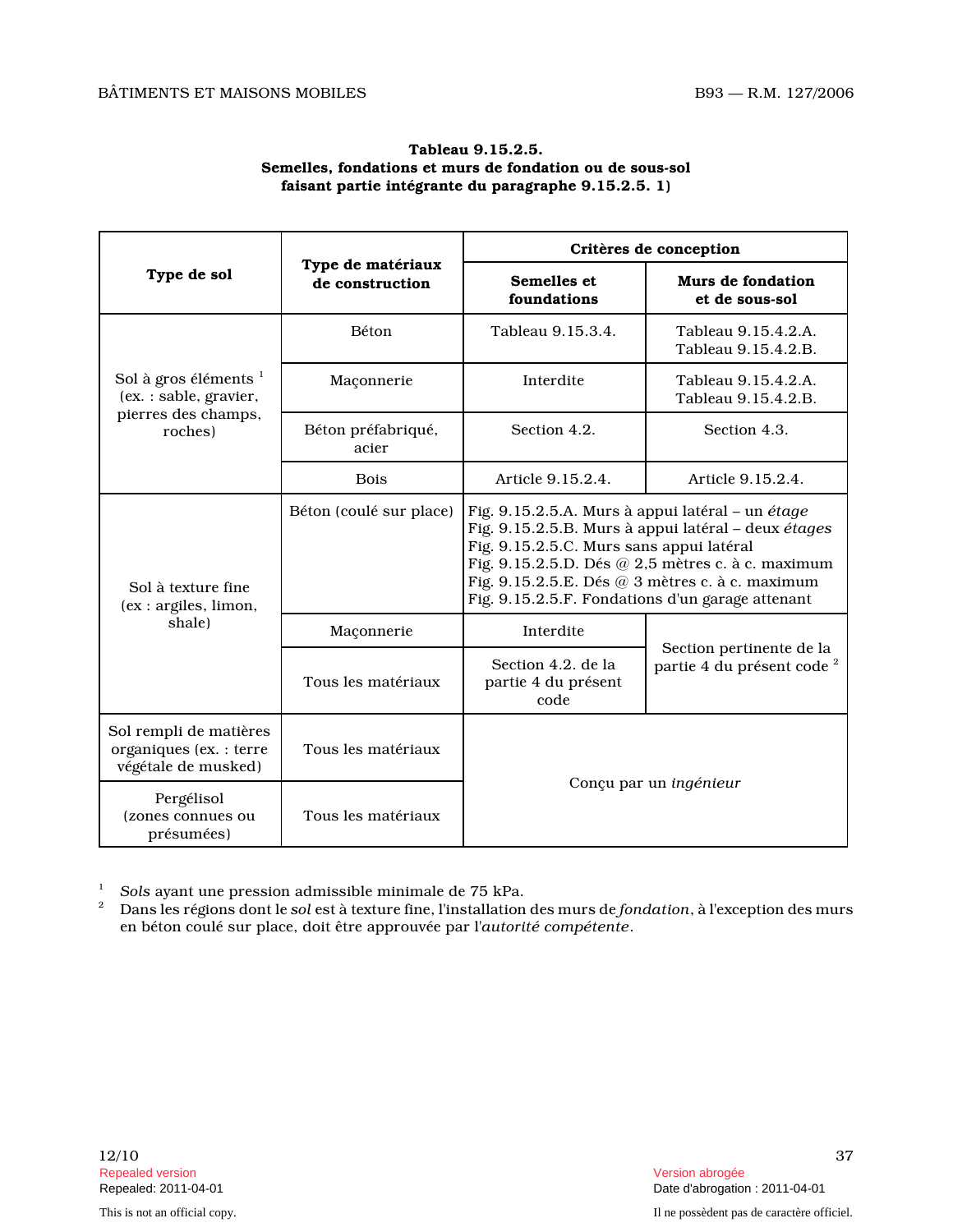Figure 9.15.2.5.A. faisant partie intégrante de la sous-section 9.15.2.5. 1)

#### CONSOLIDATION MINIMALE DES MURS DE FONDATION AVEC APPUI LATÉRAL

Jusqu'à 12 mètres de long dans un sol à texture fin e



#### UN ÉTAGE

#### NOTES :

1) Les murs de plus de 12 mètres de long doivent être conçus par un ingénieur .

2) Dimensions minimales des semelles de poteau intérieures – 750 mm x 750 mm x 250 mm.

3) « M » désigne une barre métrique.

Repealed version Version abrogée

Repealed: 2011-04-01 Date d'abrogation : 2011-04-01

This is not an official copy. Il ne possèdent pas de caractère officiel.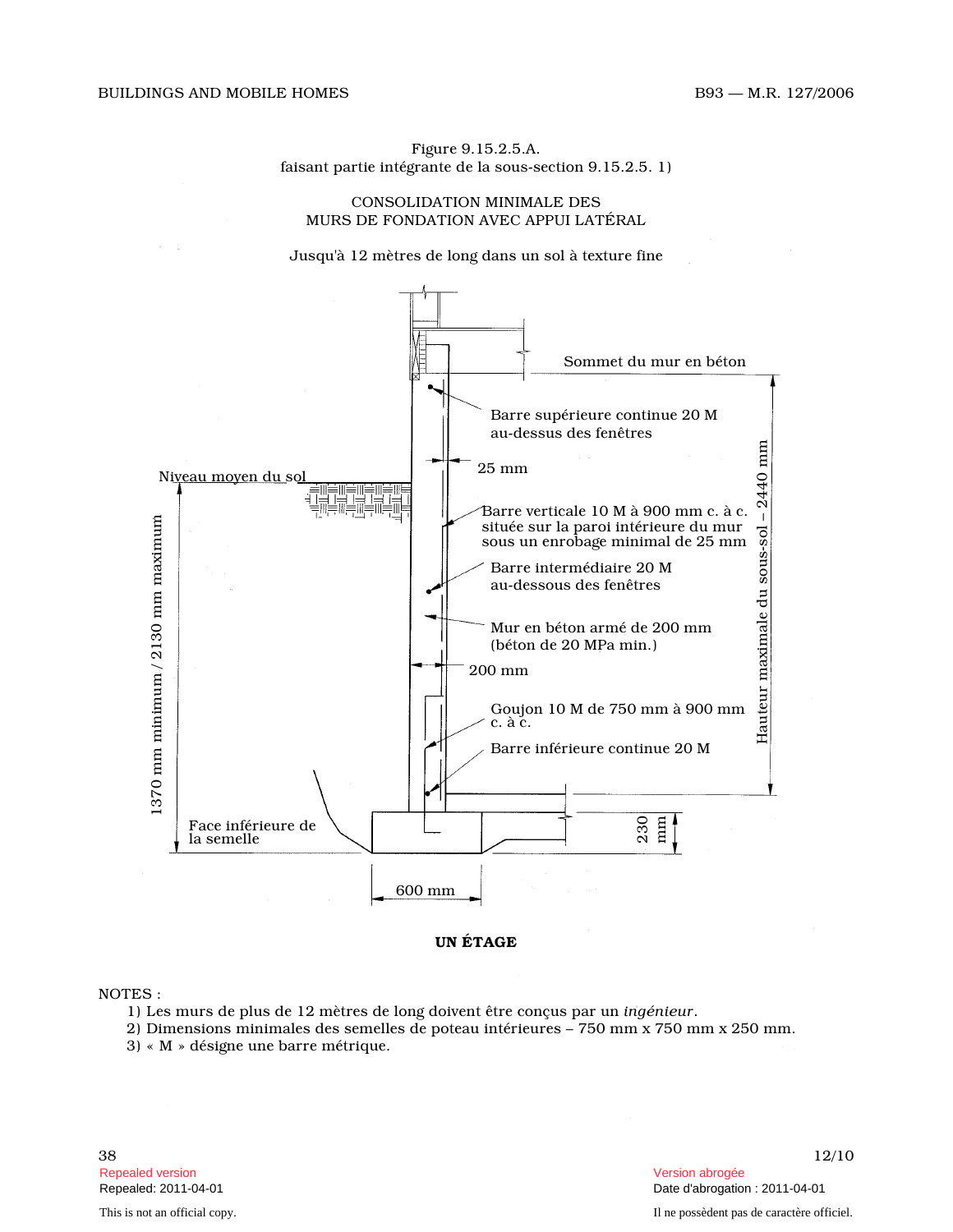#### Figure 9.15.2.5.B. faisant partie intégrante de la sous-section 9.15.2.5. 1)

#### CONSOLIDATION MINIMALE DES MURS DE FONDATION AVEC APPUI LATÉRAL

Jusqu'à 12 mètres de long dans un sol à texture fin e



#### DEUX ÉTAGES

#### NOTES :

- 1) Les murs de plus de 12 mètres de long doivent être conçus par un ingénieur .
- 2) Dimensions minimales des semelles de poteau intérieures 900 mm x 900 mm x 300 mm.
- 3) « M » désigne une barre métrique.

Repealed version Version abrogée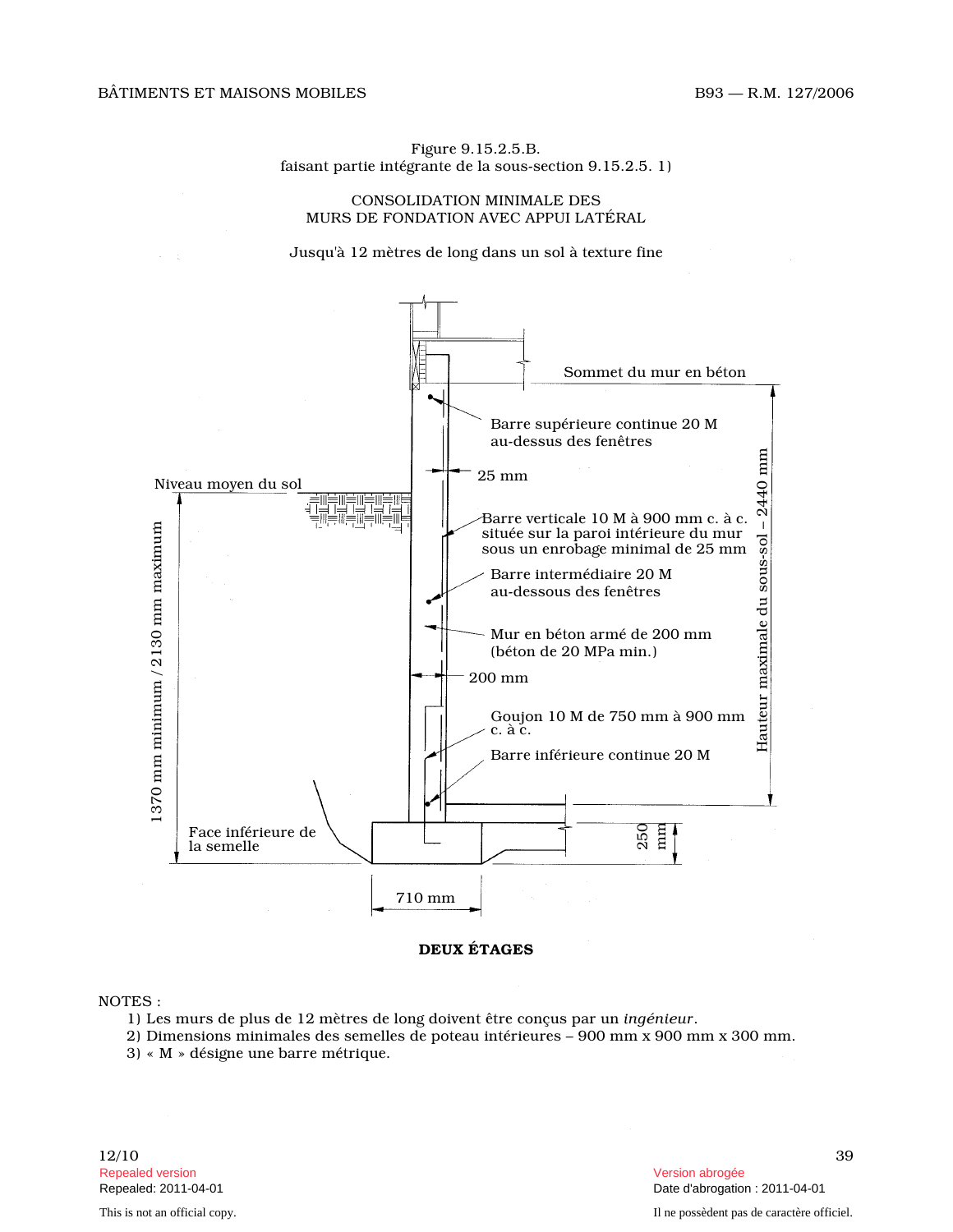#### Figure 9.15.2.5.C. faisant partie intégrante de la sous-section 9.15.2.5.1)

CONSOLIDATION MINIMALE DES MURS DE FONDATION SANS APPUI LATÉRAL JUSQU'À 12 MÈTRES DE LONG DANS UN SOL À TEXTURE FIN E



1) Les murs de plus de 12 mètres de long doivent être conçus par un ingénieur . 2) « M » désigne une barre métrique.

Repealed version Version abrogée

Date d'abrogation : 2011-04-01 This is not an official copy. Il ne possèdent pas de caractère officiel.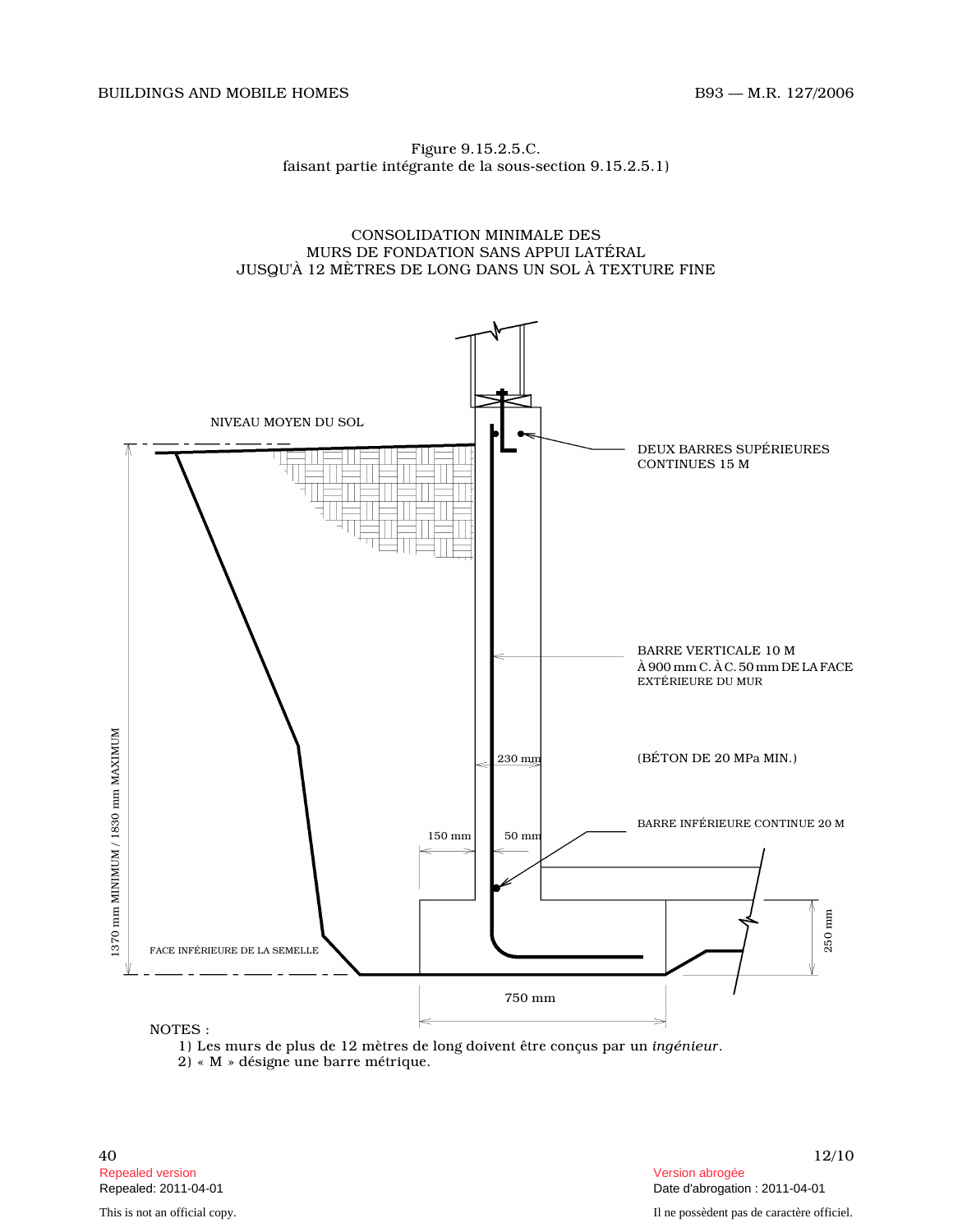

Figure 9.15.2.5.D. faisant partie intégrante de la sous-section 9.15.2.5. 1)

CONSOLIDATION MINIMALE DES DÉS ET POUTRES SUR LE SOL PÉRIPHÉRIQUES DANS DES SOLS À TEXTURE FINE POUR LES LOGEMENTS D'UN ÉTAGE À OSSATURE DE BOIS

DÉS @ 2,5 mètres c. à c. MAXIMUM

NOTES :

1) La longueur supportée maximale des solives est de 2,44 mètres.

2) « M » désigne une barre métrique.

Repealed version abrogée en annual de la commune de la commune de la commune de la commune de la commune de la commune de la commune de la commune de la commune de la commune de la commune de la commune de la commune de la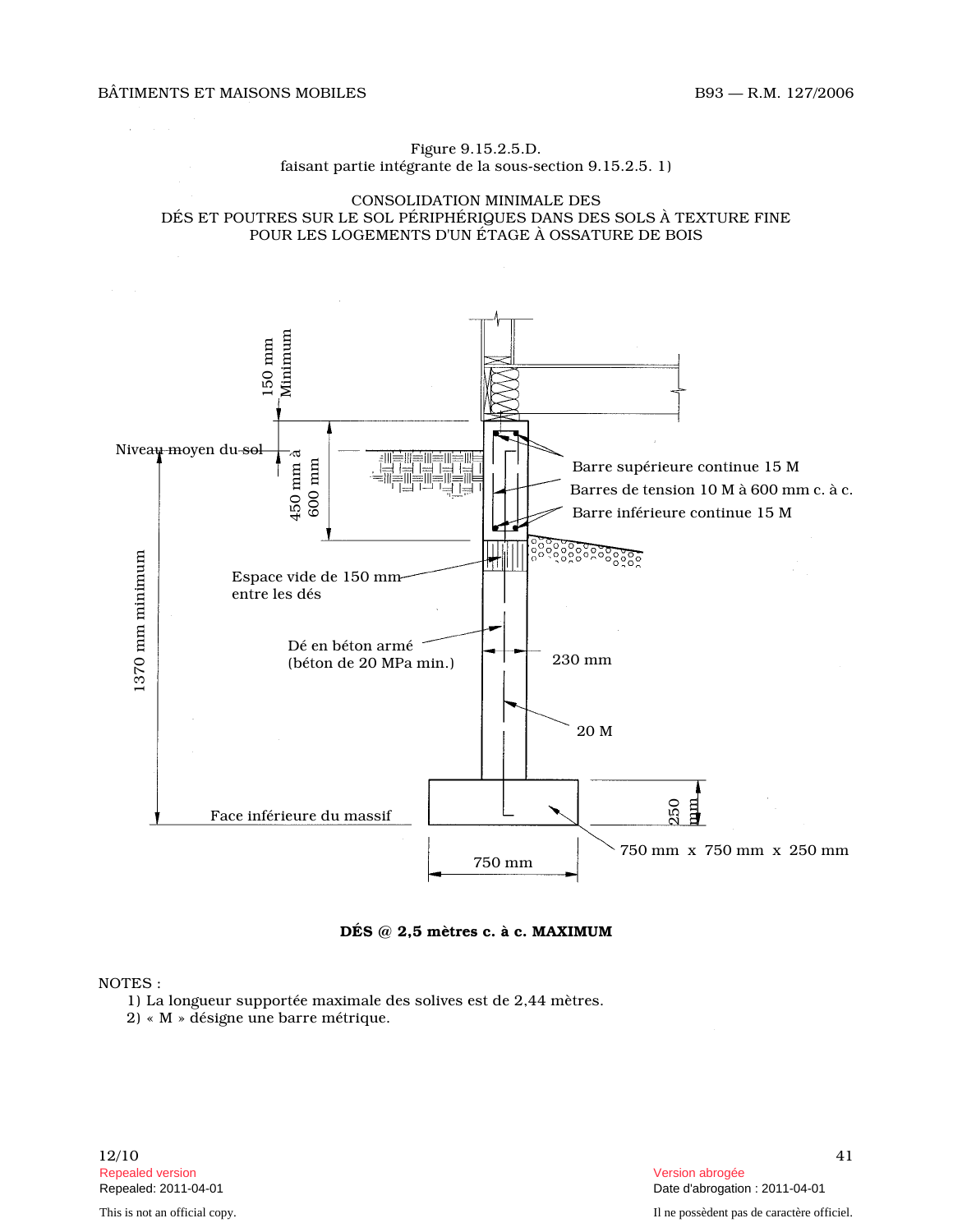#### Figure 9.15.2.5.E. faisant partie intégrante de la sous-section 9.15.2.5. 1)

#### CONSOLIDATION MINIMALE DES DÉS ET POUTRES SUR LE SOL PÉRIPHÉRIQUES DANS DES SOLS À TEXTURE FINE POUR LES LOGEMENTS D'UN ÉTAGE À OSSATURE DE BOIS



DÉS @ 3,0 mètres c. à c. MAXIMUM

#### NOTES :

1) La longueur supportée maximale des solives est de 3,05 mètres.

2) « M » désigne une barre métrique.

Repealed version Version abrogée

Date d'abrogation : 2011-04-01 This is not an official copy. Il ne possèdent pas de caractère officiel.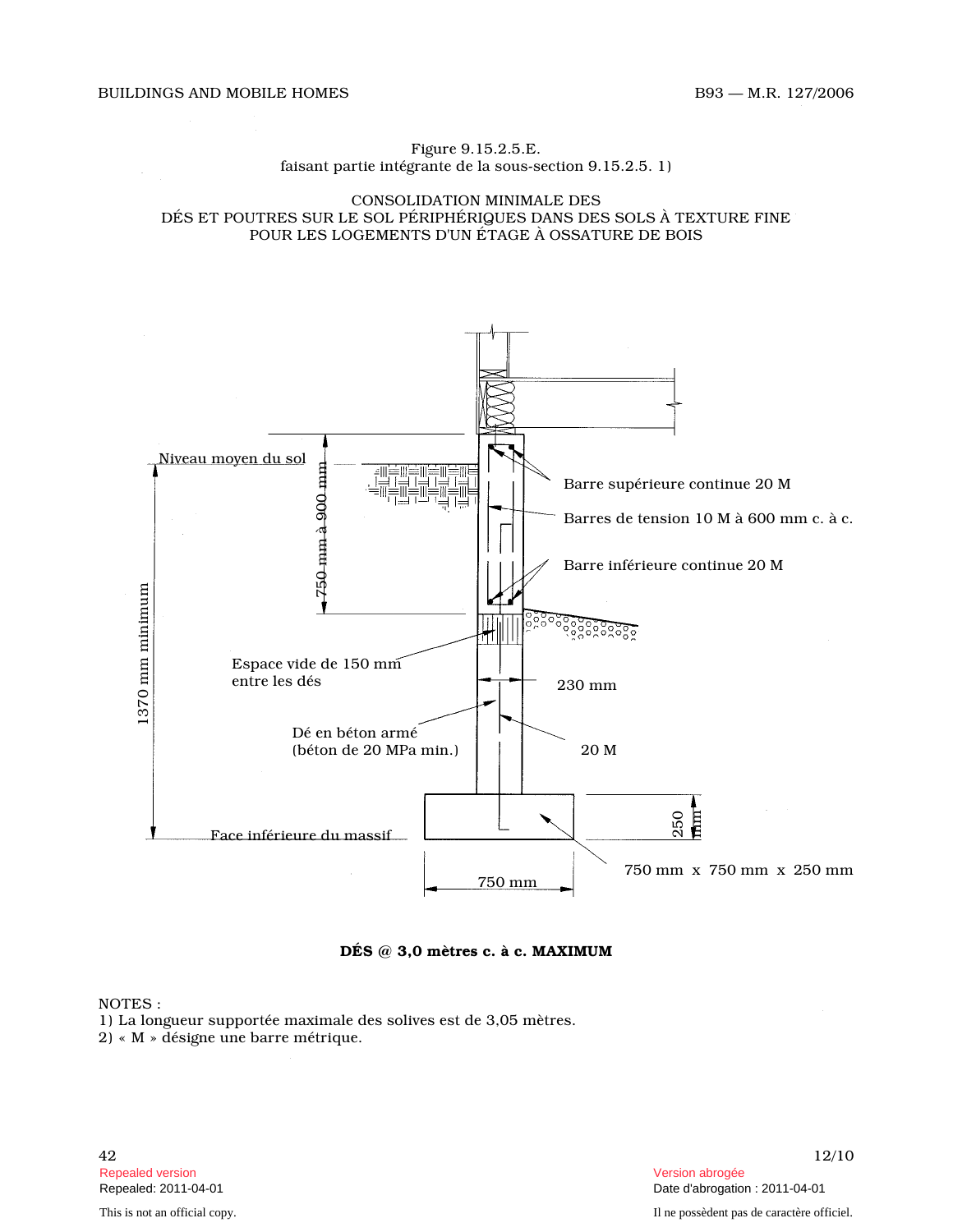#### Figure 9.15.2.5.F. faisant partie intégrante de la sous-section 9.15.2.5. 1) CONSOLIDATION MINIMALE DES POUTRES SUR LE SOL DANS DES SOLS À TEXTURE FINE POUR LES GARAGES ATTENANTS D'UN ÉTAGE



Espacement max. de 2,44 m c. à c. (8 pi c. à c.)

R.M. 4/2008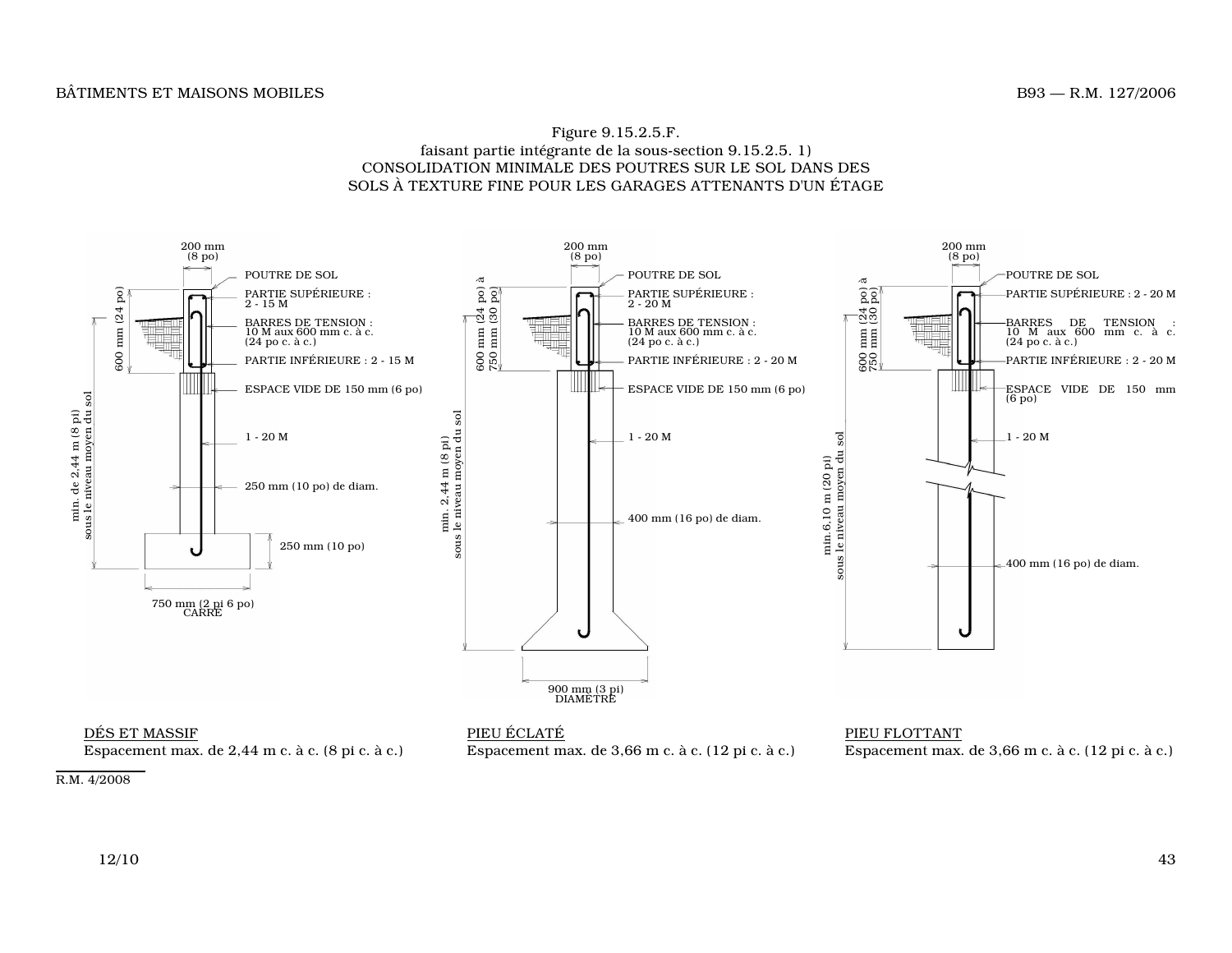#### 2(19) Le paragraphe 9.16.3.1. 1) est modifié par adjonction, à la fin, de « (Voir l'annexe A.) ».

2(20) Il est ajouté, après la sous-section 9.25.4., ce qui suit :

## 9.25.5. Aires à isoler

#### 9.25.5.1. Généralités

- 1) La présente sous-section s'applique à la conception, à la construction et à l'usage :
- a) des nouveaux bâtiments, ou des rajouts chauffés aux bâtiments existants, dont la hauteur de bâtiment n'excède pas trois étages, dont l'aire de bâtiment n'est pas supérieure à 600 m $^2$  et qui abritent uniquement des lo*gements*, des locaux techniques auxiliaires connexes, des moyens d'évacuation communs ou des garages desservant les logements; et
- b) des nouveaux bâtiments, ou des rajouts chauffés aux bâtiments existants, abritant une habitation comprenant un seul logement.

2) Les exigences de la présente sous-section s'appliquent également aux éléments fonctionnels d'un bâtiment qui séparent un logement d'un garage de remisage contigu, que le garage soit chauffé ou non.

3) Les valeurs de résistance thermique nominales doivent être utilisées pour déterminer la conformité au tableau 9.25.5.2., et il n'est pas tenu compte des effets du revêtement primaire, des matériaux de finition, des films d'air et du pont thermique qu'offrent les éléments de charpente.

### 9.25.5.2. Valeur de résistance thermique

1) Sauf disposition contraire du paragraphe 2), la résistance thermique d'une enveloppe de bâtiment doit être conforme au tableau 9.25.5.2.

2) Abrogé, R.M. 142/2010.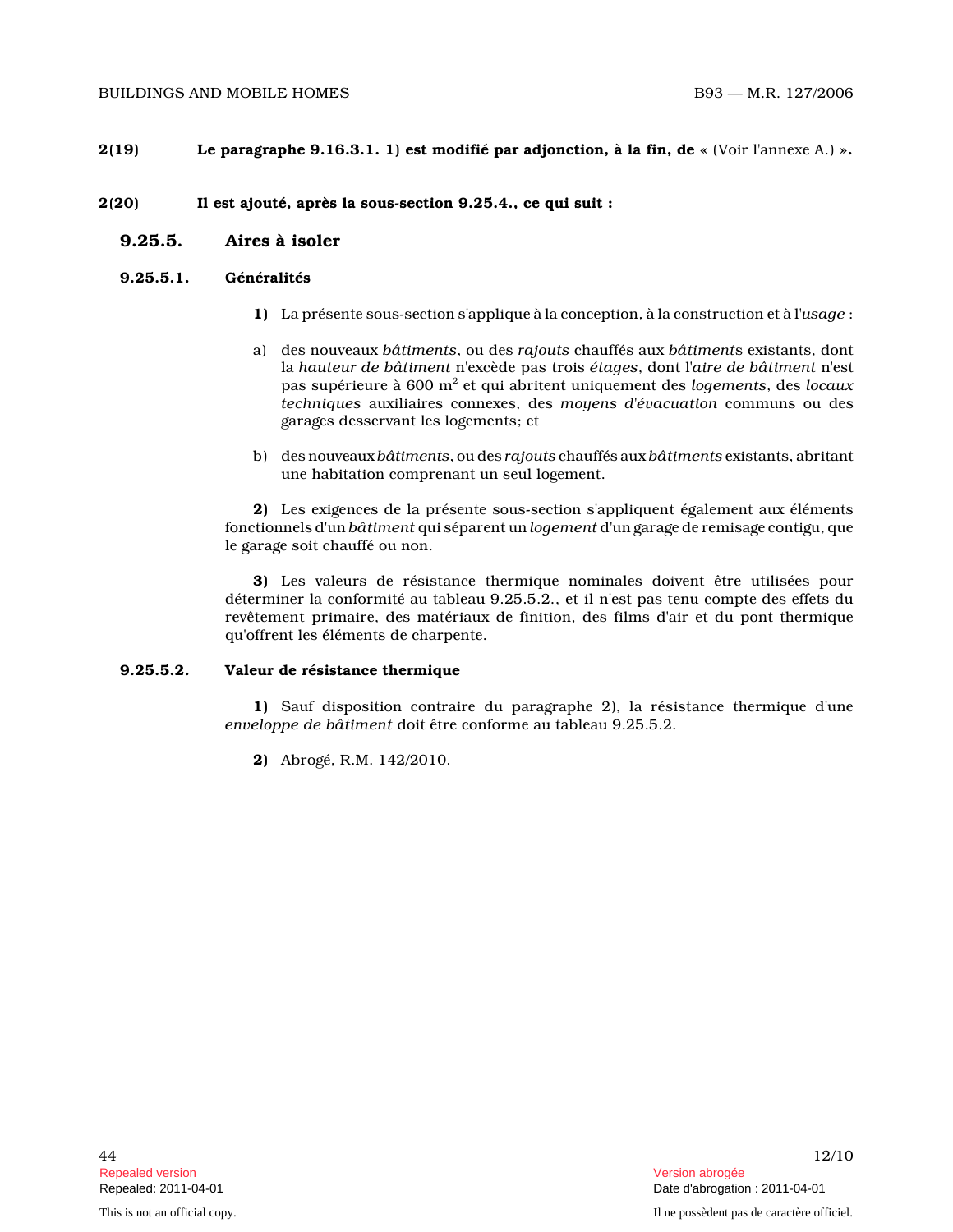| Élément fonctionnel<br>de construction                                                                 | Sud du Manitoba <sup>1</sup>                                                                            | Nord du Manitoba <sup>2</sup>                                                                           |
|--------------------------------------------------------------------------------------------------------|---------------------------------------------------------------------------------------------------------|---------------------------------------------------------------------------------------------------------|
| Murs de fondations intérieurs et<br>extérieurs <sup>34</sup>                                           | RSI-3,5 (R-20)<br>ou RSI-2,1 (R-12) pour le mur<br>intérieur et RSI-0,88 (R-5) pour<br>le mur extérieur | RSI-3,5 (R-20)<br>ou RSI-2,1 (R-12) pour le mur<br>intérieur et RSI-0,88 (R-5) pour<br>le mur extérieur |
| Planchers chauffés reposant sur<br>le sol                                                              | RSI-0,88 (R-5) surface totale                                                                           | RSI-0,88 (R-5) surface totale                                                                           |
| Planchers non chauffés<br>reposant sur le sol<br>(moins de 0,6 m au-dessous du<br>niveau moyen du sol) | $RSI-0,88(R-5)$ 1 m sur toute la<br>périphérie                                                          | RSI-0,88 $(R-5)$ 1 m sur toute la<br>périphérie                                                         |
| Planchers non chauffés<br>reposant sur le sol<br>(0,6 m ou plus au-dessous du<br>niveau moyen du sol)  | aucune exigence                                                                                         | aucune exigence                                                                                         |
| Planchers au-dessus d'espaces<br>non chauffés                                                          | RSI-4,0 (R-28)                                                                                          | RSI-4,0 (R-28)                                                                                          |
| Murs au-dessus du niveau<br>moyen du sol                                                               | RSI-3,5 (R-20)                                                                                          | RSI-4.6 (R-26)                                                                                          |
| Toits (greniers)                                                                                       | RSI-8,8 (R-50)                                                                                          | RSI-8,8 (R-50)                                                                                          |
| Toits (plafonds inclinés)                                                                              | RSI-4,9 (R-28)                                                                                          | RSI-4,9 (R-28)                                                                                          |

#### Tableau 9.25.5.2. Résistance thermique minimale de l'enveloppe des bâtiments faisant partie de l'article 9.25.5.2.

 $^1$  Au sud du 53<sup>e</sup> parallèle.

 $^2$  Au 53 $^{\circ}$  parallèle ou au nord de ce dernier.

- <sup>3</sup> Voir le paragraphe 9.25.5.3. 1) pour la profondeur minimale de l'isolation au-dessous du niveau moyen du sol .
- <sup>4</sup> Voir le paragraphe 9.25.5.4. 1) pour les murs de fondation qui s'élèvent à plus de 1,2 m au-dessus du niveau du sol.

#### 9.25.5.3. Éléments fonctionnels de construction reposant sur le sol

1) Les murs de fondation sont isolés en plaçant de l'isolant à partir de la face inférieure du faux-plancher jusqu'à au moins 2,4 m au-dessous du niveau moyen du sol extérieur ou jusqu'à la base du mur de fondation si celui-ci se trouve à une profondeur inférieure.

- 2) Les planchers qui reposent sur le sol sont isolés en plaçant de l'isolant :
- a) s'il s'agit de planchers non chauffés qui ne sont pas plus de 0,6 m au-dessous du niveau moyen du sol, sur leur surface supérieure ou inférieure sur une distance d'au moins 1 mètre à partir de la périphérie; ou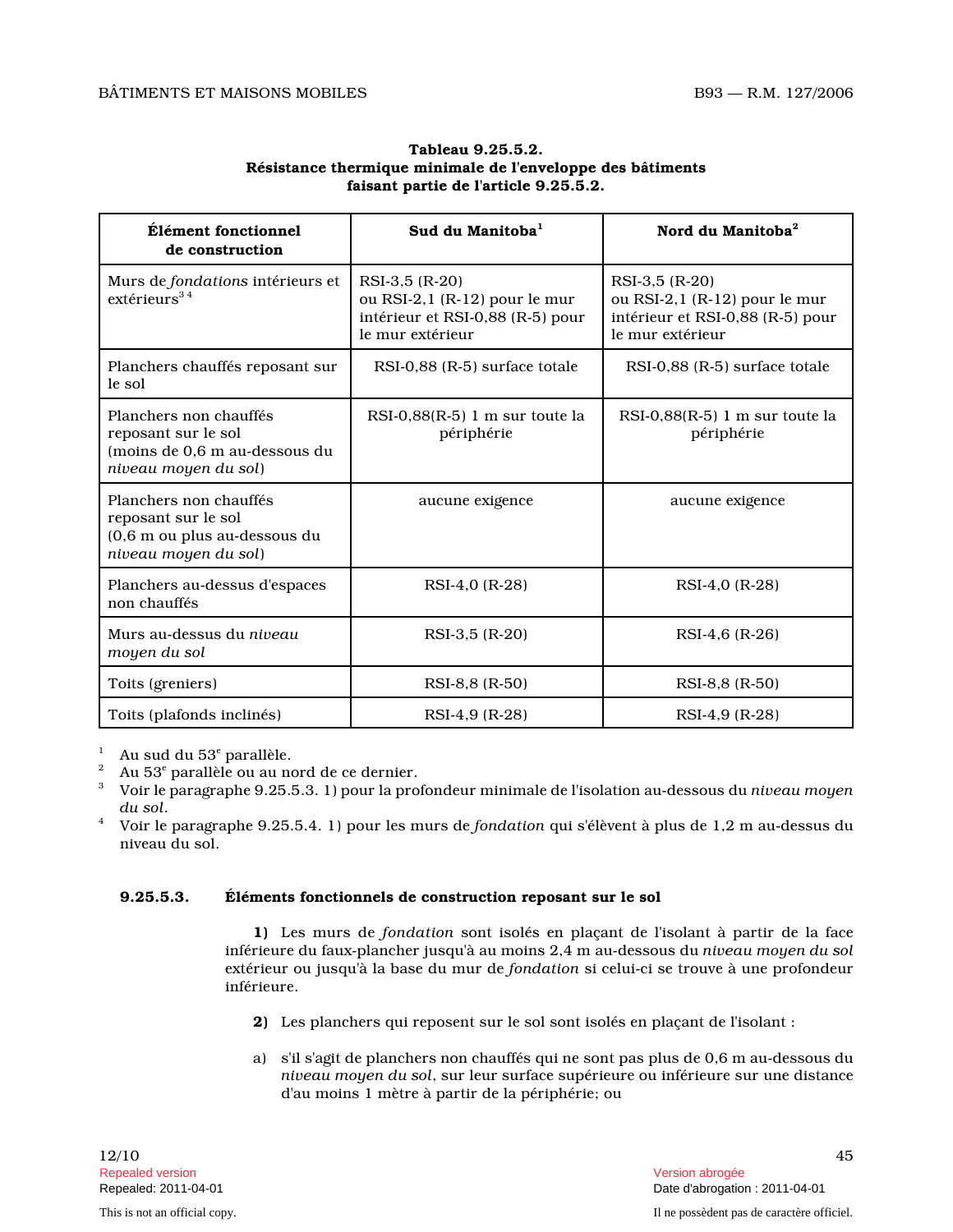b) s'il s'agit de planchers dotés de matériel de chauffage, sur toute leur surface inférieure.

#### 9.25.5.4. Éléments fonctionnels de construction au-dessus du sol

1) Si le sommet du mur de fondation se trouve à plus de 1,2 m au-dessus du niveau moyen du sol contigu, la partie du mur de fondation au-dessus du sol est isolée jusqu'aux niveaux qu'exige le tableau 9.25.5.2. pour les murs extérieurs.

2) La résistance thermique des toits à grenier près du débord de toit peut être inférieure à la norme exigée au tableau 9.25.5.2. dans la mesure où l'exigent la pente du toit et le dégagement nécessaire à la ventilation, mais la résistance thermique à un point directement au-dessus de la surface intérieure du mur extérieur doit être d'au moins RSI 3,5.

3) Toute trappe de visite séparant un espace chauffé d'un espace non chauffé tel qu'un grenier ou un vide sanitaire doit être isolée au même degré que l'élément fonctionnel faisant partie de l'enveloppe de bâtiment dans lequel elle est pratiquée.

#### 9.25.5.5. Rendement énergétique de l'équipement — habitation

1) Le rendement minimal annuel en combustible d'un générateur d'air chaud installé dans un bâtiment visé au paragraphe 9.25.5.1. 1) :

- a) est déterminé en conformité avec la norme CAN/CSA-P.2, « Méthode d'essai pour mesurer le taux d'utilisation annuel de combustible des chaudières et générateurs d'air chaud à gaz résidentiels »;
- b) est conforme au tableau 9.25.5.5.

| Source de combustible | Rendement minimal annuel en<br>combustible |
|-----------------------|--------------------------------------------|
| Gaz naturel           | 94 %                                       |
| Propane               | $94\%$                                     |

#### Tableau 9.25.5.5.

#### 9.25.5.6. Foyers au gaz

- 1) Les foyers au gaz installés dans un bâtiment visé au paragraphe 9.25.5.1. 1) :
- a) sont munis d'un allumage électronique plutôt que d'une veilleuse à flamme permanente;
- b) sont à ventilation directe sans avoir de cheminée;
- c) sont munis d'une sortie d'air située à au moins 2 000 mm de toute prise d'air du bâtiment .

R.M. 4/2008; 142/2010

Repealed version Version abrogée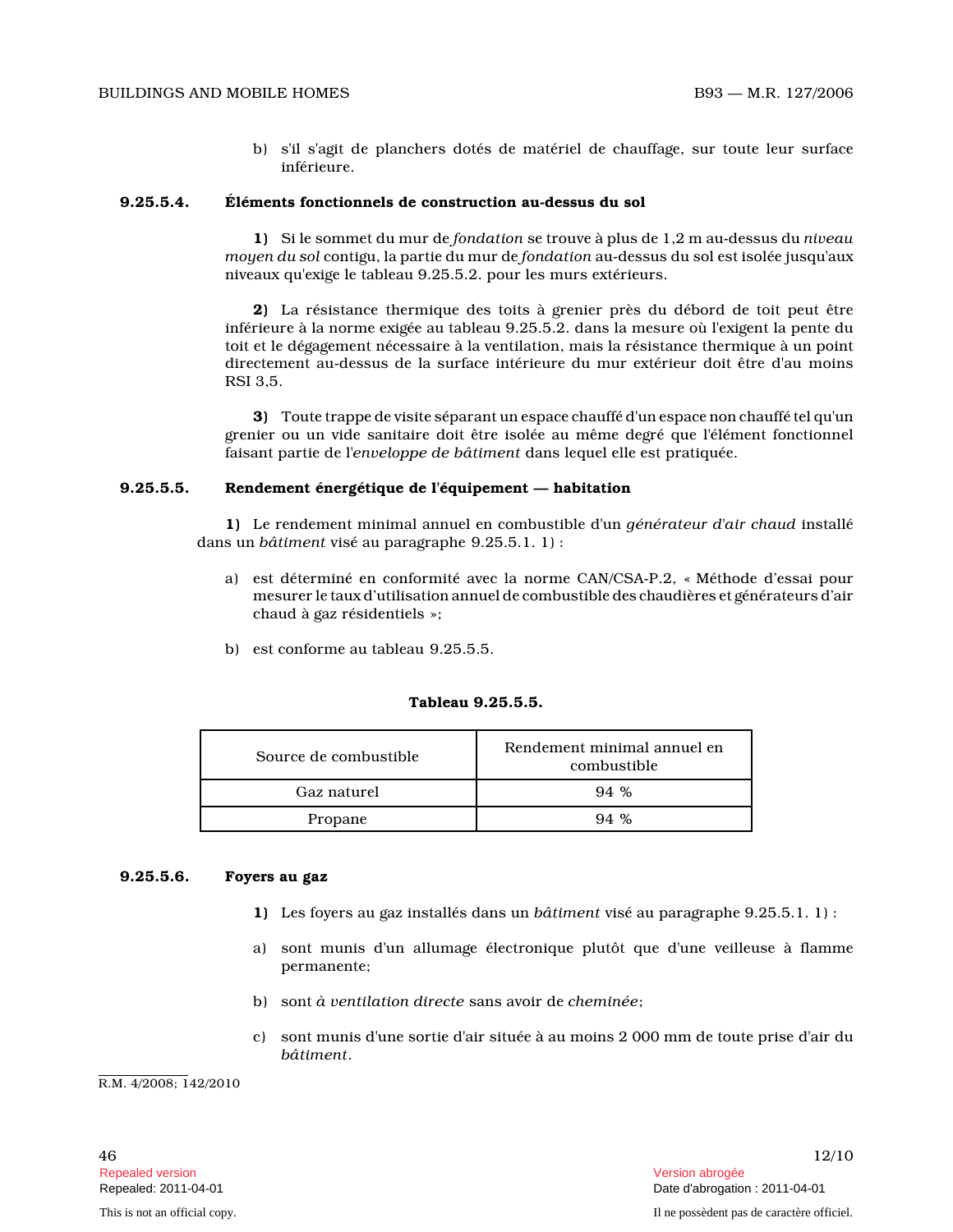2(21) Il est ajouté, après la sous-section 9.28.6., ce qui suit :

## 9.28.7. Mise en œuvre du stucco — maisons unifamiliales, bifamiliales et en rangée

#### 9.28.7.1. Application de deux couches — maisons unifamiliales, bifamiliales et en rangée

1) Malgré la sous-section 9.28.6., la présente sous-section s'applique aux maisons unifamiliales, bifamiliales ou en rangée.

#### 9.28.7.2. Basses températures

1) Le support du stucco doit être maintenu à l'abri du gel.

2) Le stucco doit conserver une température d'au moins 4°C pendant sa mise en œuvre et pendant une période d'au moins 48 heures par la suite.

9.28.7.3. Nombre de couches et épaisseur totale

1) Le stucco doit être constitué d'au moins une couche de fond et une couche de finition, produisant ainsi une épaisseur totale d'au moins 15 mm, mesurée à partir de la face du papier de revêtement du mur ou, s'il n'y a pas de lattis, de la face de la maçonnerie.

#### 9.28.7.4. Première couche

1) La première couche doit avoir au moins 9 mm d'épaisseur, mesurée à partir de la face du papier de revêtement du mur ou de la maçonnerie, et elle doit enrober complètement le lattis.

2) La surface de la première couche doit être striée pour faciliter l'accrochage de la deuxième couche.

## 9.28.7.5. Couche de finition

1) La couche de finition est constituée des deux applications suivantes : une couche de base et une finition texturée.

- 2) L'épaisseur de la couche de base doit être d'au moins 3 mm.
- 3) L'épaisseur de la finition texturée doit être d'au moins 3 mm.

## 2(21.1) L'article 9.32.3.12. est remplacé par ce qui suit :

#### 9.32.3.12. Ventilateurs-récupérateurs de chaleur

1) Des ventilateurs-récupérateurs de chaleur dont l'efficacité de récupération sensible (ERS) minimale est de 60 % à 0 °C et de 62 % à -25 °C doivent être installés dans tout bâtiment visé au paragraphe 9.25.5.1. 1), à l'exception des habitations saisonnières.

2) Les ventilateurs-récupérateurs de chaleur doivent être conçus en conformité avec la norme CAN/CSA-F326-M91, « Ventilation mécanique des habitations ».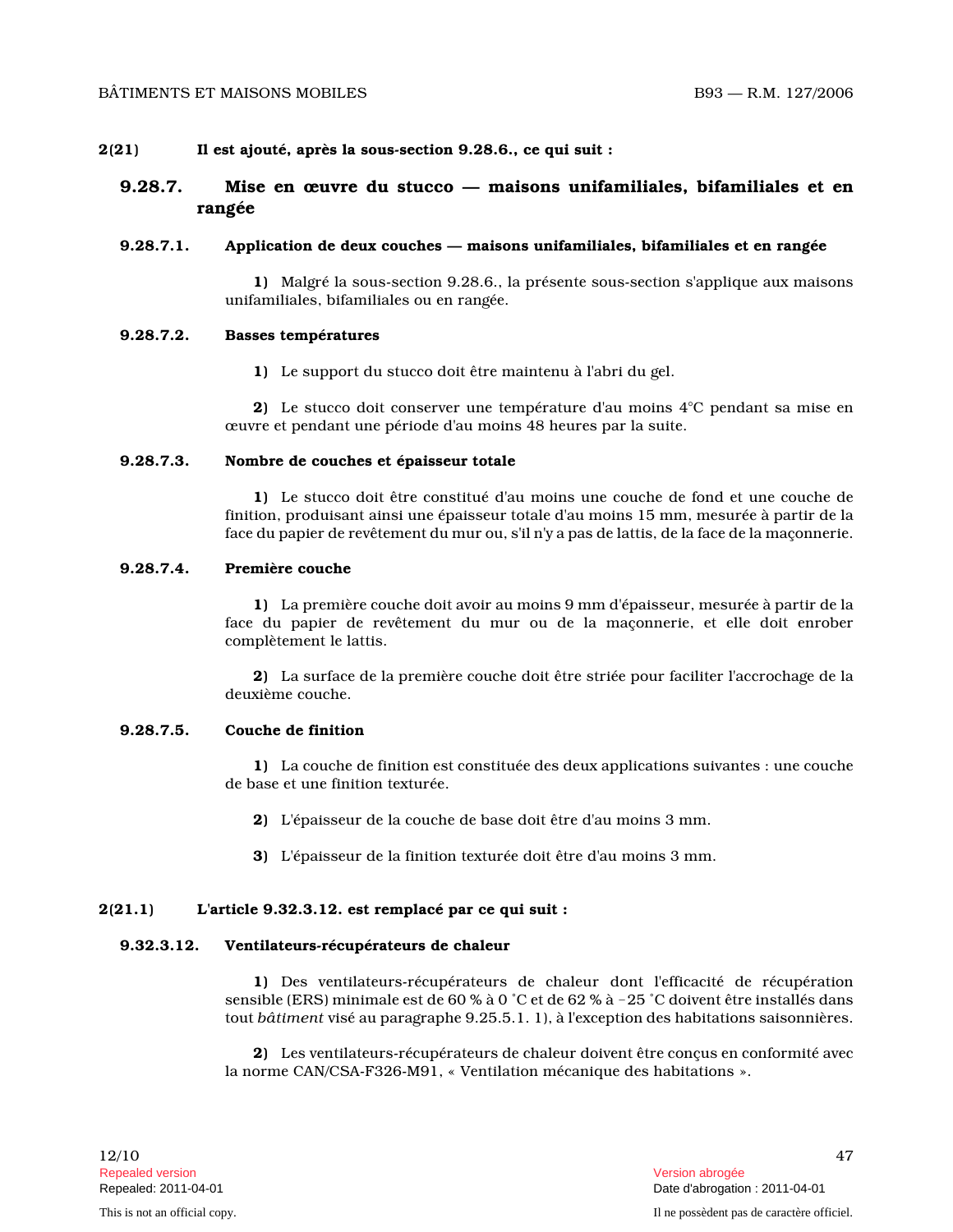- 3) Les ventilateurs-récupérateurs de chaleur doivent être installés en conformité :
- a) avec la norme CAN/CSA-F326-M91, « Ventilation mécanique des habitations »;
- b) avec les directives du fabricant ou du concepteur.

## R.M. 142/2010

2(22) Il est ajouté, après la partie 9, ce qui suit :

## Partie 10

## Normes de construction spéciales

## Section 10.1. Piscines privées

## 10.1.1. Domaine d'application

#### 10.1.1.1. Domaine d'application

1) La présente partie s'applique aux piscines privées .

2) Les piscines non privées doivent être conformes aux exigences de la Loi sur la santé publique et aux règlements d'application de cette loi.

## 10.1.2. Clôtures et moyens d'accès

#### 10.1.2.1. Enceintes

1) Les piscines privées extérieures doivent être entourées d'une clôture ou d'une enceinte appropriée construite conformément aux exigences suivantes :

- a) sa hauteur doit être d'au moins 1,5 m;
- b) elle ne peut comporter d'autres ouverture qu'une porte donnant accès à un bâtiment ou qu'une barrière conforme à l'alinéa c) et il doit être impossible à un enfant de ramper sous la clôture ou la barrière;
- c) les barrières doivent se fermer d'elles-mêmes, être d'une hauteur minimale de 1,5 m et s'enclencher au moyen d'un loquet verrouillable afin d'interdire l'accès aux personnes non autorisées;
- d) si la clôture est grillagée, la surface extérieure de la clôture ou de la barrière doit être au moins de calibre 11;
- e) si la clôture n'est pas grillagée, sa surface extérieure, ainsi que celle de la barrière, doit être unie et n'offrir aucun point d'appui aux pieds ou aux orteils; et
- f) si l'autorité compétente estime que certaines particularités de l'enceinte sont inacceptables, des mesures appropriées doivent être prises en vue de corriger la situation.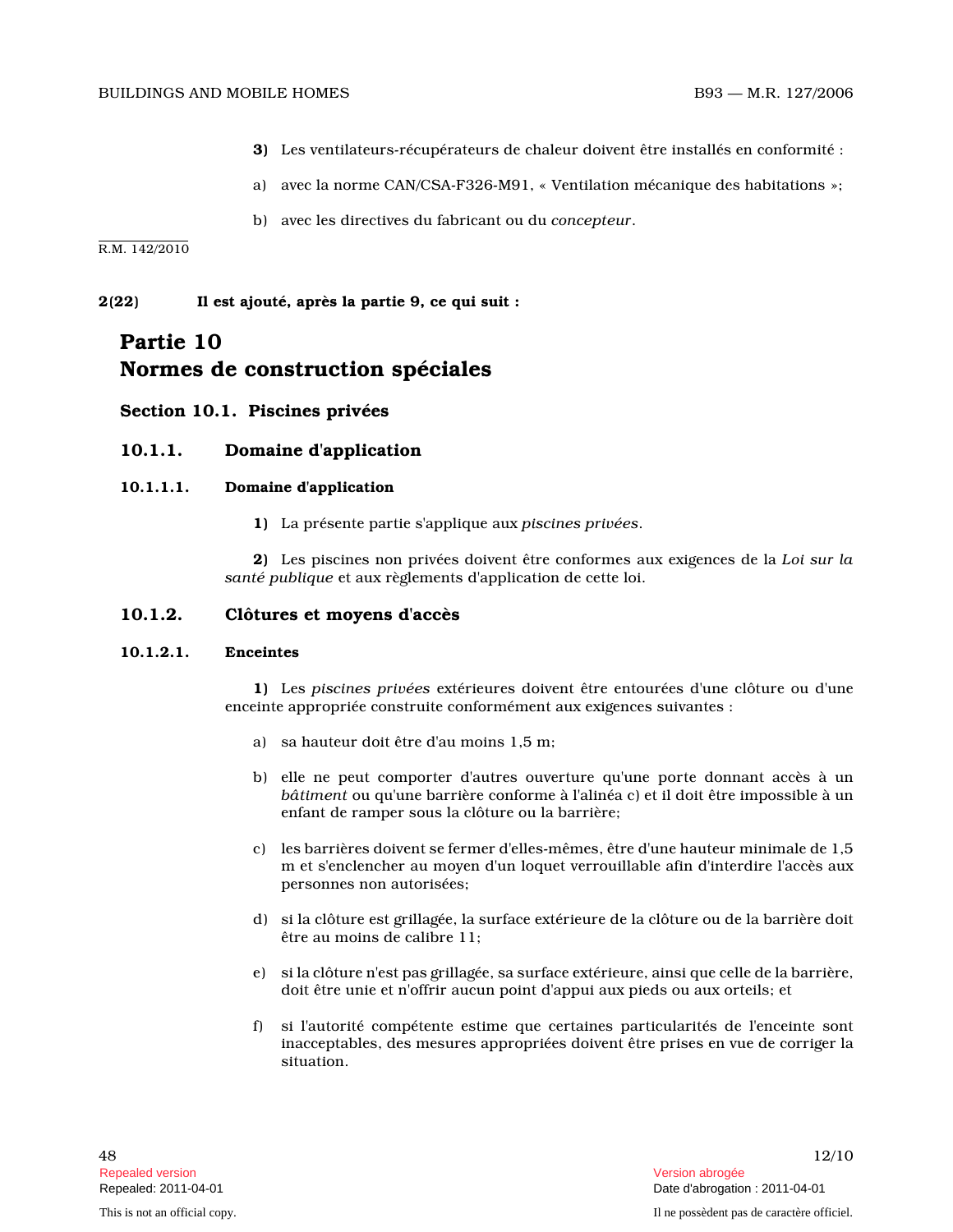### 10.1.2.2. Entretien

1) L'enceinte entourant une piscine privée extérieure doit toujours être maintenue en bon état.

#### 10.1.2.3. Couvercles de cuves thermales

1) Les articles 10.1.2.1. et.10.1.2.2. ne s'appliquent pas aux cuves thermales installées à l'extérieur sur le terrain d'un logement unifamilial si :

- a)  $\;$  leur diamètre ne dépasse pas 2,4 m ou si leur surface totale est d'au plus 4,65 m $^2;$
- b) le couvercle :
	- i) possède une structure suffisamment forte pour supporter le poids d'un adulte qui marche dessus lorsqu'il est fermé;
	- ii) peut être verrouillé lorsqu'il repose sur la cuve afin d'y interdire l'accès aux personnes non autorisées; et
- c) lorsque leur utilisation n'est pas supervisée par un adulte, elles sont recouvertes en tout temps d'un couvercle :
	- i) conforme aux exigences de l'alinéa b); et
	- ii) verrouillé.

## 10.1.3. Câblage électrique

#### 10.1.3.1. Exigences générales en matière d'électricité

1) Les installations électriques doivent être conformes au Code de l'électricité du Manitoba .

2) Les pièces métalliques des piscines privées, y compris l'acier d'armature, doivent être reliées à la terre conformément aux exigences du Code de l'électricité du Manitoba .

#### 10.1.3.2. Fils aérien

1) Il est interdit de poser des fils aériens au-dessus d'une piscine privée, y compris des structures connexes telles qu'un plongeoir, une estrade d'observation, un pylône ou une plate-forme, ou au-dessus de la surface s'étendant horizontalement jusqu'à 3 m du bord de la piscine. Il est également interdit d'installer une piscine privée ou des structures connexes à une distance de 3 m ou moins — mesurée horizontalement du bord de la piscine — de fils aériens existants.

2) Les fils aériens qui suivent peuvent être posés dans les limites mentionnées au paragraphe 1) si l'autorité compétente estime qu'il n'est pas pratique de se conformer à ces exigences :

a) les fils de télécommunications et les câbles supportés par un fil neutre et transportant un courant sous une tension maximale de 600 V, pourvu qu'il existe un dégagement minimal de 4,5 m (mesuré suivant le rayon);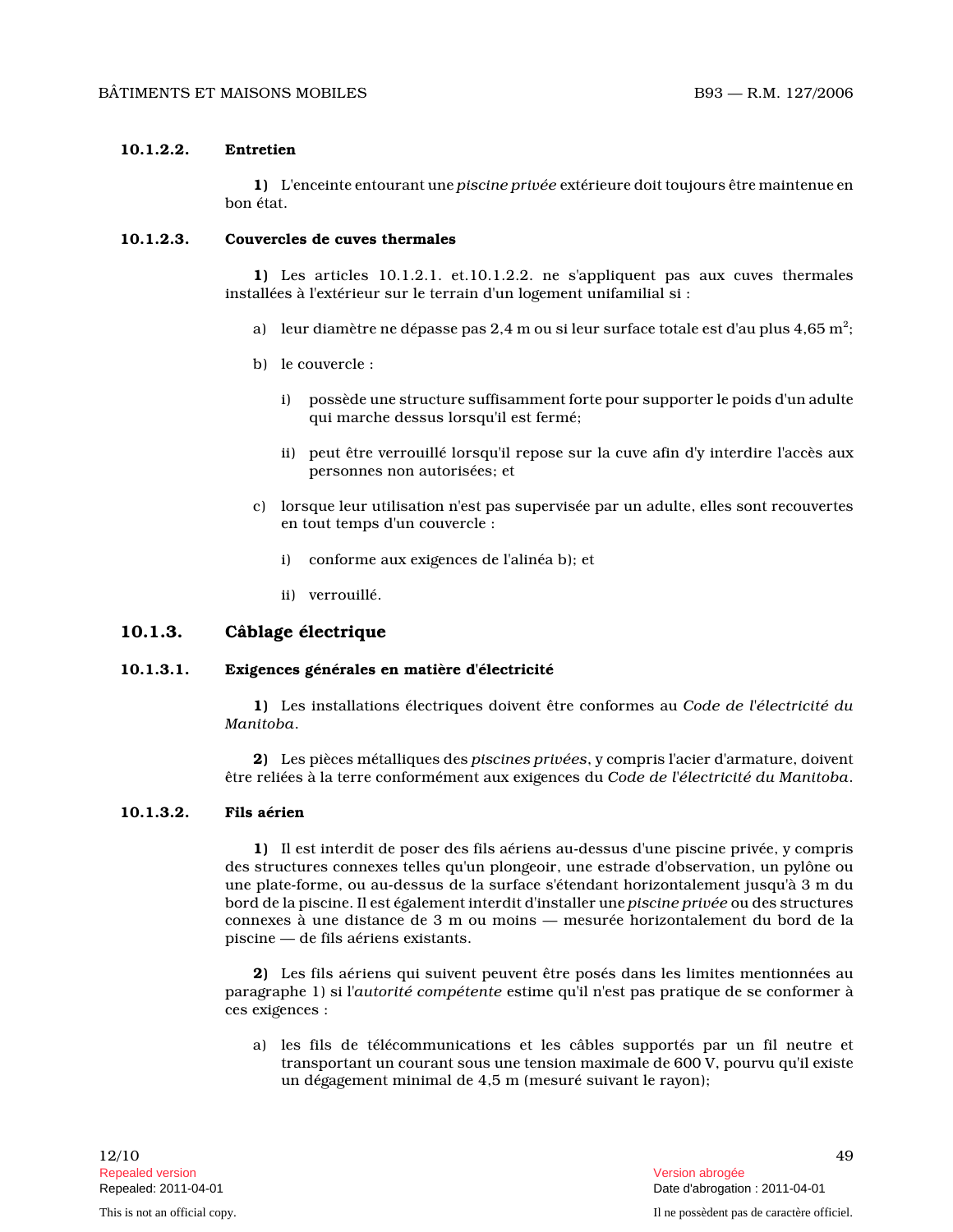b) les fils transportant un courant sous une tension maximale de 50 kV phase à phase, pourvu qu'il existe un dégagement minimal de 7,5 m (mesuré suivant le rayon).

#### 10.1.3.3. Câblage sous-terrain

1) Il est interdit de construire une *piscine privée* à moins de 1,5 m de fils électriques souterrains, y compris des fils de télécommunication, et il est interdit de poser des fils électriques souterrains, y compris des fils de télécommunication, à moins de 1,5 m des parois intérieures d'une piscine privée.

2) Le paragraphe 1) ne s'applique pas aux conducteurs de raccordement ni aux fils électriques qui alimentent le matériel relié à la piscine lorsqu'ils sont protégés par un disjoncteur en cas de mise à la terre défectueuse.

#### 10.1.4. Exigences en matière de plomberie

#### 10.1.4.1. Anti-refoulement

1) L'eau dans la piscine privée et dans le système de recirculation doit être séparée de l'eau de remplissage ainsi que de l'égout ou du système de drainage par des écarts anti-retour ou des dispositifs anti-refoulement.

#### 10.1.4.2. Évacuation de l'eau

1) L'eau usée de la piscine doit être évacuée directement dans l'égout des eaux sanitaires ou dans le collecteur pluvial ou être retenue dans les limites du terrain du propriétaire.

## 10.1.5. Exigences en matière de structure

#### 10.1.5.1. Conception

1) La conception de la structure des piscines privées creusées doit porter le sceau d'un ingénieur spécialisé dans ce type de conception.

R.M. 4/2008

#### 3(1) Le présent article modifie la division C.

#### 3(2) Il est ajouté, après l'article 2.2.2.2., ce qui suit :

#### 2.2.2.3. Recours obligatoire aux concepteurs

1) Les plans, dessins et documents connexes qui accompagnent une demande de construction d'un bâtiment visé par l'article 1.3.3.2. de la division A sont établis, signés et scellés par un architecte et un ingénieur spécialisés, ou par l'un d'eux, conformément au tableau 2.2.2.3.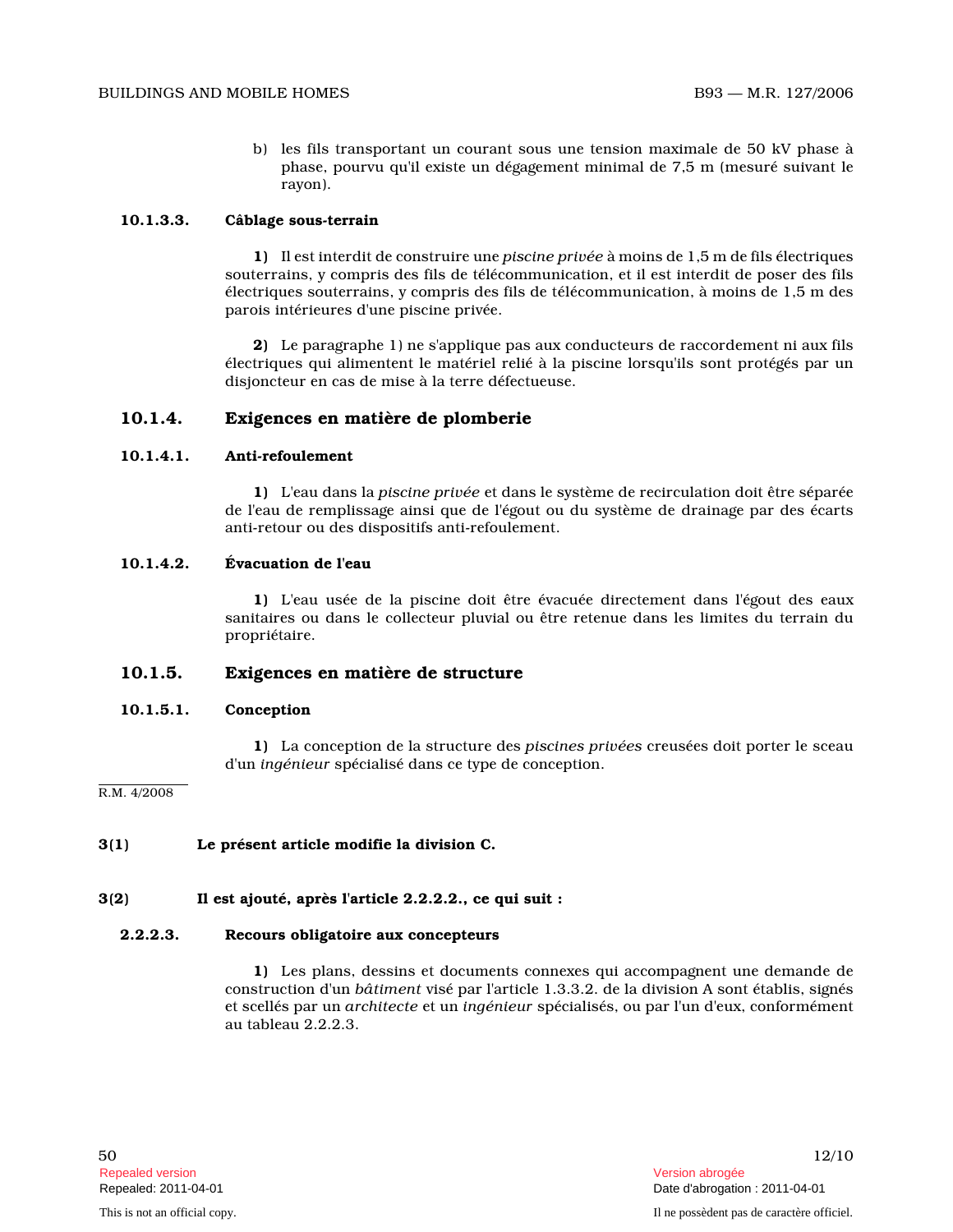#### Tableau 2.2.2.3. Recours obligatoire aux concepteurs faisant partie intégrante du paragraphe 2.2.2.3. 1)

| Classification des bâtiments                                                                                                                                                          | Recours obligatoire aux concepteurs*     |
|---------------------------------------------------------------------------------------------------------------------------------------------------------------------------------------|------------------------------------------|
| Groupe A : établissements de réunion<br>(à l'exception du groupe A, division 3 : arénas ayant<br>au maximum 1 000 sièges fixes)                                                       | Architecte<br>et<br>ingénieur            |
| Groupe A, division 3 : arénas<br>Bâtiments ayant au maximum 1 000 sièges fixes                                                                                                        | Architecte<br>ou<br>ingénieur            |
| Groupe B : établissements de soins ou de<br>détention                                                                                                                                 | Architecte<br><sub>et</sub><br>ingénieur |
| Groupe C : habitations<br>Bâtiments ayant une superficie de plus de 600 m <sup>2</sup><br>ou comptant plus de 3 étages                                                                | Architecte<br><sub>et</sub><br>ingénieur |
| Groupe D : établissements d'affaires<br><i>Bâtiments</i> ayant une superficie de plus de 600 $\mathrm{m}^2$<br>ou comptant plus de 3 étages                                           | Architecte<br>et.<br>ingénieur           |
| Groupe E : établissements commerciaux<br>Bâtiments ayant une superficie de plus de 600 m <sup>2</sup><br>ou comptant plus de 3 étages                                                 | Architecte<br><sub>et</sub><br>ingénieur |
| Groupe F, division 1 : établissements industriels<br>à risques très élevés                                                                                                            | Architecte<br>ou<br>ingénieur            |
| Groupe F, divisions 2 et 3: établissements<br>industriels à risques moyens et faibles<br>Bâtiments ayant une superficie de plus de 600 m <sup>2</sup><br>ou comptant plus de 3 étages | Architecte<br>ou<br>ingénieur            |

\* Le ou les concepteurs doivent être spécialisés dans le type de travail à accomplir.

2) Si l'autorité compétente détermine que les transformations apportées à un bâtiment que vise l'article 1.3.3.2. de la division A auront ou pourraient vraisemblablement avoir une incidence considérable sur l'intégrité des éléments qui suivent, les plans, dessins et documents connexes qui accompagnent la demande d'autorisation de transformation doivent être établis, signés et scellés par un architecte et un ingénieur spécialisés, ou par l'un d'eux, selon ce qu'elle décide compte tenu du type de travail à accomplir :

a) les systèmes de sécurité incendie, y compris les avertisseurs d'incendie, les extincteurs automatiques et les canalisations;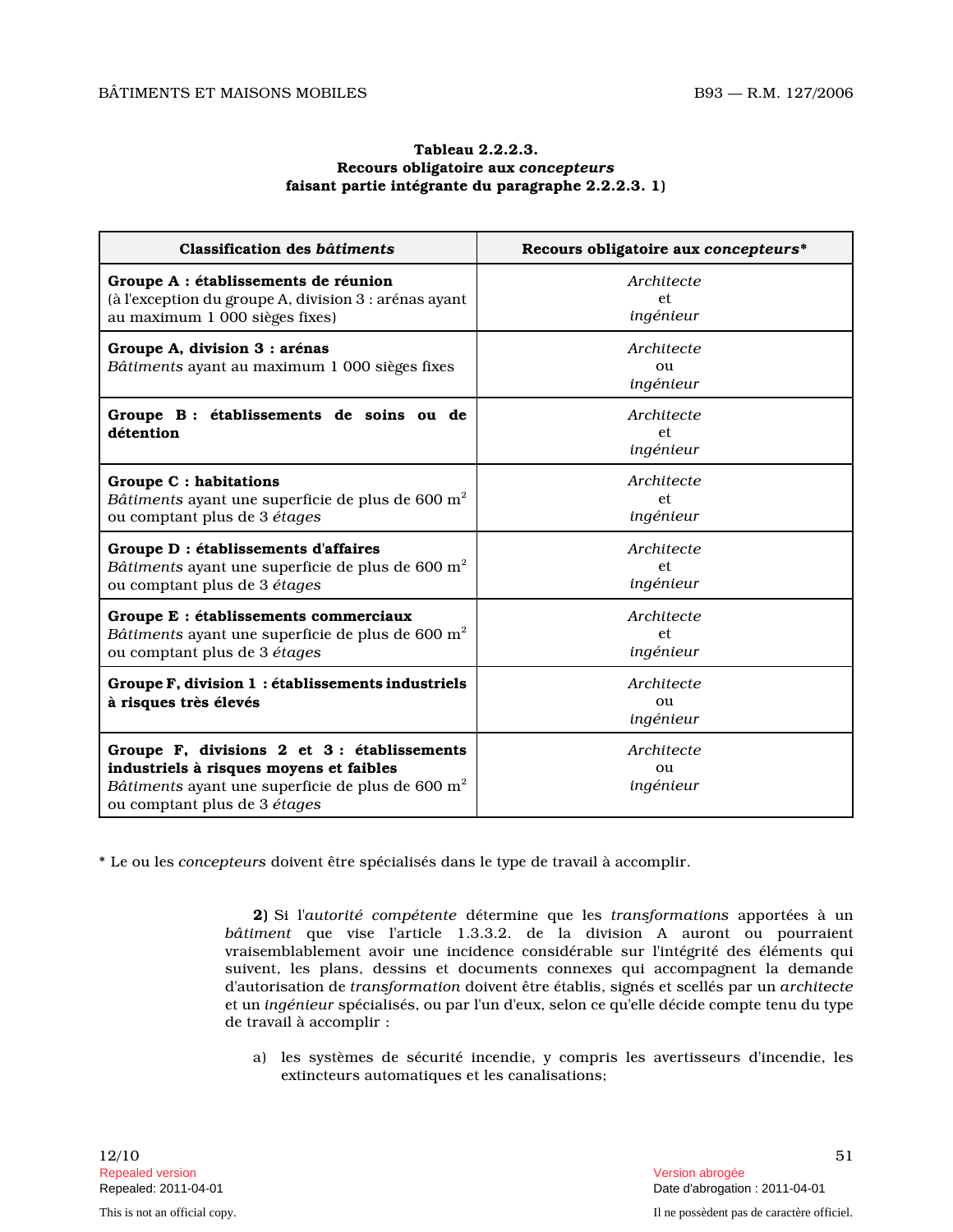#### BUILDINGS AND MOBILE HOMES B93 — M.R. 127/2006

- b) les éléments visant à assurer la sécurité des personnes, y compris les issues, les entrées et les corridors communs ;
- c) les compartiments à l'épreuve du feu, y compris les séparations coupe-feu verticales ou horizontales;
- d) la stratégie structurale;
- e) les installations visant à séparer le bâtiment de l'extérieur, y compris l'enveloppe de bâtiment ;
- f) les installations de chauffage, de ventilation et de conditionnement d'air;
- g) les planchers pouvant notamment être aménagés au moyen d'une mezzanine, d'un rajout ou d'un autre élément semblable; ou
- h) un ou plusieurs des éléments précités.

3) Chacun des concepteurs visés au paragraphe 2.2.3.1. 1) ou 2) établit, signe et scelle les plans, dessins et documents connexes qui se rapportent au type de travail dans lequel ils sont spécialisés.

R.M. 4/2008

#### 3(3) L'article 2.2.4.2. est remplacé par ce qu suit :

#### 2.2.4.2. Sceau professionnel et signature du concepteur

1) Les dessins de la structure et les documents connexes soumis à l'appui de la demande de permis de construction d'un bâtiment doivent être datés et porter le sceau professionnel autorisé et la signature de d'un ingénieur spécialisé dans le type de travail à accomplir.

#### 3(4) Le paragraphe 2.2.7.2. 1) est remplacé par ce qui suit :

1) Le concepteur, ou toute autre personne qualifiée dont il a la responsabilité, doit examiner la construction d'un bâtiment ou d'une partie de bâtiment afin de s'assurer qu'ils sont conformes à la conception.

#### 3(5) Le paragraphe 2.2.7.3. 1) est remplacé par ce qui suit :

1) Le concepteur, ou toute autre personne qualifiée dont il a la responsabilité, doit examiner les dessins d'atelier et les autres documents connexes afin de s'assurer qu'ils sont conformes à la conception.